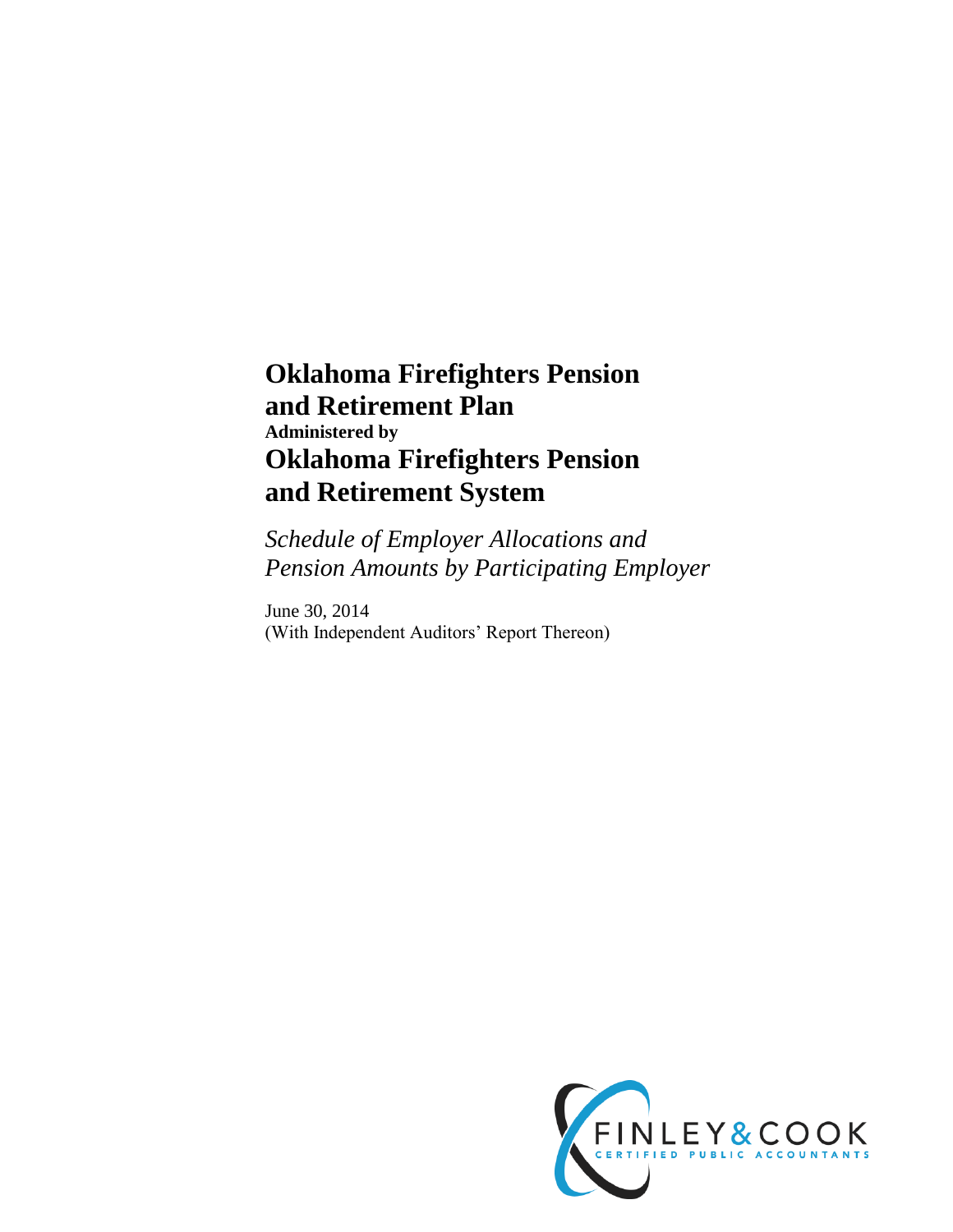

#### **INDEPENDENT AUDITORS' REPORT**

Board of Trustees Oklahoma Firefighters Pension and Retirement System

#### **Report on Schedule of Employer Allocations and Pension Amounts by Participating Employer**

We have audited the individual columns labeled "Employer Allocations" included in the accompanying Schedule of Employer Allocations and Pension Amounts by Participating Employer (the "Schedule") of the Oklahoma Firefighters Pension and Retirement Plan (the "Plan"), administered by the Oklahoma Firefighters Pension and Retirement System, which is a part of the State of Oklahoma financial reporting entity, as of and for the year ended June 30, 2014. We have also audited the total for all entities of the columns titled "Net Pension Liability," "Total Deferred Outflows of Resources," "Total Deferred Inflows of Resources," and "Total Employer Pension Expense" (specified column totals) included in the accompanying Schedule of the Plan as of and for the year ended June 30, 2014, and the related notes.

#### *Management's Responsibility for the Schedule*

Management is responsible for the preparation and fair presentation of the Schedule in accordance with accounting principles generally accepted in the United States; this includes the design, implementation, and maintenance of internal control relevant to the preparation and fair presentation of a schedule that is free from material misstatement, whether due to fraud or error.

#### *Auditors' Responsibility*

Our responsibility is to express opinions on the individual columns labeled "Employer Allocations" in the Schedule and the specified column totals included in the Schedule based on our audit. We conducted our audit in accordance with auditing standards generally accepted in the United States. Those standards require that we plan and perform the audit to obtain reasonable assurance about whether the individual columns labeled "Employer Allocations" and specified column totals included in the Schedule are free from material misstatement.

(Continued)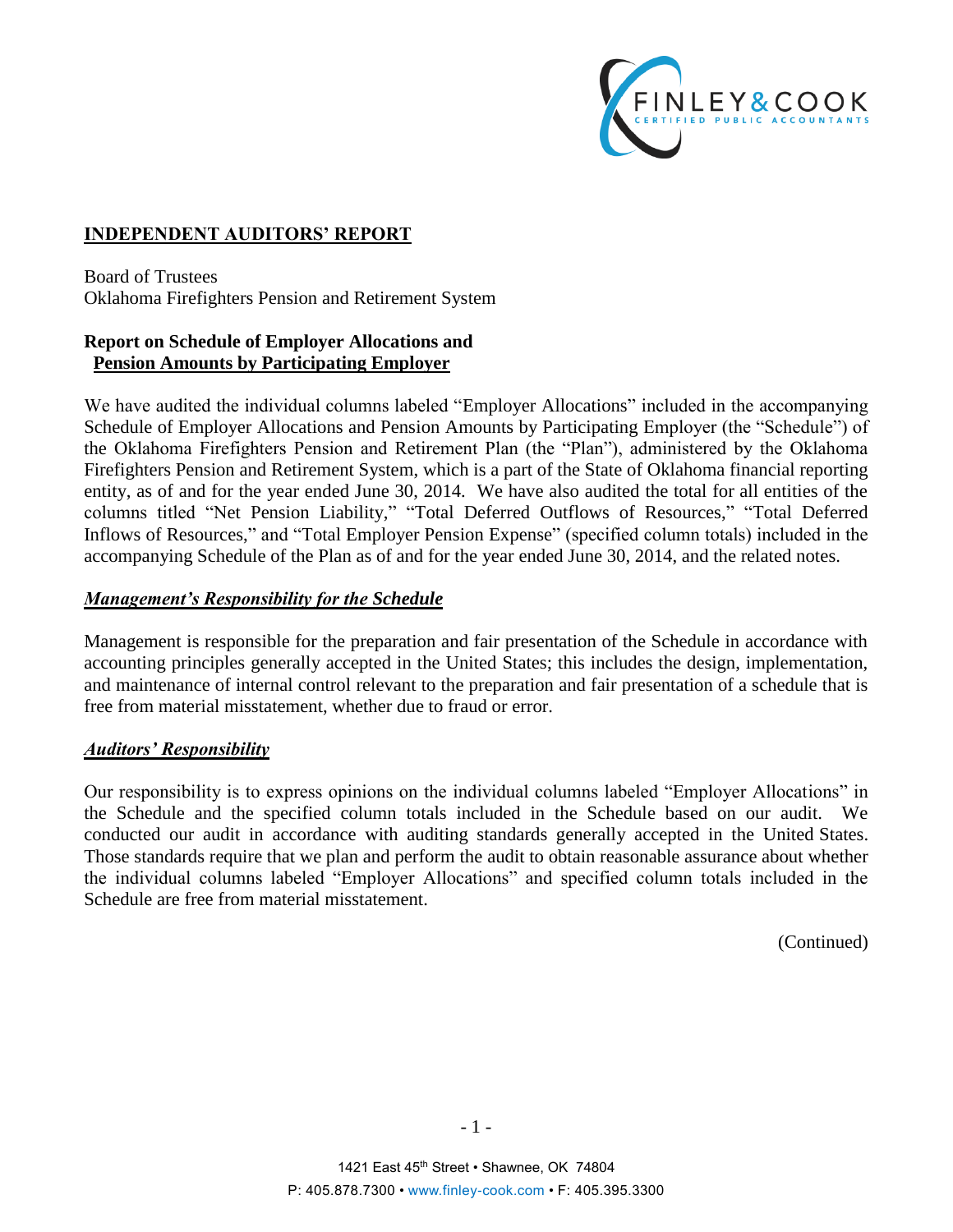#### **INDEPENDENT AUDITORS' REPORT, CONTINUED**

#### *Auditors' Responsibility, Continued*

An audit involves performing procedures to obtain audit evidence about the amounts and disclosures in the individual columns labeled "Employer Allocations" and specified column totals included in the Schedule. The procedures selected depend on the auditors' judgment, including the assessment of the risks of material misstatement of the individual columns labeled "Employer Allocations" and specified column totals included in the Schedule, whether due to fraud or error. In making those risk assessments, the auditors consider internal control relevant to the Plan's preparation and fair presentation of the individual columns labeled "Employer Allocations" and specified column totals included in the Schedule in order to design audit procedures that are appropriate in the circumstances, but not for the purpose of expressing an opinion on the effectiveness of the Plan's internal control. Accordingly, we express no such opinion. An audit also includes evaluating the appropriateness of accounting policies used and the reasonableness of significant accounting estimates made by management, as well as evaluating the overall presentation of the individual columns labeled "Employer Allocations" and specified column totals included in the Schedule.

We believe that the audit evidence we have obtained is sufficient and appropriate to provide a basis for our audit opinions.

#### *Opinions*

In our opinion, the Schedule referred to above presents fairly, in all material respects, the employer allocations and net pension liability, total deferred outflows of resources, total deferred inflows of resources, and total employer pension expense for the total of all participating entities for the Plan as of and for the year ended June 30, 2014, in accordance with accounting principles generally accepted in the United States.

#### *Emphasis of Matter*

The Schedule includes a column entitled "Beginning Net Pension Liability." The allocation of the June 30, 2013, amount to participating employers is based on the same revenue percentages used for the 2014 allocations. Our report is not modified with respect to this matter.

#### *Other Matter*

We have audited, in accordance with auditing standards generally accepted in the United States, the financial statements of the Plan as of and for the year ended June 30, 2014, and our report thereon, dated October 9, 2014, expressed an unmodified opinion on those financial statements.

#### *Restriction on Use*

Our report is intended solely for the information and use of the Plan's management, the Plan's Board of Trustees, and contributing employers and their auditors and is not intended to be and should not be used by anyone other than these specified parties.

Finley + Cook, PLLC

Shawnee, Oklahoma March 11, 2015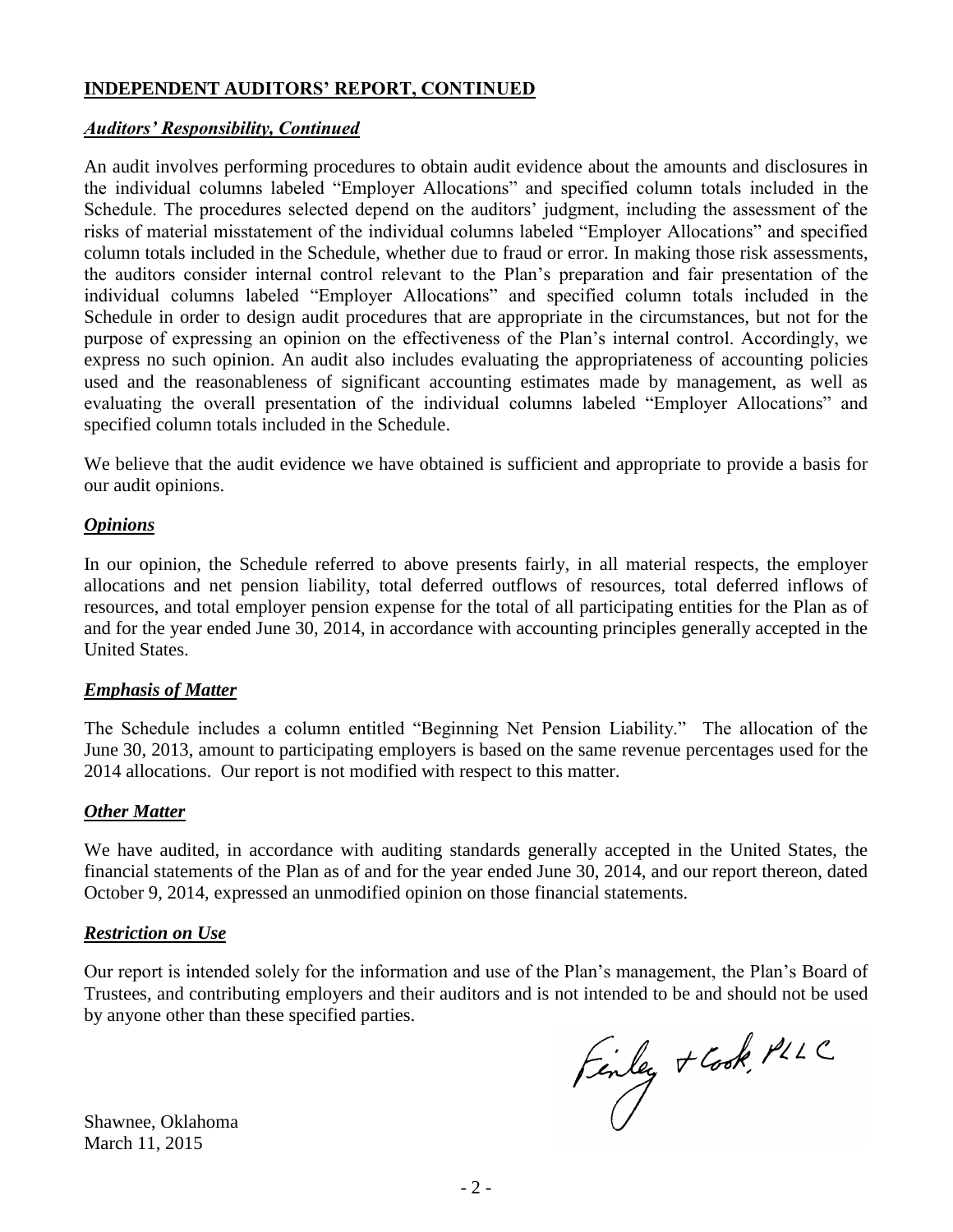| Year Ended June 30, 2014               |                             |                                      |                                       |                                                   |                                                                         |                                                                                                                              |                                  |                                                                                                                                    |                                               |                                                                         |                                                                                                                              |                               |                                                                                                                                    |                                              |                                                      |                                                                                                                                                                              |                                                |
|----------------------------------------|-----------------------------|--------------------------------------|---------------------------------------|---------------------------------------------------|-------------------------------------------------------------------------|------------------------------------------------------------------------------------------------------------------------------|----------------------------------|------------------------------------------------------------------------------------------------------------------------------------|-----------------------------------------------|-------------------------------------------------------------------------|------------------------------------------------------------------------------------------------------------------------------|-------------------------------|------------------------------------------------------------------------------------------------------------------------------------|----------------------------------------------|------------------------------------------------------|------------------------------------------------------------------------------------------------------------------------------------------------------------------------------|------------------------------------------------|
|                                        | <b>Employer Allocations</b> |                                      |                                       | Net Pension Liability                             |                                                                         |                                                                                                                              | Deferred Outflows of Resources   |                                                                                                                                    |                                               |                                                                         |                                                                                                                              | Deferred Inflows of Resources |                                                                                                                                    |                                              |                                                      | Pension Expense                                                                                                                                                              |                                                |
| Entity                                 | Employer<br>Contributions   | Employer<br>Allocation<br>Percentage | Beginning<br>Net Pension<br>Liability | 2014<br>Net Pension<br>Liability<br>@7.5% Discoun | Differences<br><b>Between Expected</b><br>and Actual Plan<br>Experience | Net Difference<br>Between<br>Projected and<br><b>Actual Plan</b><br>Investment<br>Earnings on<br>Pension Plan<br>Investments | Changes in<br><b>Assumptions</b> | Changes in<br>Proportion and<br>Differences<br>between Employer<br>Contributions and<br>Proportionate<br>Share of<br>Contributions | Total<br>Deferred<br>Outflows of<br>Resources | Differences<br><b>Between Expected</b><br>and Actual Plan<br>Experience | Net Difference<br>Between<br>Projected and<br><b>Actual Plan</b><br>Investment<br>Earnings on<br>Pension Plan<br>Investments | Changes in<br>Assumptions     | Changes in<br>Proportion and<br>Differences<br>between Employer<br>Contributions and<br>Proportionate<br>Share of<br>Contributions | Total<br>Deferred<br>Inflows of<br>Resources | Proportionate<br>Share of<br>Plan Pension<br>Expense | Net Amortization of<br>Deferred Amounts from<br>Changes in Proportion<br>and Differences<br>between Employer<br>Contributions<br>and Proportionate<br>Share of Contributions | Total<br>Employer<br>Pension<br><b>Expense</b> |
| <b>TOTAL TO BE</b><br><b>ALLOCATED</b> | 37, 374, 912                |                                      | 1,182,799,612                         | 1,028,347,843                                     | 24,501,862                                                              |                                                                                                                              |                                  |                                                                                                                                    | 24,501,862                                    | $\sim$                                                                  | 155,663,686                                                                                                                  |                               |                                                                                                                                    | 155,663,686                                  | 92,359,244                                           |                                                                                                                                                                              | 92,359,244                                     |
| Ada                                    | 193,299                     | 0.5172%                              | 6,117,312                             | 5,318,504                                         | 126,721                                                                 |                                                                                                                              |                                  | $\overline{\phantom{a}}$                                                                                                           | 126,721                                       | $\sim$                                                                  | 805,076                                                                                                                      |                               |                                                                                                                                    | 805,076                                      | 477,672                                              | $\sim$                                                                                                                                                                       | 477,672                                        |
| Adair                                  | 1,140                       | 0.0031%                              | 36,077                                | 31,366                                            | 747                                                                     |                                                                                                                              |                                  | $\sim$                                                                                                                             | 747                                           | $\sim$                                                                  | 4,748                                                                                                                        |                               |                                                                                                                                    | 4,748                                        | 2,817                                                | $\sim$                                                                                                                                                                       | 2,817                                          |
| Afton                                  | 1,320                       | 0.0035%                              | 41,774                                | 36,319                                            | 865                                                                     |                                                                                                                              |                                  | $\overline{\phantom{a}}$                                                                                                           | 865                                           | $-$                                                                     | 5,498                                                                                                                        | $\overline{\phantom{a}}$      |                                                                                                                                    | 5,498                                        | 3,262                                                | $\sim$                                                                                                                                                                       | 3,262                                          |
| Agra                                   | 1,320                       | 0.0035%                              | 41,774                                | 36,319                                            | 865                                                                     |                                                                                                                              |                                  | $\overline{\phantom{a}}$                                                                                                           | 865                                           | $\sim$                                                                  | 5,498                                                                                                                        |                               |                                                                                                                                    | 5,498                                        | 3,262                                                | $\sim$                                                                                                                                                                       | 3,262                                          |
| Aline                                  | 600                         | 0.0016%                              | 18,988                                | 16,509                                            | 393                                                                     |                                                                                                                              |                                  | $\overline{\phantom{a}}$                                                                                                           | 393                                           | $-$                                                                     | 2,499                                                                                                                        | $\overline{\phantom{0}}$      |                                                                                                                                    | 2,499                                        | 1,483                                                | $\sim$                                                                                                                                                                       | 1,483                                          |
| Allen                                  | 1,200                       | 0.0032%                              | 37,976                                | 33,017                                            | 787                                                                     |                                                                                                                              |                                  | $\overline{\phantom{a}}$                                                                                                           | 787                                           | $\sim$                                                                  | 4,998                                                                                                                        | $\overline{\phantom{a}}$      |                                                                                                                                    | 4,998                                        | 2,965                                                | $\sim$                                                                                                                                                                       | 2,965                                          |
| Altus                                  | 218,898                     | 0.5857%                              | 6,927,440                             | 6,022,845                                         | 143,503                                                                 |                                                                                                                              |                                  | $-$                                                                                                                                | 143,503                                       | $\sim$                                                                  | 911,694                                                                                                                      |                               | $\sim$                                                                                                                             | 911,694                                      | 540,931                                              | $\sim$                                                                                                                                                                       | 540,931                                        |
| Alva                                   | 49,728                      | 0.1331%                              | 1,573,736                             | 1,368,236                                         | 32,600                                                                  |                                                                                                                              |                                  | $-$                                                                                                                                | 32,600                                        | $\sim$                                                                  | 207,113                                                                                                                      | $\sim$                        | $\sim$                                                                                                                             | 207,113                                      | 122,886                                              | $\sim$                                                                                                                                                                       | 122,886                                        |
| Amber                                  | 1,020                       | 0.0027%                              | 32,280                                | 28,065                                            | 669                                                                     |                                                                                                                              |                                  | $\sim$                                                                                                                             | 669                                           | $-$                                                                     | 4,248                                                                                                                        | $\overline{\phantom{a}}$      |                                                                                                                                    | 4,248                                        | 2,521                                                | $\sim$                                                                                                                                                                       | 2,521                                          |
| Ames                                   | 1,252                       | 0.0033%                              | 39,622                                | 34,448                                            | 821                                                                     |                                                                                                                              |                                  | $\sim$                                                                                                                             | 821                                           | $\overline{a}$                                                          | 5,214                                                                                                                        | $\sim$                        |                                                                                                                                    | 5,214                                        | 3,094                                                | $\sim$                                                                                                                                                                       | 3,094                                          |
| Anadarko                               | 124,977                     | 0.3344%                              | 3,955,133                             | 3,438,666                                         | 81,931                                                                  |                                                                                                                              |                                  | $\overline{\phantom{a}}$                                                                                                           | 81,931                                        | $\sim$                                                                  | 520,520                                                                                                                      |                               |                                                                                                                                    | 520,520                                      | 308,838                                              | $\sim$                                                                                                                                                                       | 308,838                                        |
| Antlers                                | 32,219                      | 0.0862%                              | 1,019,631                             | 886,486                                           | 21,122                                                                  |                                                                                                                              |                                  |                                                                                                                                    | 21,122                                        | $-$                                                                     | 134,190                                                                                                                      |                               |                                                                                                                                    | 134,190                                      | 79,618                                               | $\sim$                                                                                                                                                                       | 79,618                                         |
| Apache                                 | 840                         | 0.0022%                              | 26,583                                | 23,112                                            | 551                                                                     |                                                                                                                              |                                  | $\sim$                                                                                                                             | 551                                           | $-$                                                                     | 3,499                                                                                                                        |                               | $\sim$                                                                                                                             | 3,499                                        | 2,076                                                | $\sim$                                                                                                                                                                       | 2,076                                          |
| Arapaho                                | 960                         | 0.0026%                              | 30,381                                | 26,414                                            | 629                                                                     |                                                                                                                              |                                  | $\sim$                                                                                                                             | 629                                           | $\sim$                                                                  | 3,998                                                                                                                        | $\overline{\phantom{0}}$      |                                                                                                                                    | 3,998                                        | 2,372                                                | $\sim$                                                                                                                                                                       | 2,372                                          |
| Ardmore                                | 251,014                     | 0.6716%                              | 7,943,812                             | 6,906,497                                         | 164,557                                                                 |                                                                                                                              |                                  | $\overline{\phantom{a}}$                                                                                                           | 164,557                                       | $\sim$                                                                  | 1,045,454                                                                                                                    |                               |                                                                                                                                    | 1,045,454                                    | 620,295                                              | $\sim$                                                                                                                                                                       | 620,295                                        |
| Arkoma                                 | 960                         | 0.0026%                              | 30,381                                | 26,414                                            | 629                                                                     |                                                                                                                              |                                  | $\sim$                                                                                                                             | 629                                           | $-$                                                                     | 3,998                                                                                                                        | $\overline{\phantom{a}}$      |                                                                                                                                    | 3,998                                        | 2,372                                                | $\sim$                                                                                                                                                                       | 2,372                                          |
| Arnett                                 | 1,620                       | 0.0043%                              | 51,268                                | 44,573                                            | 1,062                                                                   |                                                                                                                              |                                  | $\sim$                                                                                                                             | 1,062                                         | $-$                                                                     | 6,747                                                                                                                        | $\sim$                        |                                                                                                                                    | 6,747                                        | 4,003                                                | $\sim$                                                                                                                                                                       | 4,003                                          |
| Asher                                  | 960                         | 0.0026%                              | 30,381                                | 26,414                                            | 629                                                                     |                                                                                                                              |                                  | $\overline{\phantom{a}}$                                                                                                           | 629                                           | $\overline{a}$                                                          | 3,998                                                                                                                        |                               |                                                                                                                                    | 3,998                                        | 2,372                                                | $\sim$                                                                                                                                                                       | 2,372                                          |
| Atoka                                  | 2,520                       | 0.0067%                              | 79,750                                | 69,336                                            | 1,652                                                                   |                                                                                                                              |                                  |                                                                                                                                    | 1,652                                         |                                                                         | 10,496                                                                                                                       |                               |                                                                                                                                    | 10,496                                       | 6,227                                                |                                                                                                                                                                              | 6,227                                          |
|                                        | 720                         | 0.0019%                              | 22,786                                | 19,810                                            | 472                                                                     |                                                                                                                              |                                  | $-$                                                                                                                                | 472                                           | $-$                                                                     | 2,999                                                                                                                        |                               | $\sim$                                                                                                                             | 2,999                                        | 1,779                                                | $\sim$                                                                                                                                                                       | 1,779                                          |
| Atwood                                 |                             |                                      |                                       |                                                   |                                                                         |                                                                                                                              |                                  |                                                                                                                                    |                                               |                                                                         |                                                                                                                              |                               |                                                                                                                                    |                                              |                                                      | $\overline{\phantom{0}}$                                                                                                                                                     |                                                |
| Avant                                  | 480                         | 0.0013%                              | 15,191                                | 13,207                                            | 315                                                                     |                                                                                                                              |                                  |                                                                                                                                    | 315                                           |                                                                         | 1,999                                                                                                                        |                               |                                                                                                                                    | 1,999                                        | 1,186                                                |                                                                                                                                                                              | 1,186                                          |
| Barnsdall                              | 1,200                       | 0.0032%                              | 37,976                                | 33,017                                            | 787                                                                     |                                                                                                                              |                                  |                                                                                                                                    | 787                                           | $-$                                                                     | 4,998                                                                                                                        |                               |                                                                                                                                    | 4,998                                        | 2,965                                                | $\overline{\phantom{a}}$                                                                                                                                                     | 2,965                                          |
| Bartlesville                           | 452,171                     | 1.2098%                              | 14,309,804                            | 12,441,208                                        | 296,430                                                                 |                                                                                                                              |                                  | $\sim$                                                                                                                             | 296,430                                       | $\sim$                                                                  | 1,883,258                                                                                                                    |                               |                                                                                                                                    | 1,883,258                                    | 1,117,385                                            | $\sim$                                                                                                                                                                       | 1,117,385                                      |
| Beaver                                 | 960                         | 0.0026%                              | 30,381                                | 26,414                                            | 629                                                                     |                                                                                                                              |                                  | $\sim$                                                                                                                             | 629                                           | $-$                                                                     | 3,998                                                                                                                        | $\sim$                        |                                                                                                                                    | 3,998                                        | 2,372                                                | $\sim$                                                                                                                                                                       | 2,372                                          |
| Bernice                                | 660                         | 0.0018%                              | 20,887                                | 18,159                                            | 433                                                                     |                                                                                                                              |                                  | $\sim$                                                                                                                             | 433                                           | $\sim$                                                                  | 2,749                                                                                                                        | $\sim$                        | $-$                                                                                                                                | 2,749                                        | 1,631                                                | $\sim$                                                                                                                                                                       | 1,631                                          |
| Berryhill                              | 27,520                      | 0.0736%                              | 870,922                               | 757,196                                           | 18,041                                                                  |                                                                                                                              |                                  | $\sim$                                                                                                                             | 18,041                                        | $\sim$                                                                  | 114,619                                                                                                                      | $\sim$                        |                                                                                                                                    | 114,619                                      | 68,006                                               | $\sim$                                                                                                                                                                       | 68,006                                         |
| Bessie                                 | 1,080                       | 0.0029%                              | 34,179                                | 29,716                                            | 708                                                                     |                                                                                                                              |                                  | $\sim$                                                                                                                             | 708                                           | $\sim$                                                                  | 4,498                                                                                                                        | $\sim$                        |                                                                                                                                    | 4,498                                        | 2,669                                                | $\sim$                                                                                                                                                                       | 2,669                                          |
| Bethany                                | 182,847                     | 0.4892%                              | 5,786,538                             | 5,030,923                                         | 119,869                                                                 |                                                                                                                              |                                  | $\sim$                                                                                                                             | 119,869                                       | $-$                                                                     | 761,544                                                                                                                      |                               | $\sim$                                                                                                                             | 761,544                                      | 451,843                                              | $\sim$                                                                                                                                                                       | 451,843                                        |
| <b>Bethel Acres</b>                    | 240                         | 0.0006%                              | 7,595                                 | 6,603                                             | 157                                                                     |                                                                                                                              |                                  | $\sim$                                                                                                                             | 157                                           | $\sim$                                                                  | 1,000                                                                                                                        | $\overline{\phantom{0}}$      | $\overline{\phantom{0}}$                                                                                                           | 1,000                                        | 593                                                  | $\sim$                                                                                                                                                                       | 593                                            |
| Big Cabin                              | 600                         | 0.0016%                              | 18,988                                | 16,509                                            | 393                                                                     |                                                                                                                              |                                  | $-$                                                                                                                                | 393                                           | $\sim$                                                                  | 2,499                                                                                                                        | $\overline{\phantom{0}}$      | $\sim$                                                                                                                             | 2,499                                        | 1,483                                                | $\sim$                                                                                                                                                                       | 1,483                                          |
| <b>Billings</b>                        | 1,560                       | 0.0042%                              | 49,369                                | 42,922                                            | 1,023                                                                   |                                                                                                                              |                                  | $\sim$                                                                                                                             | 1,023                                         | $\sim$                                                                  | 6,497                                                                                                                        | $\overline{\phantom{0}}$      | $\sim$                                                                                                                             | 6,497                                        | 3,855                                                | $\sim$                                                                                                                                                                       | 3,855                                          |
| Binger                                 | 1,140                       | 0.0031%                              | 36,077                                | 31,366                                            | 747                                                                     |                                                                                                                              |                                  | $-$                                                                                                                                | 747                                           | $\sim$                                                                  | 4,748                                                                                                                        | $\overline{\phantom{0}}$      |                                                                                                                                    | 4,748                                        | 2,817                                                | $\sim$                                                                                                                                                                       | 2,817                                          |
| Bixby                                  | 150,670                     | 0.4031%                              | 4,768,236                             | 4,145,593                                         | 98,775                                                                  |                                                                                                                              |                                  | $-$                                                                                                                                | 98,775                                        | $\sim$                                                                  | 627,529                                                                                                                      | $\sim$                        |                                                                                                                                    | 627,529                                      | 372,329                                              | $\sim$                                                                                                                                                                       | 372,329                                        |
| Blackwell                              | 91,429                      | 0.2446%                              | 2,893,443                             | 2,515,613                                         | 59,938                                                                  |                                                                                                                              |                                  | $\sim$                                                                                                                             | 59,938                                        | $-$                                                                     | 380,795                                                                                                                      | $\overline{\phantom{0}}$      | $\sim$                                                                                                                             | 380,795                                      | 225,935                                              | $\sim$                                                                                                                                                                       | 225,935                                        |
| Blair                                  | 900                         | 0.0024%                              | 28,482                                | 24,763                                            | 590                                                                     |                                                                                                                              |                                  | $-$                                                                                                                                | 590                                           | $-$                                                                     | 3,748                                                                                                                        | $\sim$                        |                                                                                                                                    | 3,748                                        | 2,224                                                | $\sim$                                                                                                                                                                       | 2,224                                          |
| Blanchard                              | 7,005                       | 0.0187%                              | 221,686                               | 192,738                                           | 4,592                                                                   |                                                                                                                              |                                  | $\sim$                                                                                                                             | 4,592                                         | $-$                                                                     | 29,175                                                                                                                       | $\sim$                        | $\sim$                                                                                                                             | 29,175                                       | 17,310                                               | $\sim$                                                                                                                                                                       | 17,310                                         |
| Bluejacket                             | 900                         | 0.0024%                              | 28,482                                | 24,763                                            | 590                                                                     |                                                                                                                              |                                  | $-$                                                                                                                                | 590                                           | $-$                                                                     | 3,748                                                                                                                        | $\overline{\phantom{0}}$      | $\sim$                                                                                                                             | 3,748                                        | 2,224                                                | $\sim$                                                                                                                                                                       | 2,224                                          |
| <b>Boise City</b>                      | 1,200                       | 0.0032%                              | 37,976                                | 33,017                                            | 787                                                                     |                                                                                                                              |                                  |                                                                                                                                    | 787                                           | $\sim$                                                                  | 4,998                                                                                                                        |                               |                                                                                                                                    | 4,998                                        | 2,965                                                | $\sim$                                                                                                                                                                       | 2,965                                          |
| Bokoshe                                | 1,020                       | 0.0027%                              | 32,280                                | 28,065                                            | 669                                                                     |                                                                                                                              |                                  |                                                                                                                                    | 669                                           | $\sim$                                                                  | 4,248                                                                                                                        |                               |                                                                                                                                    | 4,248                                        | 2,521                                                | $\sim$                                                                                                                                                                       | 2,521                                          |
| <b>Boswell</b>                         | 1,080                       | 0.0029%                              | 34,179                                | 29,716                                            | 708                                                                     |                                                                                                                              |                                  | $\overline{\phantom{a}}$                                                                                                           | 708                                           | $\sim$                                                                  | 4,498                                                                                                                        |                               | $\sim$                                                                                                                             | 4,498                                        | 2,669                                                | $\sim$                                                                                                                                                                       | 2,669                                          |
| <b>Bowlegs</b>                         | 1,140                       | 0.0031%                              | 36,077                                | 31,366                                            | 747                                                                     |                                                                                                                              |                                  | $\overline{\phantom{a}}$                                                                                                           | 747                                           | $-$                                                                     | 4,748                                                                                                                        | $\sim$                        |                                                                                                                                    | 4,748                                        | 2,817                                                | $\sim$                                                                                                                                                                       | 2,817                                          |
| Boynton                                | 2,340                       | 0.0063%                              | 74,054                                | 64,384                                            | 1,534                                                                   |                                                                                                                              |                                  | $-$                                                                                                                                | 1,534                                         | $-$                                                                     | 9,746                                                                                                                        | $\overline{\phantom{a}}$      | $\sim$                                                                                                                             | 9,746                                        | 5,783                                                | $\sim$                                                                                                                                                                       | 5,783                                          |
| <b>Braggs</b>                          | 1,320                       | 0.0035%                              | 41,774                                | 36,319                                            | 865                                                                     |                                                                                                                              |                                  | $\sim$                                                                                                                             | 865                                           | $-$                                                                     | 5,498                                                                                                                        | $\overline{\phantom{0}}$      |                                                                                                                                    | 5,498                                        | 3,262                                                | $\sim$                                                                                                                                                                       | 3,262                                          |
| <b>Braman</b>                          | 480                         | 0.0013%                              | 15,191                                | 13,207                                            | 315                                                                     |                                                                                                                              |                                  |                                                                                                                                    | 315                                           | $-$                                                                     | 1,999                                                                                                                        | $\overline{\phantom{0}}$      |                                                                                                                                    | 1,999                                        | 1,186                                                | $\sim$                                                                                                                                                                       | 1,186                                          |
| Bray                                   | 720                         | 0.0019%                              | 22,786                                | 19,810                                            | 472                                                                     |                                                                                                                              |                                  | $\overline{\phantom{a}}$                                                                                                           | 472                                           | $\sim$                                                                  | 2,999                                                                                                                        |                               | $\sim$                                                                                                                             | 2,999                                        | 1,779                                                | $\sim$                                                                                                                                                                       | 1,779                                          |
| <b>Bridge Creek</b>                    | 2,760                       | 0.0074%                              | 87,345                                | 75,940                                            | 1,809                                                                   |                                                                                                                              |                                  | $-$                                                                                                                                | 1,809                                         | $-$                                                                     | 11,495                                                                                                                       | $\sim$                        |                                                                                                                                    | 11,495                                       | 6,820                                                | $\sim$                                                                                                                                                                       | 6,820                                          |
| <b>Bristow</b>                         | 41,115                      | 0.1100%                              | 1,301,162                             | 1,131,254                                         | 26,954                                                                  |                                                                                                                              |                                  | $\sim$                                                                                                                             | 26,954                                        | $-$                                                                     | 171,241                                                                                                                      |                               |                                                                                                                                    | 171,241                                      | 101,602                                              | $\sim$                                                                                                                                                                       | 101,602                                        |
| <b>Broken Arrow</b>                    | 1,376,369                   | 3.6826%                              | 43,557,794                            | 37,869,951                                        | 902,306                                                                 |                                                                                                                              | $\sim$                           | $\sim$ $-$                                                                                                                         | 902,306                                       | $\sim$                                                                  | 5,732,473                                                                                                                    | $-$                           |                                                                                                                                    | 5,732,473                                    | 3,401,223                                            | $\sim$                                                                                                                                                                       | 3,401,223                                      |
|                                        |                             |                                      |                                       |                                                   |                                                                         |                                                                                                                              |                                  |                                                                                                                                    |                                               |                                                                         |                                                                                                                              |                               |                                                                                                                                    |                                              |                                                      |                                                                                                                                                                              |                                                |

## **SCHEDULE OF EMPLOYER ALLOCATIONS AND PENSION AMOUNTS BY PARTICIPATING EMPLOYER**

See Independent Auditors' Report.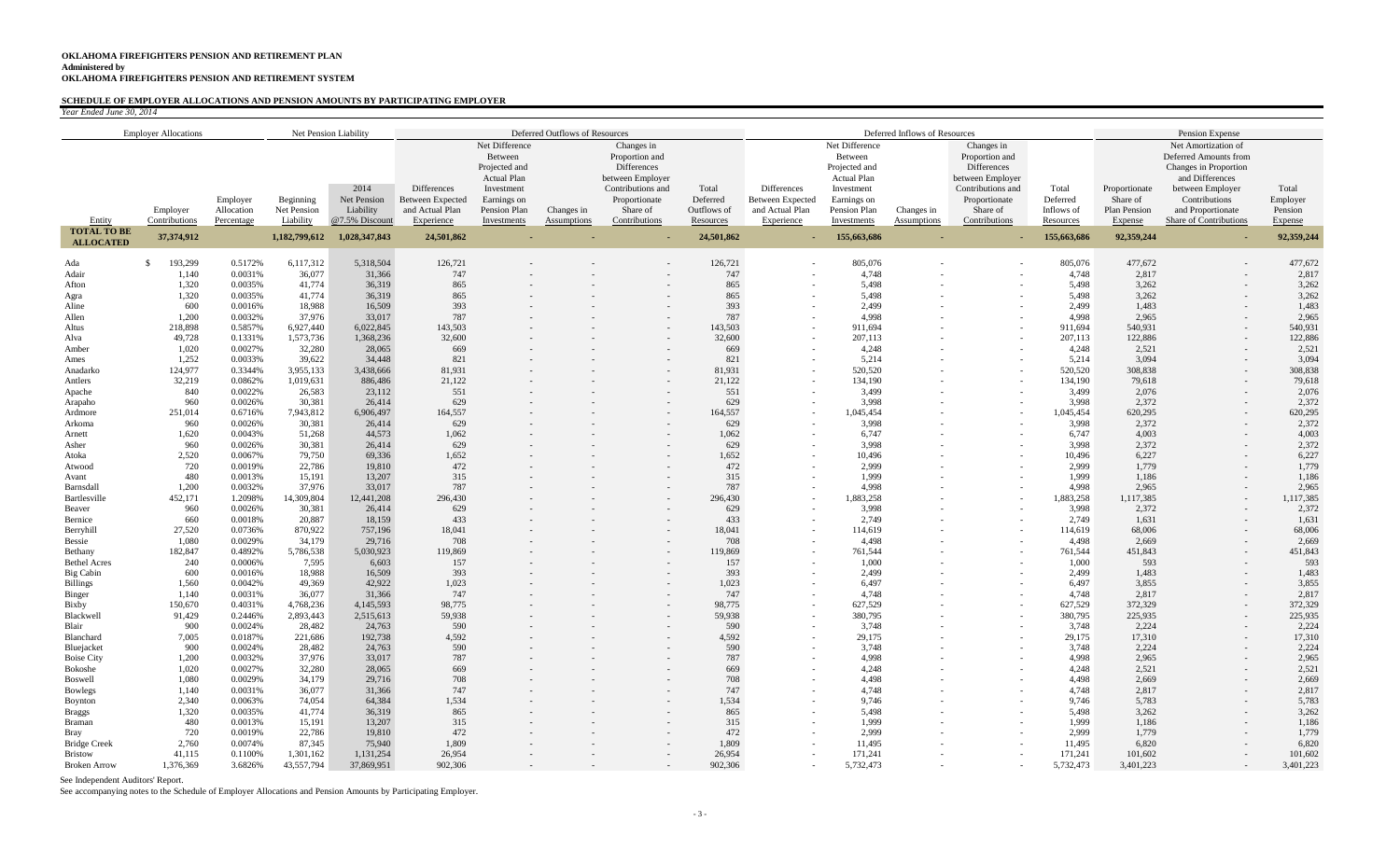## **SCHEDULE OF EMPLOYER ALLOCATIONS AND PENSION AMOUNTS BY PARTICIPATING EMPLOYER**

| Year Ended June 30, 2014               |                             |                                      |                                       |                                                   |                                                                         |                                                                                                                              |                                |                                                                                                                                    |                                               |                                                                         |                                                                                                                              |                                  |                                                                                                                                    |                                              |                                                             |                                                                                                                                                                              |                                                |
|----------------------------------------|-----------------------------|--------------------------------------|---------------------------------------|---------------------------------------------------|-------------------------------------------------------------------------|------------------------------------------------------------------------------------------------------------------------------|--------------------------------|------------------------------------------------------------------------------------------------------------------------------------|-----------------------------------------------|-------------------------------------------------------------------------|------------------------------------------------------------------------------------------------------------------------------|----------------------------------|------------------------------------------------------------------------------------------------------------------------------------|----------------------------------------------|-------------------------------------------------------------|------------------------------------------------------------------------------------------------------------------------------------------------------------------------------|------------------------------------------------|
|                                        | <b>Employer Allocations</b> |                                      |                                       | Net Pension Liability                             |                                                                         |                                                                                                                              | Deferred Outflows of Resources |                                                                                                                                    |                                               |                                                                         |                                                                                                                              | Deferred Inflows of Resources    |                                                                                                                                    |                                              |                                                             | Pension Expense                                                                                                                                                              |                                                |
| Entity                                 | Employer<br>Contributions   | Employer<br>Allocation<br>Percentage | Beginning<br>Net Pension<br>Liability | 2014<br>Net Pension<br>Liability<br>@7.5% Discoun | Differences<br><b>Between Expected</b><br>and Actual Plan<br>Experience | Net Difference<br>Between<br>Projected and<br><b>Actual Plan</b><br>Investment<br>Earnings on<br>Pension Plan<br>Investments | Changes in<br>Assumptions      | Changes in<br>Proportion and<br>Differences<br>between Employer<br>Contributions and<br>Proportionate<br>Share of<br>Contributions | Total<br>Deferred<br>Outflows of<br>Resources | Differences<br><b>Between Expected</b><br>and Actual Plan<br>Experience | Net Difference<br>Between<br>Projected and<br><b>Actual Plan</b><br>Investment<br>Earnings on<br>Pension Plan<br>Investments | Changes in<br><b>Assumptions</b> | Changes in<br>Proportion and<br>Differences<br>between Employer<br>Contributions and<br>Proportionate<br>Share of<br>Contributions | Total<br>Deferred<br>Inflows of<br>Resources | Proportionate<br>Share of<br>Plan Pension<br><b>Expense</b> | Net Amortization of<br>Deferred Amounts from<br>Changes in Proportion<br>and Differences<br>between Employer<br>Contributions<br>and Proportionate<br>Share of Contributions | Total<br>Employer<br>Pension<br><b>Expense</b> |
| <b>TOTAL TO BE</b><br><b>ALLOCATED</b> | 37, 374, 912                |                                      | 1,182,799,612                         | 1,028,347,843                                     | 24,501,862                                                              |                                                                                                                              |                                |                                                                                                                                    | 24,501,862                                    | $\sim$                                                                  | 155,663,686                                                                                                                  |                                  |                                                                                                                                    | 155,663,686                                  | 92,359,244                                                  |                                                                                                                                                                              | 92,359,244                                     |
| <b>Broken Bow</b>                      | 34,069                      | 0.0912%                              | 1,078,178                             | 937,388                                           | 22,335                                                                  |                                                                                                                              |                                |                                                                                                                                    | 22,335                                        | $\overline{a}$                                                          | 141,895                                                                                                                      |                                  |                                                                                                                                    | 141,895                                      | 84,190                                                      | $\sim$                                                                                                                                                                       | 84,190                                         |
| Buffalo                                | 1,380                       | 0.0037%                              | 43,673                                | 37,970                                            | 905                                                                     |                                                                                                                              |                                | $\overline{\phantom{0}}$                                                                                                           | 905                                           | $-$                                                                     | 5,748                                                                                                                        |                                  |                                                                                                                                    | 5,748                                        | 3,410                                                       | $\sim$                                                                                                                                                                       | 3,410                                          |
| Burlington                             | 960                         | 0.0026%                              | 30,381                                | 26,414                                            | 629                                                                     |                                                                                                                              |                                |                                                                                                                                    | 629                                           | $\sim$                                                                  | 3,998                                                                                                                        |                                  |                                                                                                                                    | 3,998                                        | 2,372                                                       | $\sim$                                                                                                                                                                       | 2,372                                          |
| <b>Burns Flat</b>                      | 1,140                       | 0.0031%                              | 36,077                                | 31,366                                            | 747                                                                     |                                                                                                                              |                                |                                                                                                                                    | 747                                           | $\overline{\phantom{a}}$                                                | 4,748                                                                                                                        |                                  |                                                                                                                                    | 4,748                                        | 2,817                                                       | $\sim$                                                                                                                                                                       | 2,817                                          |
| <b>Butler</b>                          | 840                         | 0.0022%                              | 26,583                                | 23,112                                            | 551                                                                     |                                                                                                                              |                                |                                                                                                                                    | 551                                           | $\overline{a}$                                                          | 3,499                                                                                                                        |                                  |                                                                                                                                    | 3,499                                        | 2,076                                                       | $\sim$                                                                                                                                                                       | 2,076                                          |
| <b>Byars</b>                           | 600                         | 0.0016%                              | 18,988                                | 16,509                                            | 393                                                                     |                                                                                                                              |                                |                                                                                                                                    | 393                                           | $\sim$                                                                  | 2,499                                                                                                                        |                                  |                                                                                                                                    | 2,499                                        | 1,483                                                       | $\sim$                                                                                                                                                                       | 1,483                                          |
| <b>Byng</b>                            | 960                         | 0.0026%                              | 30,381                                | 26,414                                            | 629                                                                     |                                                                                                                              |                                |                                                                                                                                    | 629                                           | $\overline{a}$                                                          | 3,998                                                                                                                        |                                  |                                                                                                                                    | 3,998                                        | 2,372                                                       | $\sim$                                                                                                                                                                       | 2,372                                          |
| <b>Byron</b>                           | 1,140                       | 0.0031%                              | 36,077                                | 31,366                                            | 747                                                                     |                                                                                                                              |                                |                                                                                                                                    | 747                                           | $\overline{a}$                                                          | 4,748                                                                                                                        |                                  |                                                                                                                                    | 4,748                                        | 2,817                                                       | $\sim$                                                                                                                                                                       | 2,817                                          |
| Cache                                  | 1,080                       | 0.0029%                              | 34,179                                | 29,716                                            | 708                                                                     |                                                                                                                              |                                |                                                                                                                                    | 708                                           | $\sim$                                                                  | 4,498                                                                                                                        |                                  |                                                                                                                                    | 4,498                                        | 2,669                                                       | $\sim$                                                                                                                                                                       | 2,669                                          |
| Caddo                                  | 780                         | 0.0021%                              | 24,685                                | 21,461                                            | 511                                                                     |                                                                                                                              |                                |                                                                                                                                    | 511                                           | $\overline{\phantom{a}}$                                                | 3,249                                                                                                                        |                                  |                                                                                                                                    | 3,249                                        | 1,928                                                       | $\sim$                                                                                                                                                                       | 1,928                                          |
| Calera                                 | 2,760                       | 0.0074%                              | 87,345                                | 75,940                                            | 1,809                                                                   |                                                                                                                              |                                |                                                                                                                                    | 1,809                                         | $\overline{a}$                                                          | 11,495                                                                                                                       |                                  | $\sim$                                                                                                                             | 11,495                                       | 6,820                                                       | $\sim$                                                                                                                                                                       | 6,820                                          |
| Calumet                                | 1,560                       | 0.0042%                              | 49,369                                | 42,922                                            | 1,023                                                                   |                                                                                                                              |                                |                                                                                                                                    | 1,023                                         | $\overline{a}$                                                          | 6,497                                                                                                                        |                                  |                                                                                                                                    | 6,497                                        | 3,855                                                       | $\sim$                                                                                                                                                                       | 3,855                                          |
| Camargo                                | 1,980                       | 0.0053%                              | 62,661                                | 54,478                                            | 1,298                                                                   |                                                                                                                              |                                | $\overline{\phantom{0}}$                                                                                                           | 1,298                                         | $\sim$                                                                  | 8,247                                                                                                                        |                                  |                                                                                                                                    | 8,247                                        | 4,893                                                       | $\sim$                                                                                                                                                                       | 4,893                                          |
| Canadian                               | 840                         | 0.0022%                              | 26,583                                | 23,112                                            | 551                                                                     |                                                                                                                              |                                | $\sim$                                                                                                                             | 551                                           | $\overline{a}$                                                          | 3,499                                                                                                                        |                                  |                                                                                                                                    | 3,499                                        | 2,076                                                       | $\sim$                                                                                                                                                                       | 2,076                                          |
| Caney                                  | 1,080                       | 0.0029%                              | 34,179                                | 29,716                                            | 708                                                                     |                                                                                                                              |                                |                                                                                                                                    | 708                                           |                                                                         | 4,498                                                                                                                        |                                  |                                                                                                                                    | 4,498                                        | 2,669                                                       |                                                                                                                                                                              | 2,669                                          |
|                                        | 1,200                       | 0.0032%                              | 37,976                                | 33,017                                            | 787                                                                     |                                                                                                                              |                                |                                                                                                                                    | 787                                           | $\overline{a}$                                                          | 4,998                                                                                                                        |                                  |                                                                                                                                    | 4,998                                        | 2,965                                                       | $\sim$                                                                                                                                                                       | 2,965                                          |
| Canton                                 | 1,080                       | 0.0029%                              | 34,179                                | 29,716                                            | 708                                                                     |                                                                                                                              |                                |                                                                                                                                    | 708                                           | $\overline{a}$                                                          | 4,498                                                                                                                        |                                  |                                                                                                                                    | 4,498                                        | 2,669                                                       | $\sim$                                                                                                                                                                       | 2,669                                          |
| Canute                                 |                             |                                      |                                       |                                                   |                                                                         |                                                                                                                              |                                |                                                                                                                                    |                                               | $\overline{a}$                                                          |                                                                                                                              |                                  | $-$                                                                                                                                |                                              |                                                             | $\sim$                                                                                                                                                                       |                                                |
| Capron                                 | 120                         | 0.0003%                              | 3,798                                 | 3,302                                             | 79                                                                      |                                                                                                                              |                                | $\overline{\phantom{0}}$                                                                                                           | 79                                            | $\sim$                                                                  | 500                                                                                                                          |                                  |                                                                                                                                    | 500                                          | 297                                                         | $\sim$                                                                                                                                                                       | 297                                            |
| Carmen                                 | 1,200                       | 0.0032%                              | 37,976                                | 33,017                                            | 787                                                                     |                                                                                                                              |                                | $\overline{\phantom{0}}$                                                                                                           | 787                                           | $\overline{\phantom{a}}$                                                | 4,998                                                                                                                        |                                  |                                                                                                                                    | 4,998                                        | 2,965                                                       | $\sim$                                                                                                                                                                       | 2,965                                          |
| Carnegie                               | 1,200                       | 0.0032%                              | 37,976                                | 33,017                                            | 787                                                                     |                                                                                                                              |                                | $\overline{\phantom{0}}$                                                                                                           | 787                                           |                                                                         | 4,998                                                                                                                        |                                  |                                                                                                                                    | 4,998                                        | 2,965                                                       | $\overline{a}$                                                                                                                                                               | 2,965                                          |
| Carter                                 | 1,140                       | 0.0031%                              | 36,077                                | 31,366                                            | 747                                                                     |                                                                                                                              |                                |                                                                                                                                    | 747                                           |                                                                         | 4,748                                                                                                                        |                                  |                                                                                                                                    | 4,748                                        | 2,817                                                       |                                                                                                                                                                              | 2,817                                          |
| Cashion                                | 1,980                       | 0.0053%                              | 62,661                                | 54,478                                            | 1,298                                                                   |                                                                                                                              |                                |                                                                                                                                    | 1,298                                         | $\sim$                                                                  | 8,247                                                                                                                        |                                  |                                                                                                                                    | 8,247                                        | 4,893                                                       | $\overline{\phantom{a}}$                                                                                                                                                     | 4,893                                          |
| Catoosa                                | 35,805                      | 0.0958%                              | 1,133,117                             | 985,153                                           | 23,473                                                                  |                                                                                                                              |                                | $\overline{\phantom{0}}$                                                                                                           | 23,473                                        | $\overline{a}$                                                          | 149,125                                                                                                                      | $\sim$                           | $-$                                                                                                                                | 149,125                                      | 88,480                                                      | $\sim$                                                                                                                                                                       | 88,480                                         |
| <b>Cedar Country</b>                   | 2,040                       | 0.0055%                              | 64,560                                | 56,129                                            | 1,337                                                                   |                                                                                                                              |                                | $\sim$                                                                                                                             | 1,337                                         | $\overline{a}$                                                          | 8,496                                                                                                                        |                                  |                                                                                                                                    | 8,496                                        | 5,041                                                       | $\sim$                                                                                                                                                                       | 5,041                                          |
| Cement                                 | 1,080                       | 0.0029%                              | 34,179                                | 29,716                                            | 708                                                                     |                                                                                                                              |                                | $\sim$                                                                                                                             | 708                                           | $\sim$                                                                  | 4,498                                                                                                                        |                                  | $-$                                                                                                                                | 4,498                                        | 2,669                                                       | $\sim$                                                                                                                                                                       | 2,669                                          |
| Central Lincoln                        | 660                         | 0.0018%                              | 20,887                                | 18,159                                            | 433                                                                     |                                                                                                                              |                                | $\sim$                                                                                                                             | 433                                           | $\sim$                                                                  | 2,749                                                                                                                        | $\sim$                           |                                                                                                                                    | 2,749                                        | 1,631                                                       | $\sim$                                                                                                                                                                       | 1,631                                          |
| Chandler                               | 53,093                      | 0.1421%                              | 1,680,228                             | 1,460,821                                         | 34,806                                                                  |                                                                                                                              |                                | $\sim$                                                                                                                             | 34,806                                        | $\sim$                                                                  | 221,128                                                                                                                      |                                  |                                                                                                                                    | 221,128                                      | 131,201                                                     | $\sim$                                                                                                                                                                       | 131,201                                        |
| Chattanooga                            | 900                         | 0.0024%                              | 28,482                                | 24,763                                            | 590                                                                     |                                                                                                                              |                                | $\sim$                                                                                                                             | 590                                           | $\sim$                                                                  | 3,748                                                                                                                        | $\overline{\phantom{a}}$         | $-$                                                                                                                                | 3,748                                        | 2,224                                                       | $\sim$                                                                                                                                                                       | 2,224                                          |
| Checotah                               | 1,080                       | 0.0029%                              | 34,179                                | 29,716                                            | 708                                                                     |                                                                                                                              |                                | $\sim$                                                                                                                             | 708                                           | $\overline{a}$                                                          | 4,498                                                                                                                        | $\sim$                           |                                                                                                                                    | 4,498                                        | 2,669                                                       | $\sim$                                                                                                                                                                       | 2,669                                          |
| Chelsea                                | 1,200                       | 0.0032%                              | 37,976                                | 33,017                                            | 787                                                                     |                                                                                                                              |                                |                                                                                                                                    | 787                                           | $\overline{a}$                                                          | 4,998                                                                                                                        |                                  |                                                                                                                                    | 4,998                                        | 2,965                                                       | $\sim$                                                                                                                                                                       | 2,965                                          |
| Cherokee                               | 1,260                       | 0.0034%                              | 39,875                                | 34,668                                            | 826                                                                     |                                                                                                                              |                                | $\overline{\phantom{0}}$                                                                                                           | 826                                           | $\overline{a}$                                                          | 5,248                                                                                                                        | $\overline{\phantom{a}}$         | $-$                                                                                                                                | 5,248                                        | 3,114                                                       | $\sim$                                                                                                                                                                       | 3,114                                          |
| Cheyenne                               | 1,200                       | 0.0032%                              | 37,976                                | 33,017                                            | 787                                                                     |                                                                                                                              |                                | $\sim$                                                                                                                             | 787                                           | $\overline{a}$                                                          | 4,998                                                                                                                        | $\sim$                           |                                                                                                                                    | 4,998                                        | 2,965                                                       | $\sim$                                                                                                                                                                       | 2,965                                          |
| Chickasha                              | 280,124                     | 0.7495%                              | 8,865,053                             | 7,707,441                                         | 183,641                                                                 |                                                                                                                              |                                | $\overline{\phantom{0}}$                                                                                                           | 183,641                                       | $\overline{a}$                                                          | 1,166,695                                                                                                                    | $\overline{\phantom{a}}$         |                                                                                                                                    | 1,166,695                                    | 692,230                                                     | $\sim$                                                                                                                                                                       | 692,230                                        |
| Choctaw                                | 40,147                      | 0.1074%                              | 1,270,528                             | 1,104,620                                         | 26,319                                                                  |                                                                                                                              |                                | $\sim$                                                                                                                             | 26,319                                        | $\overline{a}$                                                          | 167,209                                                                                                                      | $\sim$                           | $\overline{\phantom{0}}$                                                                                                           | 167,209                                      | 99,210                                                      | $\sim$                                                                                                                                                                       | 99,210                                         |
| Chouteau                               | 13,027                      | 0.0349%                              | 412,264                               | 358,430                                           | 8,540                                                                   |                                                                                                                              |                                | $\sim$                                                                                                                             | 8,540                                         | $\overline{a}$                                                          | 54,256                                                                                                                       | $\sim$                           |                                                                                                                                    | 54,256                                       | 32,192                                                      | $\sim$                                                                                                                                                                       | 32,192                                         |
| Claremore                              | 369,100                     | 0.9876%                              | 11,680,866                            | 10,155,561                                        | 241,971                                                                 |                                                                                                                              |                                | $\sim$                                                                                                                             | 241,971                                       | $\overline{a}$                                                          | 1,537,274                                                                                                                    | $\overline{\phantom{0}}$         |                                                                                                                                    | 1,537,274                                    | 912,104                                                     | $\sim$                                                                                                                                                                       | 912,104                                        |
| Clayton                                | 1,080                       | 0.0029%                              | 34,179                                | 29,716                                            | 708                                                                     |                                                                                                                              | $\overline{\phantom{a}}$       | $\sim$                                                                                                                             | 708                                           | $\sim$                                                                  | 4,498                                                                                                                        | $\sim$                           |                                                                                                                                    | 4,498                                        | 2,669                                                       | $\sim$                                                                                                                                                                       | 2,669                                          |
| Cleo Springs                           | 960                         | 0.0026%                              | 30,381                                | 26,414                                            | 629                                                                     |                                                                                                                              |                                | $\sim$                                                                                                                             | 629                                           | $\sim$                                                                  | 3,998                                                                                                                        | $\sim$                           |                                                                                                                                    | 3,998                                        | 2,372                                                       | $\sim$                                                                                                                                                                       | 2,372                                          |
| Cleveland                              | 33,961                      | 0.0909%                              | 1,074,760                             | 934,416                                           | 22,264                                                                  |                                                                                                                              |                                | $\sim$                                                                                                                             | 22,264                                        | $\sim$                                                                  | 141,445                                                                                                                      | $\sim$                           |                                                                                                                                    | 141,445                                      | 83,923                                                      | $\sim$                                                                                                                                                                       | 83,923                                         |
| Clinton                                | 79,461                      | 0.2126%                              | 2,514,693                             | 2,186,321                                         | 52,092                                                                  |                                                                                                                              |                                | $\sim$                                                                                                                             | 52,092                                        | $\overline{a}$                                                          | 330,949                                                                                                                      | $\overline{\phantom{a}}$         | $-$                                                                                                                                | 330,949                                      | 196,361                                                     | $\sim$                                                                                                                                                                       | 196,361                                        |
| Cloud Chief                            | 2,280                       | 0.0061%                              | 72,155                                | 62,733                                            | 1,495                                                                   |                                                                                                                              |                                | $\sim$                                                                                                                             | 1,495                                         | $\overline{a}$                                                          | 9,496                                                                                                                        | $\sim$                           |                                                                                                                                    | 9,496                                        | 5,634                                                       | $\sim$                                                                                                                                                                       | 5,634                                          |
| Coalgate                               | 52,373                      | 0.1401%                              | 1,657,442                             | 1,441,011                                         | 34,334                                                                  |                                                                                                                              |                                | $\sim$                                                                                                                             | 34,334                                        | $\overline{a}$                                                          | 218,130                                                                                                                      | $\sim$                           |                                                                                                                                    | 218,130                                      | 129,422                                                     | $\sim$                                                                                                                                                                       | 129,422                                        |
| Colbert                                | 840                         | 0.0022%                              | 26,583                                | 23,112                                            | 551                                                                     |                                                                                                                              | $\overline{\phantom{a}}$       | $\sim$                                                                                                                             | 551                                           | $\sim$                                                                  | 3,499                                                                                                                        | $\sim$                           | $-$                                                                                                                                | 3,499                                        | 2,076                                                       | $\sim$                                                                                                                                                                       | 2,076                                          |
| Colcord                                | 1,260                       | 0.0034%                              | 39,875                                | 34,668                                            | 826                                                                     |                                                                                                                              |                                |                                                                                                                                    | 826                                           |                                                                         | 5,248                                                                                                                        |                                  |                                                                                                                                    | 5,248                                        | 3,114                                                       |                                                                                                                                                                              | 3,114                                          |
|                                        |                             | 0.0021%                              | 24,685                                |                                                   |                                                                         |                                                                                                                              | $\overline{\phantom{0}}$       | $\overline{\phantom{0}}$                                                                                                           | 511                                           | $\sim$                                                                  | 3,249                                                                                                                        | $-$                              |                                                                                                                                    | 3,249                                        | 1,928                                                       | $\sim$                                                                                                                                                                       | 1,928                                          |
| Cole                                   | 780                         |                                      |                                       | 21,461                                            | 511                                                                     |                                                                                                                              |                                | $\overline{\phantom{0}}$                                                                                                           |                                               | $\sim$                                                                  |                                                                                                                              | $\sim$                           |                                                                                                                                    |                                              |                                                             | $\sim$                                                                                                                                                                       |                                                |
| Collinsville                           | 106,877                     | 0.2860%                              | 3,382,324                             | 2,940,655                                         | 70,065                                                                  |                                                                                                                              |                                | $\overline{\phantom{0}}$                                                                                                           | 70,065                                        | $\overline{a}$                                                          | 445,135                                                                                                                      |                                  |                                                                                                                                    | 445,135                                      | 264,110                                                     | $\sim$                                                                                                                                                                       | 264,110                                        |
| Collinsville RFPD                      | 15,773                      | 0.0422%                              | 499,166                               | 433,984                                           | 10,340                                                                  |                                                                                                                              |                                | $\sim$                                                                                                                             | 10,340                                        | $\sim$                                                                  | 65,693                                                                                                                       | $\overline{\phantom{0}}$         | $\overline{\phantom{a}}$                                                                                                           | 65,693                                       | 38,978                                                      | $\sim$                                                                                                                                                                       | 38,978                                         |
| Colony                                 | 720                         | 0.0019%                              | 22,786                                | 19,810                                            | 472                                                                     |                                                                                                                              |                                | $\sim$                                                                                                                             | 472                                           | $\sim$                                                                  | 2,999                                                                                                                        | $\sim$                           |                                                                                                                                    | 2,999                                        | 1,779                                                       | $\sim$                                                                                                                                                                       | 1,779                                          |

See Independent Auditors' Report.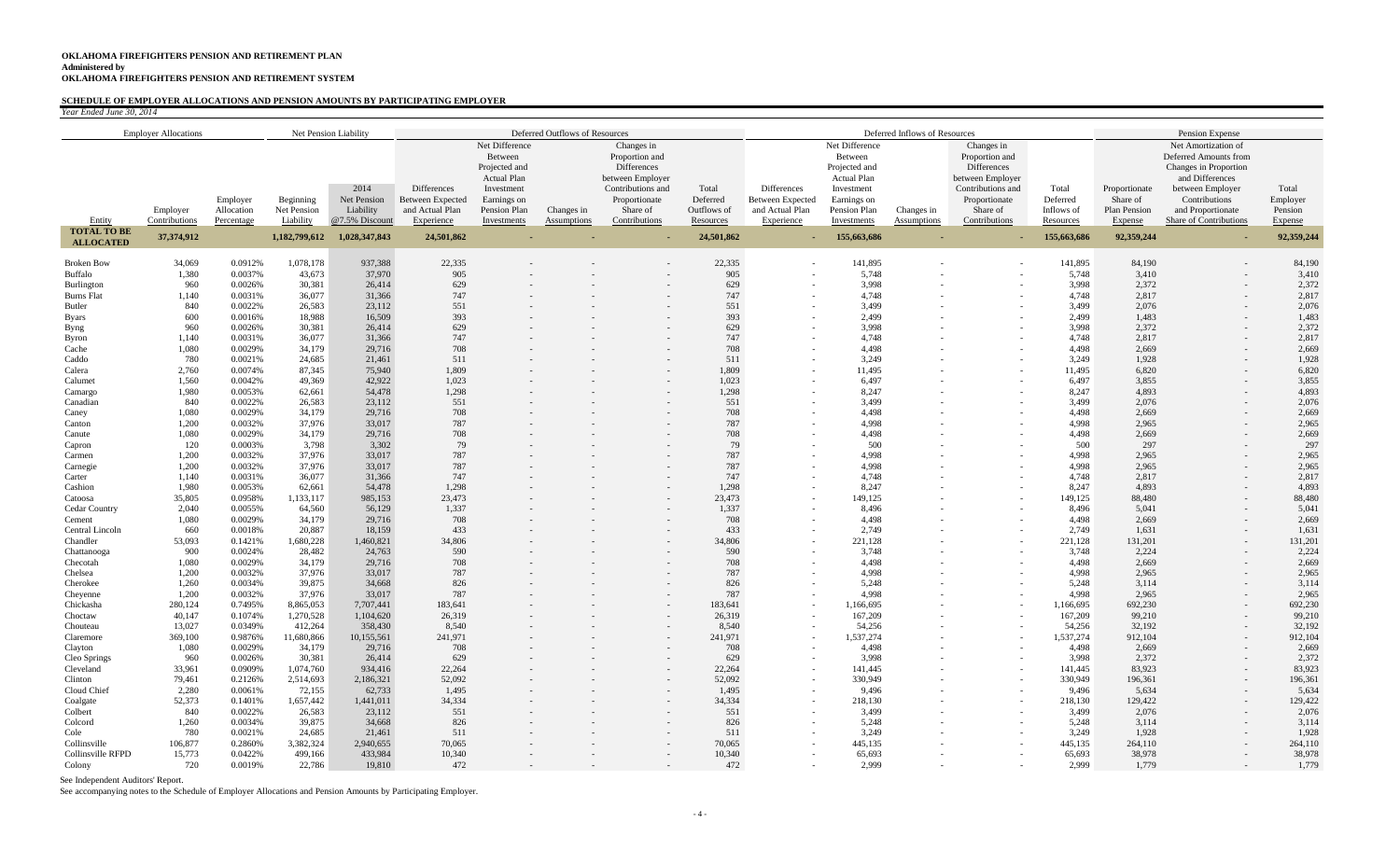## **SCHEDULE OF EMPLOYER ALLOCATIONS AND PENSION AMOUNTS BY PARTICIPATING EMPLOYER**

| Year Ended June 30, 2014               |                             |                                      |                                       |                                                    |                                                                         |                                                                                                                              |                                  |                                                                                                                                    |                                               |                                                                         |                                                                                                                              |                               |                                                                                                                                    |                                              |                                                      |                                                                                                                                                                              |                                         |
|----------------------------------------|-----------------------------|--------------------------------------|---------------------------------------|----------------------------------------------------|-------------------------------------------------------------------------|------------------------------------------------------------------------------------------------------------------------------|----------------------------------|------------------------------------------------------------------------------------------------------------------------------------|-----------------------------------------------|-------------------------------------------------------------------------|------------------------------------------------------------------------------------------------------------------------------|-------------------------------|------------------------------------------------------------------------------------------------------------------------------------|----------------------------------------------|------------------------------------------------------|------------------------------------------------------------------------------------------------------------------------------------------------------------------------------|-----------------------------------------|
|                                        | <b>Employer Allocations</b> |                                      |                                       | Net Pension Liability                              |                                                                         |                                                                                                                              | Deferred Outflows of Resources   |                                                                                                                                    |                                               |                                                                         |                                                                                                                              | Deferred Inflows of Resources |                                                                                                                                    |                                              |                                                      | Pension Expense                                                                                                                                                              |                                         |
| Entity                                 | Employer<br>Contributions   | Employer<br>Allocation<br>Percentage | Beginning<br>Net Pension<br>Liability | 2014<br>Net Pension<br>Liability<br>@7.5% Discount | Differences<br><b>Between Expected</b><br>and Actual Plan<br>Experience | Net Difference<br>Between<br>Projected and<br><b>Actual Plan</b><br>Investment<br>Earnings on<br>Pension Plan<br>Investments | Changes in<br><b>Assumptions</b> | Changes in<br>Proportion and<br>Differences<br>between Employer<br>Contributions and<br>Proportionate<br>Share of<br>Contributions | Total<br>Deferred<br>Outflows of<br>Resources | Differences<br><b>Between Expected</b><br>and Actual Plan<br>Experience | Net Difference<br>Between<br>Projected and<br><b>Actual Plan</b><br>Investment<br>Earnings on<br>Pension Plan<br>Investments | Changes in<br>Assumptions     | Changes in<br>Proportion and<br>Differences<br>between Employer<br>Contributions and<br>Proportionate<br>Share of<br>Contributions | Total<br>Deferred<br>Inflows of<br>Resources | Proportionate<br>Share of<br>Plan Pension<br>Expense | Net Amortization of<br>Deferred Amounts from<br>Changes in Proportion<br>and Differences<br>between Employer<br>Contributions<br>and Proportionate<br>Share of Contributions | Total<br>Employer<br>Pension<br>Expense |
| <b>TOTAL TO BE</b><br><b>ALLOCATED</b> | 37, 374, 912                |                                      | 1,182,799,612                         | 1,028,347,843                                      | 24,501,862                                                              |                                                                                                                              |                                  |                                                                                                                                    | 24,501,862                                    | $\sim$                                                                  | 155,663,686                                                                                                                  |                               |                                                                                                                                    | 155,663,686                                  | 92,359,244                                           |                                                                                                                                                                              | 92,359,244                              |
| Comanche                               | 20,918                      | 0.0560%                              | 661,990                               | 575,546                                            | 13,713                                                                  |                                                                                                                              |                                  |                                                                                                                                    | 13,713                                        | $\overline{\phantom{0}}$                                                | 87,122                                                                                                                       |                               |                                                                                                                                    | 87,122                                       | 51,692                                               | $\overline{\phantom{a}}$                                                                                                                                                     | 51,692                                  |
| Commerce                               | 1,800                       | 0.0048%                              | 56,964                                | 49,526                                             | 1,180                                                                   |                                                                                                                              |                                  | $\overline{\phantom{a}}$                                                                                                           | 1,180                                         | $\sim$                                                                  | 7,497                                                                                                                        |                               |                                                                                                                                    | 7,497                                        | 4,448                                                | $\sim$                                                                                                                                                                       | 4,448                                   |
| Copan                                  | 660                         | 0.0018%                              | 20,887                                | 18,159                                             | 433                                                                     |                                                                                                                              |                                  |                                                                                                                                    | 433                                           | $\sim$                                                                  | 2,749                                                                                                                        |                               |                                                                                                                                    | 2,749                                        | 1,631                                                | $\sim$                                                                                                                                                                       | 1,631                                   |
| Cordell                                | 5,996                       | 0.0160%                              | 189,755                               | 164,976                                            | 3,931                                                                   |                                                                                                                              |                                  | $\overline{\phantom{a}}$                                                                                                           | 3,931                                         | $\overline{\phantom{0}}$                                                | 24,973                                                                                                                       |                               |                                                                                                                                    | 24,973                                       | 14,817                                               | $\overline{\phantom{a}}$                                                                                                                                                     | 14,817                                  |
| Corn                                   | 1,020                       | 0.0027%                              | 32,280                                | 28,065                                             | 669                                                                     |                                                                                                                              |                                  | $\overline{\phantom{a}}$                                                                                                           | 669                                           | $\sim$                                                                  | 4,248                                                                                                                        |                               | $\overline{a}$                                                                                                                     | 4,248                                        | 2,521                                                | $\overline{\phantom{a}}$                                                                                                                                                     | 2,521                                   |
| <b>Country Corner</b>                  | 1,080                       | 0.0029%                              | 34,179                                | 29,716                                             | 708                                                                     |                                                                                                                              |                                  | $\sim$                                                                                                                             | 708                                           | $\sim$                                                                  | 4,498                                                                                                                        |                               |                                                                                                                                    | 4,498                                        | 2,669                                                | $\sim$                                                                                                                                                                       | 2,669                                   |
| Covington                              | 900                         | 0.0024%                              | 28,482                                | 24,763                                             | 590                                                                     |                                                                                                                              |                                  | $\overline{\phantom{a}}$                                                                                                           | 590                                           | $\sim$                                                                  | 3,748                                                                                                                        |                               |                                                                                                                                    | 3,748                                        | 2,224                                                | $\overline{a}$                                                                                                                                                               | 2,224                                   |
| Coweta                                 | 130,185                     | 0.3483%                              | 4,119,950                             | 3,581,961                                          | 85,345                                                                  |                                                                                                                              |                                  | $\overline{\phantom{a}}$                                                                                                           | 85,345                                        | $\overline{\phantom{0}}$                                                | 542,211                                                                                                                      |                               | $\sim$                                                                                                                             | 542,211                                      | 321,707                                              | $\sim$                                                                                                                                                                       | 321,707                                 |
| Crescent                               | 1,080                       | 0.0029%                              | 34,179                                | 29,716                                             | 708                                                                     |                                                                                                                              |                                  |                                                                                                                                    | 708                                           | $\overline{\phantom{0}}$                                                | 4,498                                                                                                                        |                               |                                                                                                                                    | 4,498                                        | 2,669                                                | $\sim$                                                                                                                                                                       | 2,669                                   |
| Cromwell                               | 600                         | 0.0016%                              | 18,988                                | 16,509                                             | 393                                                                     |                                                                                                                              |                                  |                                                                                                                                    | 393                                           | $\overline{a}$                                                          | 2,499                                                                                                                        |                               |                                                                                                                                    | 2,499                                        | 1,483                                                | $\overline{\phantom{a}}$                                                                                                                                                     | 1,483                                   |
| Crowder                                | 1,140                       | 0.0031%                              | 36,077                                | 31,366                                             | 747                                                                     |                                                                                                                              |                                  | $\overline{\phantom{a}}$                                                                                                           | 747                                           | $\sim$                                                                  | 4,748                                                                                                                        |                               |                                                                                                                                    | 4,748                                        | 2,817                                                | $\overline{\phantom{a}}$                                                                                                                                                     | 2,817                                   |
| Cushing                                | 135,255                     | 0.3619%                              | 4,280,400                             | 3,721,459                                          | 88,669                                                                  |                                                                                                                              |                                  | $\overline{\phantom{a}}$                                                                                                           | 88,669                                        | $\sim$                                                                  | 563,327                                                                                                                      |                               |                                                                                                                                    | 563,327                                      | 334,236                                              | $-$                                                                                                                                                                          | 334,236                                 |
| <b>Custer City</b>                     | 540                         | 0.0014%                              | 17,089                                | 14,858                                             | 354                                                                     |                                                                                                                              |                                  | $\overline{\phantom{a}}$                                                                                                           | 354                                           | $\overline{\phantom{0}}$                                                | 2,249                                                                                                                        |                               |                                                                                                                                    | 2,249                                        | 1,334                                                | $\sim$                                                                                                                                                                       | 1,334                                   |
| Cyril                                  | 1,200                       | 0.0032%                              | 37,976                                | 33,017                                             | 787                                                                     |                                                                                                                              |                                  | $\overline{\phantom{a}}$                                                                                                           | 787                                           | $\sim$                                                                  | 4,998                                                                                                                        |                               | $\sim$                                                                                                                             | 4,998                                        | 2,965                                                | $\sim$                                                                                                                                                                       | 2,965                                   |
| Dacoma                                 | 1,020                       | 0.0027%                              | 32,280                                | 28,065                                             | 669                                                                     |                                                                                                                              |                                  |                                                                                                                                    | 669                                           | $\overline{\phantom{0}}$                                                | 4,248                                                                                                                        |                               |                                                                                                                                    | 4,248                                        | 2,521                                                | $\overline{\phantom{a}}$                                                                                                                                                     | 2,521                                   |
| Davenport                              | 1,380                       | 0.0037%                              | 43,673                                | 37,970                                             | 905                                                                     |                                                                                                                              |                                  | $\overline{\phantom{0}}$                                                                                                           | 905                                           | $\overline{\phantom{0}}$                                                | 5,748                                                                                                                        |                               | $\overline{\phantom{0}}$                                                                                                           | 5,748                                        | 3,410                                                | $\overline{\phantom{a}}$                                                                                                                                                     | 3,410                                   |
| Davidson                               | 780                         | 0.0021%                              | 24,685                                | 21,461                                             | 511                                                                     |                                                                                                                              |                                  | $\overline{\phantom{a}}$                                                                                                           | 511                                           | $\sim$                                                                  | 3,249                                                                                                                        |                               | $\sim$                                                                                                                             | 3,249                                        | 1,928                                                | $\overline{\phantom{a}}$                                                                                                                                                     | 1,928                                   |
| Davis                                  | 1,560                       | 0.0042%                              | 49,369                                | 42,922                                             | 1,023                                                                   |                                                                                                                              |                                  |                                                                                                                                    | 1,023                                         | $\overline{\phantom{0}}$                                                | 6,497                                                                                                                        | $\sim$                        |                                                                                                                                    | 6,497                                        | 3,855                                                | $\overline{a}$                                                                                                                                                               | 3,855                                   |
| Deer Creek                             | 7,823                       | 0.0209%                              | 247,574                               | 215,245                                            | 5,129                                                                   |                                                                                                                              |                                  | $\overline{\phantom{a}}$                                                                                                           | 5,129                                         |                                                                         | 32,582                                                                                                                       |                               |                                                                                                                                    | 32,582                                       | 19,332                                               | $-$                                                                                                                                                                          | 19,332                                  |
| Del City                               | 209,613                     | 0.5608%                              | 6,633,599                             | 5,767,373                                          | 137,416                                                                 |                                                                                                                              |                                  | $\overline{\phantom{a}}$                                                                                                           | 137,416                                       |                                                                         | 873,022                                                                                                                      |                               |                                                                                                                                    | 873,022                                      | 517,986                                              | $\sim$                                                                                                                                                                       | 517,986                                 |
| Delaware                               | 840                         | 0.0022%                              | 26,583                                | 23,112                                             | 551                                                                     |                                                                                                                              |                                  |                                                                                                                                    | 551                                           |                                                                         | 3,499                                                                                                                        |                               |                                                                                                                                    | 3,499                                        | 2,076                                                |                                                                                                                                                                              | 2,076                                   |
| Dewar                                  | 660                         | 0.0018%                              | 20,887                                | 18,159                                             | 433                                                                     |                                                                                                                              |                                  |                                                                                                                                    | 433                                           |                                                                         | 2,749                                                                                                                        |                               |                                                                                                                                    | 2,749                                        | 1,631                                                |                                                                                                                                                                              | 1,631                                   |
|                                        |                             | 0.0037%                              | 43,673                                | 37,970                                             |                                                                         |                                                                                                                              |                                  |                                                                                                                                    |                                               | $\sim$                                                                  | 5,748                                                                                                                        |                               |                                                                                                                                    | 5,748                                        |                                                      | $-$                                                                                                                                                                          | 3,410                                   |
| Dewey                                  | 1,380                       |                                      |                                       |                                                    | 905                                                                     |                                                                                                                              |                                  | $\overline{\phantom{a}}$                                                                                                           | 905                                           | $\sim$                                                                  |                                                                                                                              | $\overline{\phantom{0}}$      | $\sim$                                                                                                                             |                                              | 3,410                                                | $\sim$                                                                                                                                                                       |                                         |
| Dibble                                 | 1,380                       | 0.0037%                              | 43,673                                | 37,970                                             | 905                                                                     |                                                                                                                              |                                  |                                                                                                                                    | 905                                           | $\overline{\phantom{0}}$                                                | 5,748                                                                                                                        |                               | $\sim$                                                                                                                             | 5,748                                        | 3,410                                                | $\sim$                                                                                                                                                                       | 3,410                                   |
| Dickson                                | 1,320                       | 0.0035%                              | 41,774                                | 36,319                                             | 865                                                                     |                                                                                                                              |                                  | $\overline{\phantom{a}}$                                                                                                           | 865                                           | $\overline{\phantom{0}}$                                                | 5,498                                                                                                                        | $\overline{\phantom{0}}$      | $\sim$                                                                                                                             | 5,498                                        | 3,262                                                | $\sim$                                                                                                                                                                       | 3,262                                   |
| Dill City                              | 660                         | 0.0018%                              | 20,887                                | 18,159                                             | 433                                                                     |                                                                                                                              |                                  | $\overline{\phantom{a}}$                                                                                                           | 433                                           | $\sim$                                                                  | 2,749                                                                                                                        | $\sim$                        | $\sim$                                                                                                                             | 2,749                                        | 1,631                                                | $\sim$                                                                                                                                                                       | 1,631                                   |
| Dover                                  | 1,140                       | 0.0031%                              | 36,077                                | 31,366                                             | 747                                                                     |                                                                                                                              |                                  |                                                                                                                                    | 747                                           | $\sim$                                                                  | 4,748                                                                                                                        | $\sim$                        |                                                                                                                                    | 4,748                                        | 2,817                                                | $\sim$                                                                                                                                                                       | 2,817                                   |
| Drummond                               | 960                         | 0.0026%                              | 30,381                                | 26,414                                             | 629                                                                     |                                                                                                                              |                                  | $\sim$                                                                                                                             | 629                                           | $\sim$                                                                  | 3,998                                                                                                                        | $\sim$                        | $\overline{a}$                                                                                                                     | 3,998                                        | 2,372                                                | $\sim$                                                                                                                                                                       | 2,372                                   |
| Drumright                              | 25,270                      | 0.0676%                              | 799,717                               | 695,289                                            | 16,566                                                                  |                                                                                                                              |                                  | $\sim$                                                                                                                             | 16,566                                        | $\sim$                                                                  | 105,248                                                                                                                      | $\sim$                        |                                                                                                                                    | 105,248                                      | 62,446                                               | $\sim$                                                                                                                                                                       | 62,446                                  |
| Duncan                                 | 323,602                     | 0.8658%                              | 10,240,996                            | 8,903,711                                          | 212,144                                                                 |                                                                                                                              |                                  | $\sim$                                                                                                                             | 212,144                                       | $\sim$                                                                  | 1,347,778                                                                                                                    | $\overline{\phantom{0}}$      |                                                                                                                                    | 1,347,778                                    | 799,671                                              | $\sim$                                                                                                                                                                       | 799,671                                 |
| Durant                                 | 257,279                     | 0.6884%                              | 8,142,079                             | 7,078,874                                          | 168,664                                                                 |                                                                                                                              |                                  | $\sim$                                                                                                                             | 168,664                                       | $-$                                                                     | 1,071,548                                                                                                                    | $\overline{\phantom{a}}$      | $\overline{a}$                                                                                                                     | 1,071,548                                    | 635,777                                              | $\sim$                                                                                                                                                                       | 635,777                                 |
| Dustin                                 | 540                         | 0.0014%                              | 17,089                                | 14,858                                             | 354                                                                     |                                                                                                                              |                                  | $\sim$                                                                                                                             | 354                                           | $\sim$                                                                  | 2,249                                                                                                                        | $\overline{\phantom{0}}$      | $\overline{\phantom{0}}$                                                                                                           | 2,249                                        | 1,334                                                | $\sim$                                                                                                                                                                       | 1,334                                   |
| Eakly                                  | 720                         | 0.0019%                              | 22,786                                | 19,810                                             | 472                                                                     |                                                                                                                              |                                  |                                                                                                                                    | 472                                           | $\sim$                                                                  | 2,999                                                                                                                        | $\sim$                        |                                                                                                                                    | 2,999                                        | 1,779                                                | $\sim$                                                                                                                                                                       | 1,779                                   |
| Earlsboro                              | 1,140                       | 0.0031%                              | 36,077                                | 31,366                                             | 747                                                                     |                                                                                                                              |                                  | $\overline{\phantom{a}}$                                                                                                           | 747                                           | $\sim$                                                                  | 4,748                                                                                                                        | $\sim$                        | $\overline{\phantom{0}}$                                                                                                           | 4,748                                        | 2,817                                                | $\sim$                                                                                                                                                                       | 2,817                                   |
| <b>East Duke</b>                       | 960                         | 0.0026%                              | 30,381                                | 26,414                                             | 629                                                                     |                                                                                                                              |                                  | $\sim$                                                                                                                             | 629                                           | $\sim$                                                                  | 3,998                                                                                                                        | $\sim$                        |                                                                                                                                    | 3,998                                        | 2,372                                                | $\sim$                                                                                                                                                                       | 2,372                                   |
| Edmond                                 | 1,331,266                   | 3.5619%                              | 42,130,425                            | 36,628,970                                         | 872,738                                                                 |                                                                                                                              |                                  | $\sim$                                                                                                                             | 872,738                                       | $\sim$                                                                  | 5,544,622                                                                                                                    | $\sim$                        |                                                                                                                                    | 5,544,622                                    | 3,289,766                                            | $-$                                                                                                                                                                          | 3,289,766                               |
| El Reno                                | 210,191                     | 0.5624%                              | 6,651,891                             | 5,783,277                                          | 137,795                                                                 |                                                                                                                              |                                  | $\sim$                                                                                                                             | 137,795                                       | $\overline{\phantom{0}}$                                                | 875,430                                                                                                                      | $\sim$                        | $\overline{\phantom{0}}$                                                                                                           | 875,430                                      | 519,415                                              | $\sim$                                                                                                                                                                       | 519,415                                 |
| Eldorado                               | 660                         | 0.0018%                              | 20,887                                | 18,159                                             | 433                                                                     |                                                                                                                              |                                  | $\sim$                                                                                                                             | 433                                           | $\sim$                                                                  | 2,749                                                                                                                        | $\overline{\phantom{0}}$      |                                                                                                                                    | 2,749                                        | 1,631                                                | $\sim$                                                                                                                                                                       | 1,631                                   |
| Elgin                                  | 6,986                       | 0.0187%                              | 221,085                               | 192,216                                            | 4,580                                                                   |                                                                                                                              |                                  | $\sim$                                                                                                                             | 4,580                                         | $\sim$                                                                  | 29,096                                                                                                                       | $\sim$                        |                                                                                                                                    | 29,096                                       | 17,263                                               | $\sim$                                                                                                                                                                       | 17,263                                  |
| Elk City                               | 158,403                     | 0.4238%                              | 5,012,962                             | 4,358,362                                          | 103,844                                                                 |                                                                                                                              |                                  | $\sim$                                                                                                                             | 103,844                                       | $\sim$                                                                  | 659,737                                                                                                                      |                               | $\overline{a}$                                                                                                                     | 659,737                                      | 391,439                                              | $\sim$                                                                                                                                                                       | 391,439                                 |
| <b>Elmore City</b>                     | 900                         | 0.0024%                              | 28,482                                | 24,763                                             | 590                                                                     |                                                                                                                              |                                  | $\sim$                                                                                                                             | 590                                           | $\sim$                                                                  | 3,748                                                                                                                        | $\sim$                        | $\sim$                                                                                                                             | 3,748                                        | 2,224                                                | $\sim$                                                                                                                                                                       | 2,224                                   |
| <b>Empire City</b>                     | 840                         | 0.0022%                              | 26,583                                | 23,112                                             | 551                                                                     |                                                                                                                              |                                  | $\sim$                                                                                                                             | 551                                           | $\sim$                                                                  | 3,499                                                                                                                        | $\sim$                        |                                                                                                                                    | 3,499                                        | 2,076                                                | $\sim$                                                                                                                                                                       | 2,076                                   |
| Enid                                   | 712,233                     | 1.9056%                              | 22,539,957                            | 19,596,655                                         | 466,918                                                                 |                                                                                                                              |                                  | $\sim$                                                                                                                             | 466,918                                       | $\sim$                                                                  | 2,966,397                                                                                                                    | $\sim$                        | $\overline{\phantom{0}}$                                                                                                           | 2,966,397                                    | 1,760,039                                            | $\sim$                                                                                                                                                                       | 1,760,039                               |
| Erick                                  | 1,200                       | 0.0032%                              | 37,976                                | 33,017                                             | 787                                                                     |                                                                                                                              |                                  | $\sim$                                                                                                                             | 787                                           | $\sim$                                                                  | 4,998                                                                                                                        | $\sim$                        |                                                                                                                                    | 4,998                                        | 2,965                                                | $\sim$                                                                                                                                                                       | 2,965                                   |
| Eufaula                                | 1,380                       | 0.0037%                              | 43,673                                | 37,970                                             | 905                                                                     |                                                                                                                              |                                  | $\overline{\phantom{a}}$                                                                                                           | 905                                           | $\sim$                                                                  | 5,748                                                                                                                        | $\sim$                        |                                                                                                                                    | 5,748                                        | 3,410                                                | $\sim$                                                                                                                                                                       | 3,410                                   |
| Fairfax                                | 1,440                       | 0.0039%                              | 45,572                                | 39,621                                             | 944                                                                     |                                                                                                                              |                                  |                                                                                                                                    | 944                                           | $\sim$                                                                  | 5,997                                                                                                                        |                               | $\sim$                                                                                                                             | 5,997                                        | 3,558                                                | $\sim$                                                                                                                                                                       | 3,558                                   |
| Fairland                               | 1,200                       | 0.0032%                              | 37,976                                | 33,017                                             | 787                                                                     |                                                                                                                              |                                  |                                                                                                                                    | 787                                           | $\sim$                                                                  | 4,998                                                                                                                        | $\overline{\phantom{0}}$      | $\sim$                                                                                                                             | 4,998                                        | 2,965                                                | $\sim$                                                                                                                                                                       | 2,965                                   |
| Fairmont                               | 540                         | 0.0014%                              | 17,089                                | 14,858                                             | 354                                                                     |                                                                                                                              |                                  |                                                                                                                                    | 354                                           |                                                                         | 2,249                                                                                                                        | $\sim$                        | $\sim$                                                                                                                             | 2,249                                        | 1,334                                                | $\sim$                                                                                                                                                                       | 1,334                                   |

See Independent Auditors' Report.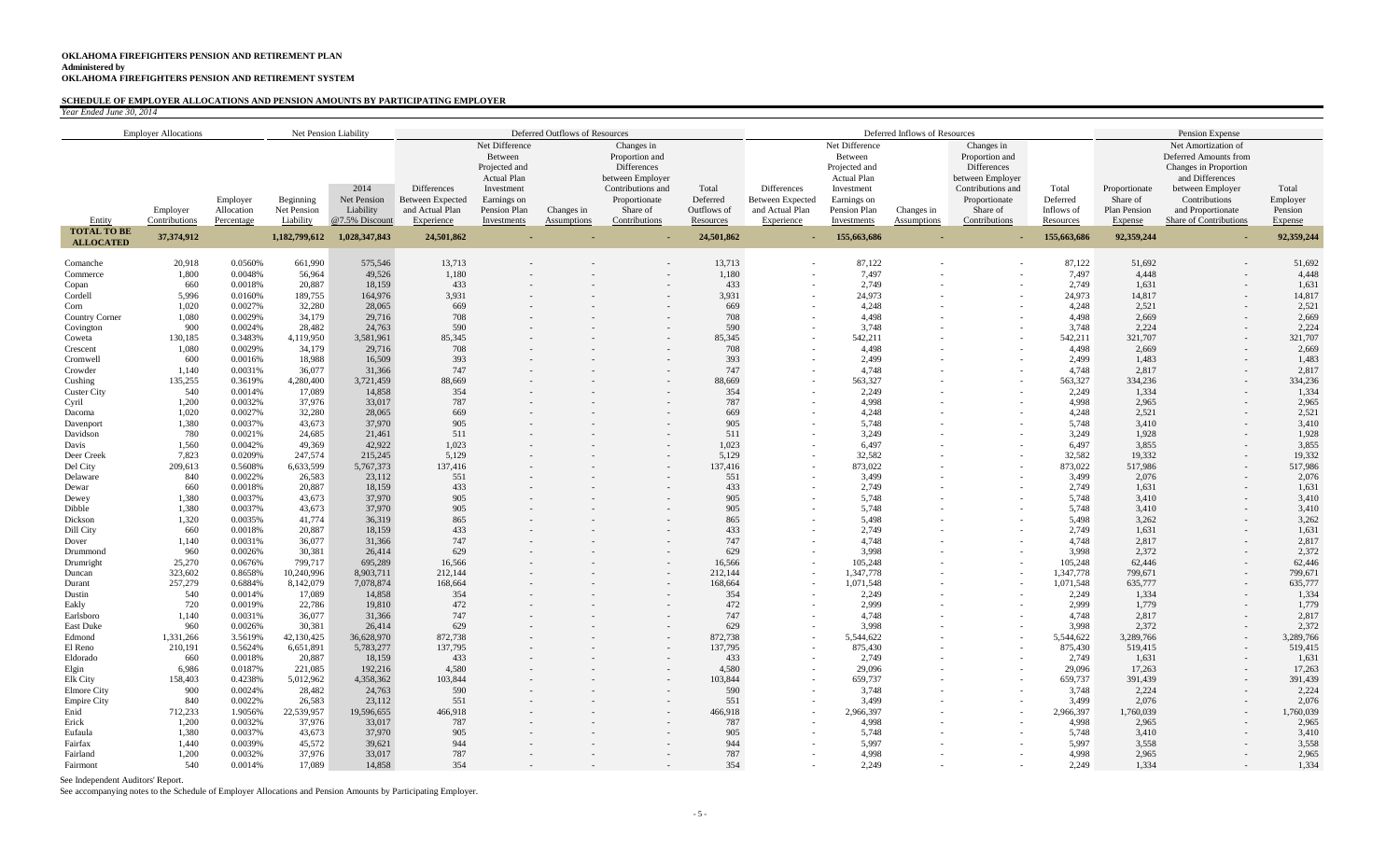## **SCHEDULE OF EMPLOYER ALLOCATIONS AND PENSION AMOUNTS BY PARTICIPATING EMPLOYER**

| Year Ended June 30, 2014               |                             |                                      |                                       |                                                   |                                                                         |                                                                                                                              |                                |                                                                                                                                    |                                               |                                                                         |                                                                                                                              |                                  |                                                                                                                                    |                                              |                                                             |                                                                                                                                                                              |                                                |
|----------------------------------------|-----------------------------|--------------------------------------|---------------------------------------|---------------------------------------------------|-------------------------------------------------------------------------|------------------------------------------------------------------------------------------------------------------------------|--------------------------------|------------------------------------------------------------------------------------------------------------------------------------|-----------------------------------------------|-------------------------------------------------------------------------|------------------------------------------------------------------------------------------------------------------------------|----------------------------------|------------------------------------------------------------------------------------------------------------------------------------|----------------------------------------------|-------------------------------------------------------------|------------------------------------------------------------------------------------------------------------------------------------------------------------------------------|------------------------------------------------|
|                                        | <b>Employer Allocations</b> |                                      |                                       | Net Pension Liability                             |                                                                         |                                                                                                                              | Deferred Outflows of Resources |                                                                                                                                    |                                               |                                                                         |                                                                                                                              | Deferred Inflows of Resources    |                                                                                                                                    |                                              |                                                             | Pension Expense                                                                                                                                                              |                                                |
| Entity                                 | Employer<br>Contributions   | Employer<br>Allocation<br>Percentage | Beginning<br>Net Pension<br>Liability | 2014<br>Net Pension<br>Liability<br>@7.5% Discoun | Differences<br><b>Between Expected</b><br>and Actual Plan<br>Experience | Net Difference<br>Between<br>Projected and<br><b>Actual Plan</b><br>Investment<br>Earnings on<br>Pension Plan<br>Investments | Changes in<br>Assumptions      | Changes in<br>Proportion and<br>Differences<br>between Employer<br>Contributions and<br>Proportionate<br>Share of<br>Contributions | Total<br>Deferred<br>Outflows of<br>Resources | Differences<br><b>Between Expected</b><br>and Actual Plan<br>Experience | Net Difference<br>Between<br>Projected and<br><b>Actual Plan</b><br>Investment<br>Earnings on<br>Pension Plan<br>Investments | Changes in<br><b>Assumptions</b> | Changes in<br>Proportion and<br>Differences<br>between Employer<br>Contributions and<br>Proportionate<br>Share of<br>Contributions | Total<br>Deferred<br>Inflows of<br>Resources | Proportionate<br>Share of<br>Plan Pension<br><b>Expense</b> | Net Amortization of<br>Deferred Amounts from<br>Changes in Proportion<br>and Differences<br>between Employer<br>Contributions<br>and Proportionate<br>Share of Contributions | Total<br>Employer<br>Pension<br><b>Expense</b> |
| <b>TOTAL TO BE</b><br><b>ALLOCATED</b> | 37, 374, 912                |                                      | 1,182,799,612                         | 1,028,347,843                                     | 24,501,862                                                              |                                                                                                                              |                                |                                                                                                                                    | 24,501,862                                    | $\sim$                                                                  | 155,663,686                                                                                                                  |                                  |                                                                                                                                    | 155,663,686                                  | 92,359,244                                                  |                                                                                                                                                                              | 92,359,244                                     |
| Fairview                               | 4,710                       | 0.0126%                              | 149,057                               | 129,593                                           | 3,088                                                                   |                                                                                                                              |                                |                                                                                                                                    | 3,088                                         | $\overline{\phantom{a}}$                                                | 19,617                                                                                                                       |                                  |                                                                                                                                    | 19,617                                       | 11,639                                                      | $\sim$                                                                                                                                                                       | 11,639                                         |
| Fargo                                  | 660                         | 0.0018%                              | 20,887                                | 18,159                                            | 433                                                                     |                                                                                                                              |                                | $\overline{\phantom{0}}$                                                                                                           | 433                                           | $\overline{a}$                                                          | 2,749                                                                                                                        |                                  |                                                                                                                                    | 2,749                                        | 1,631                                                       | $\sim$                                                                                                                                                                       | 1,631                                          |
| <b>Forest Park</b>                     | 900                         | 0.0024%                              | 28,482                                | 24,763                                            | 590                                                                     |                                                                                                                              |                                |                                                                                                                                    | 590                                           | $\sim$                                                                  | 3,748                                                                                                                        |                                  |                                                                                                                                    | 3,748                                        | 2,224                                                       | $\sim$                                                                                                                                                                       | 2,224                                          |
| Fort Cobb                              | 780                         | 0.0021%                              | 24,685                                | 21,461                                            | 511                                                                     |                                                                                                                              |                                |                                                                                                                                    | 511                                           | $\overline{a}$                                                          | 3,249                                                                                                                        |                                  |                                                                                                                                    | 3,249                                        | 1,928                                                       | $\sim$                                                                                                                                                                       | 1,928                                          |
| Fort Gibson                            | 16,496                      | 0.0441%                              | 522,047                               | 453,877                                           | 10,814                                                                  |                                                                                                                              |                                | $\overline{\phantom{a}}$                                                                                                           | 10,814                                        | $\overline{a}$                                                          | 68,705                                                                                                                       |                                  | $\sim$                                                                                                                             | 68,705                                       | 40,764                                                      | $\sim$                                                                                                                                                                       | 40,764                                         |
| Fort Supply                            | 1,020                       | 0.0027%                              | 32,280                                | 28,065                                            | 669                                                                     |                                                                                                                              |                                | $\sim$                                                                                                                             | 669                                           | $\overline{a}$                                                          | 4,248                                                                                                                        |                                  |                                                                                                                                    | 4,248                                        | 2,521                                                       | $\sim$                                                                                                                                                                       | 2,521                                          |
| Foss                                   | 1,020                       | 0.0027%                              | 32,280                                | 28,065                                            | 669                                                                     |                                                                                                                              |                                | $\overline{\phantom{a}}$                                                                                                           | 669                                           | $\overline{a}$                                                          | 4,248                                                                                                                        |                                  |                                                                                                                                    | 4,248                                        | 2,521                                                       | $\sim$                                                                                                                                                                       | 2,521                                          |
| Foyil                                  | 720                         | 0.0019%                              | 22,786                                | 19,810                                            | 472                                                                     |                                                                                                                              |                                | $\overline{\phantom{a}}$                                                                                                           | 472                                           | $\overline{a}$                                                          | 2,999                                                                                                                        |                                  | $-$                                                                                                                                | 2,999                                        | 1,779                                                       | $\sim$                                                                                                                                                                       | 1,779                                          |
| Francis                                | 540                         | 0.0014%                              | 17,089                                | 14,858                                            | 354                                                                     |                                                                                                                              |                                |                                                                                                                                    | 354                                           | $\sim$                                                                  | 2,249                                                                                                                        |                                  |                                                                                                                                    | 2,249                                        | 1,334                                                       | $\sim$                                                                                                                                                                       | 1,334                                          |
| Frederick                              | 38,315                      | 0.1025%                              | 1,212,550                             | 1,054,214                                         | 25,118                                                                  |                                                                                                                              |                                |                                                                                                                                    | 25,118                                        | $\overline{a}$                                                          | 159,579                                                                                                                      |                                  |                                                                                                                                    | 159,579                                      | 94,682                                                      | $\sim$                                                                                                                                                                       | 94,682                                         |
| Freedom                                | 2,520                       | 0.0067%                              | 79,750                                | 69,336                                            | 1,652                                                                   |                                                                                                                              |                                | $\overline{\phantom{a}}$                                                                                                           | 1,652                                         | $\overline{a}$                                                          | 10,496                                                                                                                       |                                  | $-$                                                                                                                                | 10,496                                       | 6,227                                                       | $\sim$                                                                                                                                                                       | 6,227                                          |
| Gage                                   | 540                         | 0.0014%                              | 17,089                                | 14,858                                            | 354                                                                     |                                                                                                                              |                                | $\overline{\phantom{a}}$                                                                                                           | 354                                           | $\overline{a}$                                                          | 2,249                                                                                                                        |                                  |                                                                                                                                    | 2,249                                        | 1,334                                                       | $\sim$                                                                                                                                                                       | 1,334                                          |
| Garber                                 | 840                         | 0.0022%                              | 26,583                                | 23,112                                            | 551                                                                     |                                                                                                                              |                                | $\overline{\phantom{0}}$                                                                                                           | 551                                           | $\sim$                                                                  | 3,499                                                                                                                        |                                  |                                                                                                                                    | 3,499                                        | 2,076                                                       | $\sim$                                                                                                                                                                       | 2,076                                          |
| Gate                                   | 1,260                       | 0.0034%                              | 39,875                                | 34,668                                            | 826                                                                     |                                                                                                                              |                                |                                                                                                                                    | 826                                           |                                                                         | 5,248                                                                                                                        |                                  |                                                                                                                                    | 5,248                                        | 3,114                                                       |                                                                                                                                                                              | 3,114                                          |
|                                        |                             | 0.0032%                              | 37,976                                |                                                   | 787                                                                     |                                                                                                                              |                                | $\overline{\phantom{a}}$                                                                                                           |                                               | $\overline{a}$                                                          | 4,998                                                                                                                        |                                  |                                                                                                                                    | 4,998                                        | 2,965                                                       | $\sim$                                                                                                                                                                       |                                                |
| Geary                                  | 1,200                       |                                      |                                       | 33,017                                            |                                                                         |                                                                                                                              |                                |                                                                                                                                    | 787                                           | $\overline{a}$                                                          |                                                                                                                              |                                  |                                                                                                                                    |                                              |                                                             | $\sim$                                                                                                                                                                       | 2,965                                          |
| Geronimo                               | 960                         | 0.0026%                              | 30,381                                | 26,414                                            | 629                                                                     |                                                                                                                              |                                | $\overline{\phantom{0}}$                                                                                                           | 629                                           | $\overline{\phantom{a}}$                                                | 3,998                                                                                                                        |                                  |                                                                                                                                    | 3,998                                        | 2,372                                                       | $\sim$                                                                                                                                                                       | 2,372                                          |
| Glencoe                                | 960                         | 0.0026%                              | 30,381                                | 26,414                                            | 629                                                                     |                                                                                                                              |                                | $\overline{\phantom{a}}$                                                                                                           | 629                                           | $\overline{a}$                                                          | 3,998                                                                                                                        |                                  | $-$                                                                                                                                | 3,998                                        | 2,372                                                       | $\sim$                                                                                                                                                                       | 2,372                                          |
| Glenpool                               | 121,935                     | 0.3262%                              | 3,858,863                             | 3,354,967                                         | 79,937                                                                  |                                                                                                                              |                                | $\overline{\phantom{a}}$                                                                                                           | 79,937                                        | $\sim$                                                                  | 507,850                                                                                                                      |                                  | $\sim$                                                                                                                             | 507,850                                      | 301,320                                                     | $\sim$                                                                                                                                                                       | 301,320                                        |
| Goldsby                                | 1,380                       | 0.0037%                              | 43,673                                | 37,970                                            | 905                                                                     |                                                                                                                              |                                | $\overline{\phantom{0}}$                                                                                                           | 905                                           | $\overline{a}$                                                          | 5,748                                                                                                                        |                                  |                                                                                                                                    | 5,748                                        | 3,410                                                       | $-$                                                                                                                                                                          | 3,410                                          |
| Goltry                                 | 900                         | 0.0024%                              | 28,482                                | 24,763                                            | 590                                                                     |                                                                                                                              |                                | $\sim$                                                                                                                             | 590                                           |                                                                         | 3,748                                                                                                                        |                                  |                                                                                                                                    | 3,748                                        | 2,224                                                       | $\sim$                                                                                                                                                                       | 2,224                                          |
| Goodwell                               | 780                         | 0.0021%                              | 24,685                                | 21,461                                            | 511                                                                     |                                                                                                                              |                                |                                                                                                                                    | 511                                           |                                                                         | 3,249                                                                                                                        |                                  |                                                                                                                                    | 3,249                                        | 1,928                                                       |                                                                                                                                                                              | 1,928                                          |
| Gooseneck Bend                         | 720                         | 0.0019%                              | 22,786                                | 19,810                                            | 472                                                                     |                                                                                                                              |                                |                                                                                                                                    | 472                                           | $\sim$                                                                  | 2,999                                                                                                                        |                                  |                                                                                                                                    | 2,999                                        | 1,779                                                       | $\overline{a}$                                                                                                                                                               | 1,779                                          |
| Gotebo                                 | 720                         | 0.0019%                              | 22,786                                | 19,810                                            | 472                                                                     |                                                                                                                              |                                | $\overline{\phantom{a}}$                                                                                                           | 472                                           | $\overline{a}$                                                          | 2,999                                                                                                                        | $\sim$                           | $-$                                                                                                                                | 2,999                                        | 1,779                                                       | $\sim$                                                                                                                                                                       | 1,779                                          |
| Gracemont                              | 780                         | 0.0021%                              | 24,685                                | 21,461                                            | 511                                                                     |                                                                                                                              |                                |                                                                                                                                    | 511                                           | $\sim$                                                                  | 3,249                                                                                                                        |                                  |                                                                                                                                    | 3,249                                        | 1,928                                                       | $\sim$                                                                                                                                                                       | 1,928                                          |
| Grandfield                             | 1,200                       | 0.0032%                              | 37,976                                | 33,017                                            | 787                                                                     |                                                                                                                              |                                | $\overline{\phantom{0}}$                                                                                                           | 787                                           | $\sim$                                                                  | 4,998                                                                                                                        | $\overline{\phantom{0}}$         | $\overline{\phantom{0}}$                                                                                                           | 4,998                                        | 2,965                                                       | $\sim$                                                                                                                                                                       | 2,965                                          |
| Granite                                | 840                         | 0.0022%                              | 26,583                                | 23,112                                            | 551                                                                     |                                                                                                                              |                                | $\sim$                                                                                                                             | 551                                           | $\sim$                                                                  | 3,499                                                                                                                        | $\sim$                           | $\overline{\phantom{0}}$                                                                                                           | 3,499                                        | 2,076                                                       | $\sim$                                                                                                                                                                       | 2,076                                          |
| Greenfield                             | 780                         | 0.0021%                              | 24,685                                | 21,461                                            | 511                                                                     |                                                                                                                              |                                | $\overline{\phantom{0}}$                                                                                                           | 511                                           | $\sim$                                                                  | 3,249                                                                                                                        | $\sim$                           |                                                                                                                                    | 3,249                                        | 1,928                                                       | $\sim$                                                                                                                                                                       | 1,928                                          |
| Grove                                  | 31,539                      | 0.0844%                              | 998,111                               | 867,776                                           | 20,676                                                                  |                                                                                                                              |                                | $\sim$                                                                                                                             | 20,676                                        | $\sim$                                                                  | 131,358                                                                                                                      | $-$                              | $-$                                                                                                                                | 131,358                                      | 77,938                                                      | $\sim$                                                                                                                                                                       | 77,938                                         |
| Guthrie                                | 152,599                     | 0.4083%                              | 4,829,283                             | 4,198,668                                         | 100,039                                                                 |                                                                                                                              |                                | $\sim$                                                                                                                             | 100,039                                       | $\overline{a}$                                                          | 635,563                                                                                                                      | $\sim$                           |                                                                                                                                    | 635,563                                      | 377,096                                                     | $\sim$                                                                                                                                                                       | 377,096                                        |
| Guymon                                 | 118,132                     | 0.3161%                              | 3,738,510                             | 3,250,330                                         | 77,444                                                                  |                                                                                                                              |                                | $\sim$                                                                                                                             | 77,444                                        | $\overline{a}$                                                          | 492,011                                                                                                                      |                                  |                                                                                                                                    | 492,011                                      | 291,923                                                     | $\sim$                                                                                                                                                                       | 291,923                                        |
| Haileyville                            | 660                         | 0.0018%                              | 20,887                                | 18,159                                            | 433                                                                     |                                                                                                                              |                                | $\sim$                                                                                                                             | 433                                           | $\sim$                                                                  | 2,749                                                                                                                        | $\overline{\phantom{a}}$         | $-$                                                                                                                                | 2,749                                        | 1,631                                                       | $\sim$                                                                                                                                                                       | 1,631                                          |
| Hammon                                 | 840                         | 0.0022%                              | 26,583                                | 23,112                                            | 551                                                                     |                                                                                                                              |                                | $\sim$                                                                                                                             | 551                                           | $\sim$                                                                  | 3,499                                                                                                                        | $\sim$                           | $\overline{\phantom{0}}$                                                                                                           | 3,499                                        | 2,076                                                       | $\sim$                                                                                                                                                                       | 2,076                                          |
| Hardesty                               | 1,080                       | 0.0029%                              | 34,179                                | 29,716                                            | 708                                                                     |                                                                                                                              |                                |                                                                                                                                    | 708                                           | $\sim$                                                                  | 4,498                                                                                                                        | $\sim$                           |                                                                                                                                    | 4,498                                        | 2,669                                                       | $\sim$                                                                                                                                                                       | 2,669                                          |
| Harrah                                 | 28,701                      | 0.0768%                              | 908,297                               | 789,690                                           | 18,816                                                                  |                                                                                                                              |                                | $\sim$                                                                                                                             | 18,816                                        | $\sim$                                                                  | 119,537                                                                                                                      | $\overline{\phantom{a}}$         | $-$                                                                                                                                | 119,537                                      | 70,925                                                      | $\sim$                                                                                                                                                                       | 70,925                                         |
| Hartshorne                             | 1,020                       | 0.0027%                              | 32,280                                | 28,065                                            | 669                                                                     |                                                                                                                              |                                | $\sim$                                                                                                                             | 669                                           | $\sim$                                                                  | 4,248                                                                                                                        | $\sim$                           |                                                                                                                                    | 4,248                                        | 2,521                                                       | $\sim$                                                                                                                                                                       | 2,521                                          |
| Haskell                                | 1,260                       | 0.0034%                              | 39,875                                | 34,668                                            | 826                                                                     |                                                                                                                              |                                | $\overline{\phantom{0}}$                                                                                                           | 826                                           | $\overline{a}$                                                          | 5,248                                                                                                                        |                                  |                                                                                                                                    | 5,248                                        | 3,114                                                       | $\sim$                                                                                                                                                                       | 3,114                                          |
| Haworth                                | 1,500                       | 0.0040%                              | 47,470                                | 41,272                                            | 983                                                                     |                                                                                                                              |                                | $\sim$                                                                                                                             | 983                                           | $\sim$                                                                  | 6,247                                                                                                                        | $-$                              | $-$                                                                                                                                | 6,247                                        | 3,707                                                       | $\sim$                                                                                                                                                                       | 3,707                                          |
| Heavener                               | 1,200                       | 0.0032%                              | 37,976                                | 33,017                                            | 787                                                                     |                                                                                                                              |                                | $\overline{\phantom{0}}$                                                                                                           | 787                                           | $\sim$                                                                  | 4,998                                                                                                                        | $\sim$                           |                                                                                                                                    | 4,998                                        | 2,965                                                       | $\sim$                                                                                                                                                                       | 2,965                                          |
| Helena                                 | 1,080                       | 0.0029%                              | 34,179                                | 29,716                                            | 708                                                                     |                                                                                                                              |                                | $\sim$                                                                                                                             | 708                                           | $\overline{a}$                                                          | 4,498                                                                                                                        |                                  |                                                                                                                                    | 4,498                                        | 2,669                                                       | $\sim$                                                                                                                                                                       | 2,669                                          |
| Hennessey                              | 900                         | 0.0024%                              | 28,482                                | 24,763                                            | 590                                                                     |                                                                                                                              |                                | $\sim$                                                                                                                             | 590                                           | $\sim$                                                                  | 3,748                                                                                                                        | $\sim$                           | $-$                                                                                                                                | 3,748                                        | 2,224                                                       | $\sim$                                                                                                                                                                       | 2,224                                          |
| Henryetta                              | 66,497                      | 0.1779%                              | 2,104,423                             | 1,829,624                                         | 43,593                                                                  |                                                                                                                              |                                | $\sim$                                                                                                                             | 43,593                                        | $\sim$                                                                  | 276,955                                                                                                                      | $\sim$                           | $\sim$                                                                                                                             | 276,955                                      | 164,324                                                     | $\sim$                                                                                                                                                                       | 164,324                                        |
| Hickory                                | 660                         | 0.0018%                              | 20,887                                | 18,159                                            | 433                                                                     |                                                                                                                              |                                | $\sim$                                                                                                                             | 433                                           |                                                                         | 2,749                                                                                                                        | $\sim$                           |                                                                                                                                    | 2,749                                        | 1,631                                                       |                                                                                                                                                                              | 1,631                                          |
| <b>Hickory Hills</b>                   | 1,140                       | 0.0031%                              | 36,077                                | 31,366                                            | 747                                                                     |                                                                                                                              |                                |                                                                                                                                    | 747                                           | $\overline{a}$                                                          | 4,748                                                                                                                        |                                  |                                                                                                                                    | 4,748                                        | 2,817                                                       | $\sim$                                                                                                                                                                       | 2,817                                          |
|                                        |                             |                                      |                                       |                                                   |                                                                         |                                                                                                                              | $\overline{\phantom{a}}$       | $\sim$                                                                                                                             |                                               | $\sim$                                                                  |                                                                                                                              | $\sim$                           | $-$                                                                                                                                |                                              |                                                             | $\sim$                                                                                                                                                                       |                                                |
| Hinton                                 | 1,140                       | 0.0031%                              | 36,077                                | 31,366                                            | 747                                                                     |                                                                                                                              | $\overline{\phantom{0}}$       | $\sim$                                                                                                                             | 747                                           | $\sim$                                                                  | 4,748                                                                                                                        | $\sim$                           |                                                                                                                                    | 4,748                                        | 2,817                                                       | $\sim$                                                                                                                                                                       | 2,817                                          |
| Hitchcock                              | 840                         | 0.0022%                              | 26,583                                | 23,112                                            | 551                                                                     |                                                                                                                              |                                | $\sim$                                                                                                                             | 551                                           | $\sim$                                                                  | 3,499                                                                                                                        | $\sim$                           |                                                                                                                                    | 3,499                                        | 2,076                                                       | $\sim$                                                                                                                                                                       | 2,076                                          |
| Hobart                                 | 21,834                      | 0.0584%                              | 690,978                               | 600,749                                           | 14,314                                                                  |                                                                                                                              |                                | $\sim$                                                                                                                             | 14,314                                        | $\overline{a}$                                                          | 90,937                                                                                                                       |                                  | $-$                                                                                                                                | 90,937                                       | 53,955                                                      | $\sim$                                                                                                                                                                       | 53,955                                         |
| Holdenville                            | 31,284                      | 0.0837%                              | 990,041                               | 860,760                                           | 20,509                                                                  |                                                                                                                              |                                | $\sim$                                                                                                                             | 20,509                                        | $\sim$                                                                  | 130,295                                                                                                                      | $\overline{\phantom{0}}$         | $-$                                                                                                                                | 130,295                                      | 77,308                                                      | $\sim$                                                                                                                                                                       | 77,308                                         |
| Hollis                                 | 1,200                       | 0.0032%                              | 37,976                                | 33,017                                            | 787                                                                     |                                                                                                                              |                                | $\sim$                                                                                                                             | 787                                           | $\sim$                                                                  | 4,998                                                                                                                        | $\sim$                           |                                                                                                                                    | 4,998                                        | 2,965                                                       | $\sim$                                                                                                                                                                       | 2,965                                          |

See Independent Auditors' Report.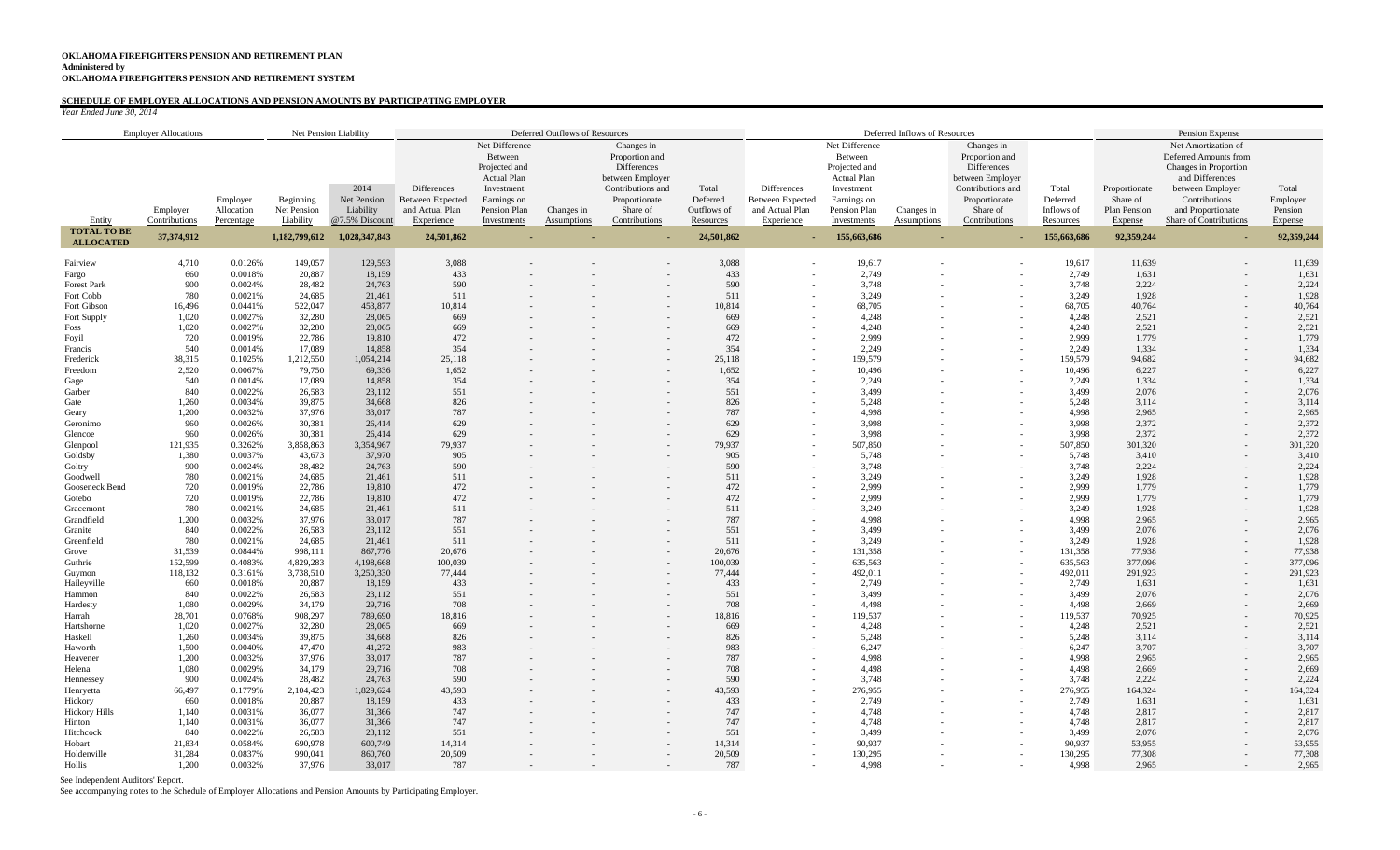## **SCHEDULE OF EMPLOYER ALLOCATIONS AND PENSION AMOUNTS BY PARTICIPATING EMPLOYER**

| Year Ended June 30, 2014               |                             |                                      |                                       |                                                   |                                                                         |                                                                                                                              |                                  |                                                                                                                                    |                                               |                                                                         |                                                                                                                              |                               |                                                                                                                                    |                                              |                                                      |                                                                                                                                                                              |                                         |
|----------------------------------------|-----------------------------|--------------------------------------|---------------------------------------|---------------------------------------------------|-------------------------------------------------------------------------|------------------------------------------------------------------------------------------------------------------------------|----------------------------------|------------------------------------------------------------------------------------------------------------------------------------|-----------------------------------------------|-------------------------------------------------------------------------|------------------------------------------------------------------------------------------------------------------------------|-------------------------------|------------------------------------------------------------------------------------------------------------------------------------|----------------------------------------------|------------------------------------------------------|------------------------------------------------------------------------------------------------------------------------------------------------------------------------------|-----------------------------------------|
|                                        | <b>Employer Allocations</b> |                                      |                                       | Net Pension Liability                             |                                                                         |                                                                                                                              | Deferred Outflows of Resources   |                                                                                                                                    |                                               |                                                                         |                                                                                                                              | Deferred Inflows of Resources |                                                                                                                                    |                                              |                                                      | Pension Expense                                                                                                                                                              |                                         |
| Entity                                 | Employer<br>Contributions   | Employer<br>Allocation<br>Percentage | Beginning<br>Net Pension<br>Liability | 2014<br>Net Pension<br>Liability<br>@7.5% Discoun | Differences<br><b>Between Expected</b><br>and Actual Plan<br>Experience | Net Difference<br>Between<br>Projected and<br><b>Actual Plan</b><br>Investment<br>Earnings on<br>Pension Plan<br>Investments | Changes in<br><b>Assumptions</b> | Changes in<br>Proportion and<br>Differences<br>between Employer<br>Contributions and<br>Proportionate<br>Share of<br>Contributions | Total<br>Deferred<br>Outflows of<br>Resources | Differences<br><b>Between Expected</b><br>and Actual Plan<br>Experience | Net Difference<br>Between<br>Projected and<br><b>Actual Plan</b><br>Investment<br>Earnings on<br>Pension Plan<br>Investments | Changes in<br>Assumptions     | Changes in<br>Proportion and<br>Differences<br>between Employer<br>Contributions and<br>Proportionate<br>Share of<br>Contributions | Total<br>Deferred<br>Inflows of<br>Resources | Proportionate<br>Share of<br>Plan Pension<br>Expense | Net Amortization of<br>Deferred Amounts from<br>Changes in Proportion<br>and Differences<br>between Employer<br>Contributions<br>and Proportionate<br>Share of Contributions | Total<br>Employer<br>Pension<br>Expense |
| <b>TOTAL TO BE</b><br><b>ALLOCATED</b> | 37, 374, 912                |                                      | 1,182,799,612                         | 1,028,347,843                                     | 24,501,862                                                              |                                                                                                                              |                                  |                                                                                                                                    | 24,501,862                                    |                                                                         | 155,663,686                                                                                                                  |                               |                                                                                                                                    | 155,663,686                                  | 92,359,244                                           |                                                                                                                                                                              | 92,359,244                              |
| Hominy                                 | 16,166                      | 0.0433%                              | 511,604                               | 444,798                                           | 10,598                                                                  |                                                                                                                              |                                  | $\overline{\phantom{a}}$                                                                                                           | 10,598                                        | $\sim$                                                                  | 67,330                                                                                                                       |                               |                                                                                                                                    | 67,330                                       | 39,949                                               | $\sim$                                                                                                                                                                       | 39,949                                  |
| Hooker                                 | 1,380                       | 0.0037%                              | 43,673                                | 37,970                                            | 905                                                                     |                                                                                                                              |                                  | $\sim$                                                                                                                             | 905                                           | $\sim$                                                                  | 5,748                                                                                                                        | $\overline{\phantom{0}}$      |                                                                                                                                    | 5,748                                        | 3,410                                                | $\sim$                                                                                                                                                                       | 3,410                                   |
| Hugo                                   | 73,070                      | 0.1955%                              | 2,312,438                             | 2,010,476                                         | 47,902                                                                  |                                                                                                                              |                                  | $\overline{\phantom{a}}$                                                                                                           | 47,902                                        | $\sim$                                                                  | 304,331                                                                                                                      | $\overline{\phantom{0}}$      | $\overline{a}$                                                                                                                     | 304,331                                      | 180,567                                              | $-$                                                                                                                                                                          | 180,567                                 |
| Hulbert                                | 1,320                       | 0.0035%                              | 41,774                                | 36,319                                            | 865                                                                     |                                                                                                                              |                                  | $\overline{\phantom{a}}$                                                                                                           | 865                                           | $\sim$                                                                  | 5,498                                                                                                                        | $\overline{\phantom{a}}$      | $\overline{\phantom{0}}$                                                                                                           | 5,498                                        | 3,262                                                | $\sim$                                                                                                                                                                       | 3,262                                   |
| Hunter                                 | 840                         | 0.0022%                              | 26,583                                | 23,112                                            | 551                                                                     |                                                                                                                              |                                  | $\overline{\phantom{a}}$                                                                                                           | 551                                           | $\sim$                                                                  | 3,499                                                                                                                        | $\sim$                        | $\sim$                                                                                                                             | 3,499                                        | 2,076                                                | $\sim$                                                                                                                                                                       | 2,076                                   |
| Hydro                                  | 780                         | 0.0021%                              | 24,685                                | 21,461                                            | 511                                                                     |                                                                                                                              |                                  | $\overline{\phantom{a}}$                                                                                                           | 511                                           | $\sim$                                                                  | 3,249                                                                                                                        | $\overline{\phantom{0}}$      | $\sim$                                                                                                                             | 3,249                                        | 1,928                                                | $-$                                                                                                                                                                          | 1,928                                   |
| Idabel                                 | 46,132                      | 0.1234%                              | 1,459,934                             | 1,269,294                                         | 30,243                                                                  |                                                                                                                              |                                  | $\overline{\phantom{a}}$                                                                                                           | 30,243                                        | $\sim$                                                                  | 192,136                                                                                                                      | $\overline{\phantom{a}}$      | $\sim$                                                                                                                             | 192,136                                      | 113,999                                              | $\sim$                                                                                                                                                                       | 113,999                                 |
| Indiahoma                              | 900                         | 0.0024%                              | 28,482                                | 24,763                                            | 590                                                                     |                                                                                                                              |                                  | $\overline{\phantom{a}}$                                                                                                           | 590                                           | $\sim$                                                                  | 3,748                                                                                                                        | $\overline{\phantom{0}}$      |                                                                                                                                    | 3,748                                        | 2,224                                                | $\sim$                                                                                                                                                                       | 2,224                                   |
| Inola                                  | 1,200                       | 0.0032%                              | 37,976                                | 33,017                                            | 787                                                                     |                                                                                                                              |                                  | $\overline{\phantom{a}}$                                                                                                           | 787                                           | $\sim$                                                                  | 4,998                                                                                                                        | $\overline{\phantom{a}}$      |                                                                                                                                    | 4,998                                        | 2,965                                                | $\overline{\phantom{a}}$                                                                                                                                                     | 2,965                                   |
| Jay                                    | 1,200                       | 0.0032%                              | 37,976                                | 33,017                                            | 787                                                                     |                                                                                                                              |                                  | $\overline{\phantom{a}}$                                                                                                           | 787                                           | $\sim$                                                                  | 4,998                                                                                                                        |                               |                                                                                                                                    | 4,998                                        | 2,965                                                | $\overline{\phantom{a}}$                                                                                                                                                     | 2,965                                   |
| Jenks                                  | 128,887                     | 0.3448%                              | 4,078,872                             | 3,546,247                                         | 84,494                                                                  |                                                                                                                              |                                  | $\sim$                                                                                                                             | 84,494                                        | $\sim$                                                                  | 536,805                                                                                                                      |                               |                                                                                                                                    | 536,805                                      | 318,500                                              | $-$                                                                                                                                                                          | 318,500                                 |
| Jennings                               | 840                         | 0.0022%                              | 26,583                                | 23,112                                            | 551                                                                     |                                                                                                                              |                                  |                                                                                                                                    | 551                                           | $\overline{\phantom{0}}$                                                | 3,499                                                                                                                        |                               |                                                                                                                                    | 3,499                                        | 2,076                                                | $\sim$                                                                                                                                                                       | 2,076                                   |
| Jet                                    | 840                         | 0.0022%                              | 26,583                                | 23,112                                            | 551                                                                     |                                                                                                                              |                                  | $\overline{\phantom{a}}$                                                                                                           | 551                                           | $\sim$                                                                  | 3,499                                                                                                                        |                               | $\overline{a}$                                                                                                                     | 3,499                                        | 2,076                                                | $\sim$                                                                                                                                                                       | 2,076                                   |
| Kansas                                 | 420                         | 0.0011%                              | 13,292                                | 11,556                                            | 275                                                                     |                                                                                                                              |                                  | $-$                                                                                                                                | 275                                           | $\overline{\phantom{0}}$                                                | 1,749                                                                                                                        | $\overline{\phantom{a}}$      | $\sim$                                                                                                                             | 1,749                                        | 1,038                                                | $\sim$                                                                                                                                                                       | 1,038                                   |
| Kaw City                               | 780                         | 0.0021%                              | 24,685                                | 21,461                                            | 511                                                                     |                                                                                                                              |                                  |                                                                                                                                    | 511                                           | $\overline{\phantom{0}}$                                                | 3,249                                                                                                                        |                               |                                                                                                                                    | 3,249                                        | 1,928                                                | $\overline{\phantom{a}}$                                                                                                                                                     | 1,928                                   |
| Kellyville                             | 840                         | 0.0022%                              | 26,583                                | 23,112                                            | 551                                                                     |                                                                                                                              |                                  |                                                                                                                                    | 551                                           | $\sim$                                                                  | 3,499                                                                                                                        |                               | $\overline{a}$                                                                                                                     | 3,499                                        | 2,076                                                | $\overline{\phantom{a}}$                                                                                                                                                     | 2,076                                   |
| Keota                                  | 960                         | 0.0026%                              | 30,381                                | 26,414                                            | 629                                                                     |                                                                                                                              |                                  | $\overline{\phantom{a}}$                                                                                                           | 629                                           | $\sim$                                                                  | 3,998                                                                                                                        |                               | $\sim$                                                                                                                             | 3,998                                        | 2,372                                                | $\sim$                                                                                                                                                                       | 2,372                                   |
| Ketchum                                | 1,140                       | 0.0031%                              | 36,077                                | 31,366                                            | 747                                                                     |                                                                                                                              |                                  |                                                                                                                                    | 747                                           | $\overline{\phantom{0}}$                                                | 4,748                                                                                                                        | $\overline{\phantom{a}}$      |                                                                                                                                    | 4,748                                        | 2,817                                                | $-$                                                                                                                                                                          | 2,817                                   |
| Keyes                                  | 840                         | 0.0022%                              | 26,583                                | 23,112                                            | 551                                                                     |                                                                                                                              |                                  | $-$                                                                                                                                | 551                                           | $\overline{\phantom{0}}$                                                | 3,499                                                                                                                        |                               | $\overline{a}$                                                                                                                     | 3,499                                        | 2,076                                                | $\overline{a}$                                                                                                                                                               | 2,076                                   |
| Kiefer                                 | 1,650                       | 0.0044%                              | 52,217                                | 45,399                                            | 1,082                                                                   |                                                                                                                              |                                  |                                                                                                                                    | 1,082                                         |                                                                         | 6,872                                                                                                                        |                               |                                                                                                                                    | 6,872                                        | 4,077                                                |                                                                                                                                                                              | 4,077                                   |
| Kingfisher                             | 91,631                      | 0.2452%                              | 2,899,836                             | 2,521,171                                         | 60,071                                                                  |                                                                                                                              |                                  |                                                                                                                                    | 60,071                                        |                                                                         | 381,636                                                                                                                      |                               |                                                                                                                                    | 381,636                                      | 226,435                                              |                                                                                                                                                                              | 226,435                                 |
| Kingston                               | 720                         | 0.0019%                              | 22,786                                | 19,810                                            | 472                                                                     |                                                                                                                              |                                  |                                                                                                                                    | 472                                           | $-$                                                                     | 2,999                                                                                                                        |                               | $\overline{\phantom{a}}$                                                                                                           | 2,999                                        | 1,779                                                | $\overline{\phantom{a}}$                                                                                                                                                     | 1,779                                   |
| Kinta                                  | 420                         | 0.0011%                              | 13,292                                | 11,556                                            | 275                                                                     |                                                                                                                              |                                  | $\sim$                                                                                                                             | 275                                           | $\sim$                                                                  | 1,749                                                                                                                        | $\sim$                        | $\sim$                                                                                                                             | 1,749                                        | 1,038                                                | $\sim$                                                                                                                                                                       | 1,038                                   |
| Kiowa                                  | 780                         | 0.0021%                              | 24,685                                | 21,461                                            | 511                                                                     |                                                                                                                              |                                  | $\sim$                                                                                                                             | 511                                           | $\sim$                                                                  | 3,249                                                                                                                        | $\sim$                        | $\sim$                                                                                                                             | 3,249                                        | 1,928                                                | $\sim$ $-$                                                                                                                                                                   | 1,928                                   |
| Konawa                                 | 900                         | 0.0024%                              | 28,482                                | 24,763                                            | 590                                                                     |                                                                                                                              |                                  | $\sim$                                                                                                                             | 590                                           | $-$                                                                     | 3,748                                                                                                                        | $\sim$                        | $-$                                                                                                                                | 3,748                                        | 2,224                                                | $-$                                                                                                                                                                          | 2,224                                   |
| Krebs                                  | 1,260                       | 0.0034%                              | 39,875                                | 34,668                                            | 826                                                                     |                                                                                                                              |                                  |                                                                                                                                    | 826                                           |                                                                         | 5,248                                                                                                                        |                               |                                                                                                                                    | 5,248                                        | 3,114                                                |                                                                                                                                                                              | 3,114                                   |
|                                        | 540                         | 0.0014%                              | 17,089                                | 14,858                                            | 354                                                                     |                                                                                                                              |                                  | $\overline{\phantom{a}}$                                                                                                           | 354                                           | $\sim$                                                                  | 2,249                                                                                                                        | $\sim$                        |                                                                                                                                    | 2,249                                        | 1,334                                                | $\sim$                                                                                                                                                                       | 1,334                                   |
| Kremlin                                |                             | 0.0027%                              | 32,280                                |                                                   |                                                                         |                                                                                                                              |                                  | $\sim$                                                                                                                             |                                               | $\sim$                                                                  | 4,248                                                                                                                        | $\sim$                        | $\sim$                                                                                                                             | 4,248                                        |                                                      | $\sim$                                                                                                                                                                       |                                         |
| Lahoma                                 | 1,020                       |                                      |                                       | 28,065                                            | 669                                                                     |                                                                                                                              |                                  |                                                                                                                                    | 669                                           | $\sim$                                                                  |                                                                                                                              | $\overline{\phantom{0}}$      | $\sim$                                                                                                                             |                                              | 2,521                                                | $-$                                                                                                                                                                          | 2,521                                   |
| Lamar                                  | 720                         | 0.0019%                              | 22,786                                | 19,810                                            | 472                                                                     |                                                                                                                              |                                  | $\sim$                                                                                                                             | 472                                           | $\overline{\phantom{0}}$                                                | 2,999                                                                                                                        | $\overline{\phantom{0}}$      | $\sim$                                                                                                                             | 2,999                                        | 1,779                                                | $\sim$                                                                                                                                                                       | 1,779                                   |
| Lamont                                 | 1,080                       | 0.0029%                              | 34,179                                | 29,716                                            | 708                                                                     |                                                                                                                              |                                  | $\overline{\phantom{a}}$                                                                                                           | 708                                           | $\sim$                                                                  | 4,498                                                                                                                        | $\sim$                        | $\sim$                                                                                                                             | 4,498                                        | 2,669                                                | $-$                                                                                                                                                                          | 2,669                                   |
| Langley                                | 900                         | 0.0024%                              | 28,482                                | 24,763                                            | 590                                                                     |                                                                                                                              |                                  | $\sim$                                                                                                                             | 590                                           | $\sim$                                                                  | 3,748                                                                                                                        | $\sim$                        | $-$                                                                                                                                | 3,748                                        | 2,224                                                | $-$                                                                                                                                                                          | 2,224                                   |
| Laverne                                | 1,200                       | 0.0032%                              | 37,976                                | 33,017                                            | 787                                                                     |                                                                                                                              |                                  | $\overline{\phantom{a}}$                                                                                                           | 787                                           | $\sim$                                                                  | 4,998                                                                                                                        | $\sim$                        |                                                                                                                                    | 4,998                                        | 2,965                                                | $\sim$                                                                                                                                                                       | 2,965                                   |
| Lawton                                 | 1,094,941                   | 2.9296%                              | 34,651,474                            | 30,126,632                                        | 717,810                                                                 |                                                                                                                              |                                  | $\sim$                                                                                                                             | 717,810                                       | $\sim$                                                                  | 4,560,347                                                                                                                    | $\sim$                        |                                                                                                                                    | 4,560,347                                    | 2,705,770                                            | $\sim$                                                                                                                                                                       | 2,705,770                               |
| Leedey                                 | 900                         | 0.0024%                              | 28,482                                | 24,763                                            | 590                                                                     |                                                                                                                              |                                  | $\sim$                                                                                                                             | 590                                           | $\sim$                                                                  | 3,748                                                                                                                        | $\sim$                        | $\sim$                                                                                                                             | 3,748                                        | 2,224                                                | $\sim$                                                                                                                                                                       | 2,224                                   |
| Lenapah                                | 900                         | 0.0024%                              | 28,482                                | 24,763                                            | 590                                                                     |                                                                                                                              |                                  | $\sim$                                                                                                                             | 590                                           | $\sim$                                                                  | 3,748                                                                                                                        | $\sim$                        | $\overline{a}$                                                                                                                     | 3,748                                        | 2,224                                                | $-$                                                                                                                                                                          | 2,224                                   |
| Lexington                              | 1,860                       | 0.0050%                              | 58,863                                | 51,177                                            | 1,219                                                                   |                                                                                                                              |                                  | $\sim$                                                                                                                             | 1,219                                         | $\sim$                                                                  | 7,747                                                                                                                        | $\sim$                        | $\overline{\phantom{0}}$                                                                                                           | 7,747                                        | 4,596                                                | $\sim$ $-$                                                                                                                                                                   | 4,596                                   |
| Lindsay                                | 53,448                      | 0.1430%                              | 1,691,463                             | 1,470,589                                         | 35,039                                                                  |                                                                                                                              |                                  | $\sim$                                                                                                                             | 35,039                                        | $\sim$                                                                  | 222,607                                                                                                                      | $\overline{\phantom{0}}$      | $-$                                                                                                                                | 222,607                                      | 132,078                                              | $\sim$ $-$                                                                                                                                                                   | 132,078                                 |
| Little Axe                             | 1,080                       | 0.0029%                              | 34,179                                | 29,716                                            | 708                                                                     |                                                                                                                              |                                  | $\sim$                                                                                                                             | 708                                           | $\sim$                                                                  | 4,498                                                                                                                        | $\overline{\phantom{0}}$      | $\overline{a}$                                                                                                                     | 4,498                                        | 2,669                                                | $-$                                                                                                                                                                          | 2,669                                   |
| Loco                                   | 60                          | 0.0002%                              | 1,899                                 | 1,651                                             | 39                                                                      |                                                                                                                              |                                  | $\sim$                                                                                                                             | 39                                            | $\overline{a}$                                                          | 250                                                                                                                          | $\sim$                        | $\sim$                                                                                                                             | 250                                          | 148                                                  | $\sim$                                                                                                                                                                       | 148                                     |
| <b>Locust Grove</b>                    | 1,320                       | 0.0035%                              | 41,774                                | 36,319                                            | 865                                                                     |                                                                                                                              |                                  | $\sim$                                                                                                                             | 865                                           | $\sim$                                                                  | 5,498                                                                                                                        | $\sim$                        | $\sim$                                                                                                                             | 5,498                                        | 3,262                                                | $\sim$                                                                                                                                                                       | 3,262                                   |
| Lone Grove                             | 10,804                      | 0.0289%                              | 341,913                               | 297,265                                           | 7,083                                                                   |                                                                                                                              |                                  | $\sim$                                                                                                                             | 7,083                                         | $\sim$                                                                  | 44,998                                                                                                                       | $\sim$                        | $\sim$                                                                                                                             | 44,998                                       | 26,698                                               | $\sim$                                                                                                                                                                       | 26,698                                  |
| Lone Wolf                              | 720                         | 0.0019%                              | 22,786                                | 19,810                                            | 472                                                                     |                                                                                                                              |                                  | $\sim$                                                                                                                             | 472                                           | $\sim$                                                                  | 2,999                                                                                                                        | $\sim$                        | $\sim$                                                                                                                             | 2,999                                        | 1,779                                                | $\sim$                                                                                                                                                                       | 1,779                                   |
| Longdale                               | 900                         | 0.0024%                              | 28,482                                | 24,763                                            | 590                                                                     |                                                                                                                              | $\overline{a}$                   | $\sim$                                                                                                                             | 590                                           | $\sim$                                                                  | 3,748                                                                                                                        | $\sim$                        | $-$                                                                                                                                | 3,748                                        | 2,224                                                | $-$                                                                                                                                                                          | 2,224                                   |
| Luther                                 | 1,020                       | 0.0027%                              | 32,280                                | 28,065                                            | 669                                                                     |                                                                                                                              |                                  | $\overline{\phantom{a}}$                                                                                                           | 669                                           | $\sim$                                                                  | 4,248                                                                                                                        | $\overline{\phantom{0}}$      | $\sim$                                                                                                                             | 4,248                                        | 2,521                                                | $-$                                                                                                                                                                          | 2,521                                   |
| Macomb                                 | 1,080                       | 0.0029%                              | 34,179                                | 29,716                                            | 708                                                                     |                                                                                                                              |                                  | $\overline{\phantom{a}}$                                                                                                           | 708                                           | $\sim$                                                                  | 4,498                                                                                                                        | $\overline{\phantom{a}}$      | $\sim$                                                                                                                             | 4,498                                        | 2,669                                                | $\sim$                                                                                                                                                                       | 2,669                                   |
| Madill                                 | 23,385                      | 0.0626%                              | 740,062                               | 643,424                                           | 15,330                                                                  |                                                                                                                              |                                  | $\sim$ $ \sim$                                                                                                                     | 15,330                                        | $\sim$                                                                  | 97,397                                                                                                                       | $\sim$                        | $\sim$                                                                                                                             | 97,397                                       | 57,788                                               | $-$                                                                                                                                                                          | 57,788                                  |
| Manchester                             | 1,020                       | 0.0027%                              | 32,280                                | 28,065                                            | 669                                                                     |                                                                                                                              |                                  | $\sim$                                                                                                                             | 669                                           | $\sim$                                                                  | 4,248                                                                                                                        | $\overline{\phantom{0}}$      | $\sim$                                                                                                                             | 4,248                                        | 2,521                                                | $-$                                                                                                                                                                          | 2,521                                   |
| Mangum                                 | 22,124                      | 0.0592%                              | 700,156                               | 608,728                                           | 14,504                                                                  |                                                                                                                              | $\sim$                           | $\sim$ $-$                                                                                                                         | 14,504                                        | $\sim$                                                                  | 92,145                                                                                                                       | $\sim$                        | $\sim$                                                                                                                             | 92,145                                       | 54,672                                               | $\sim$                                                                                                                                                                       | 54,672                                  |

See Independent Auditors' Report.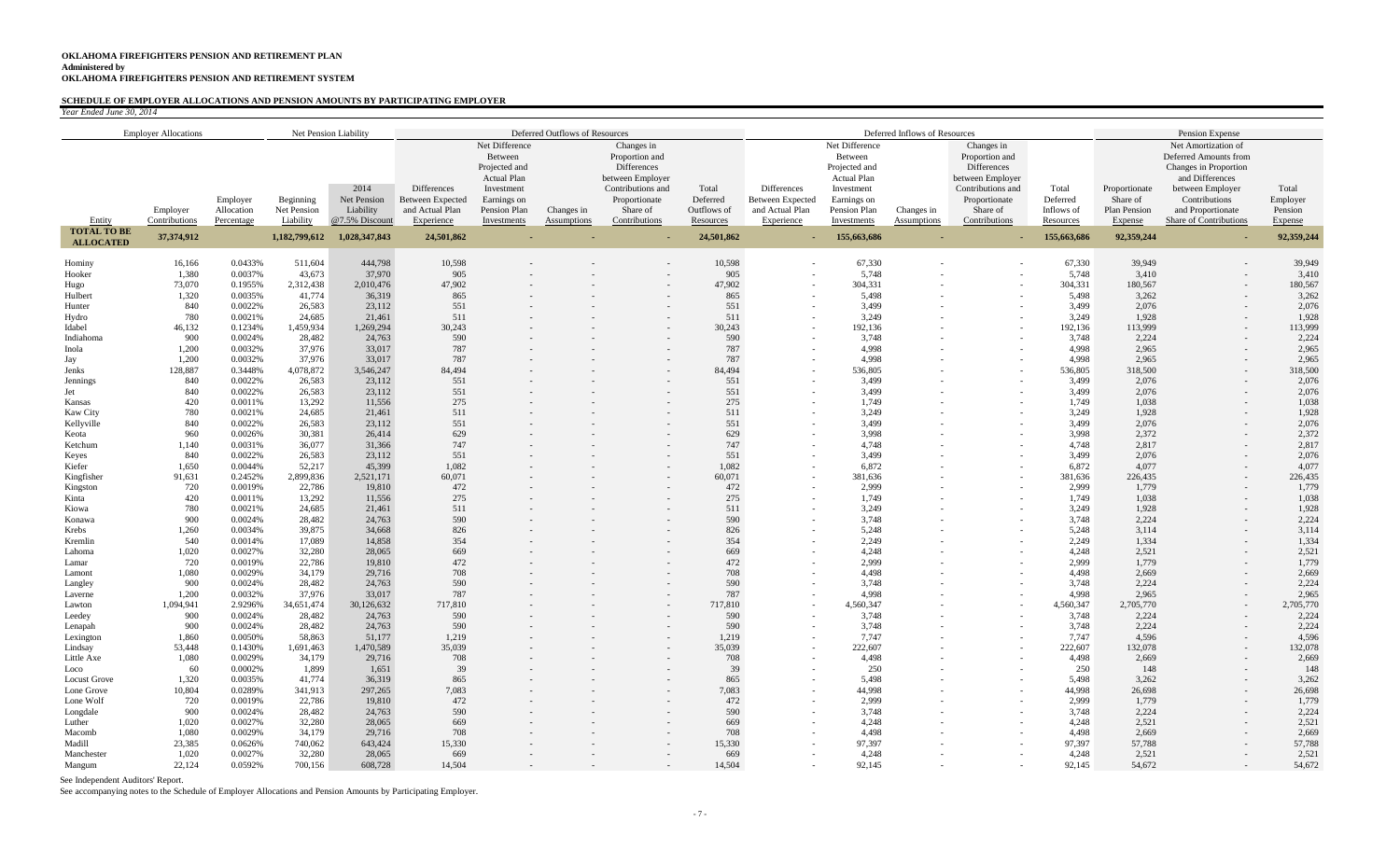## **SCHEDULE OF EMPLOYER ALLOCATIONS AND PENSION AMOUNTS BY PARTICIPATING EMPLOYER**

| Year Ended June 30, 2014               |                             |                                      |                                       |                                                   |                                                                         |                                                                                                                              |                                  |                                                                                                                                    |                                               |                                                                         |                                                                                                                              |                               |                                                                                                                                    |                                              |                                                      |                                                                                                                                                                              |                                         |
|----------------------------------------|-----------------------------|--------------------------------------|---------------------------------------|---------------------------------------------------|-------------------------------------------------------------------------|------------------------------------------------------------------------------------------------------------------------------|----------------------------------|------------------------------------------------------------------------------------------------------------------------------------|-----------------------------------------------|-------------------------------------------------------------------------|------------------------------------------------------------------------------------------------------------------------------|-------------------------------|------------------------------------------------------------------------------------------------------------------------------------|----------------------------------------------|------------------------------------------------------|------------------------------------------------------------------------------------------------------------------------------------------------------------------------------|-----------------------------------------|
|                                        | <b>Employer Allocations</b> |                                      |                                       | Net Pension Liability                             |                                                                         |                                                                                                                              | Deferred Outflows of Resources   |                                                                                                                                    |                                               |                                                                         |                                                                                                                              | Deferred Inflows of Resources |                                                                                                                                    |                                              |                                                      | Pension Expense                                                                                                                                                              |                                         |
| Entity                                 | Employer<br>Contributions   | Employer<br>Allocation<br>Percentage | Beginning<br>Net Pension<br>Liability | 2014<br>Net Pension<br>Liability<br>@7.5% Discoun | Differences<br><b>Between Expected</b><br>and Actual Plan<br>Experience | Net Difference<br>Between<br>Projected and<br><b>Actual Plan</b><br>Investment<br>Earnings on<br>Pension Plan<br>Investments | Changes in<br><b>Assumptions</b> | Changes in<br>Proportion and<br>Differences<br>between Employer<br>Contributions and<br>Proportionate<br>Share of<br>Contributions | Total<br>Deferred<br>Outflows of<br>Resources | Differences<br><b>Between Expected</b><br>and Actual Plan<br>Experience | Net Difference<br>Between<br>Projected and<br><b>Actual Plan</b><br>Investment<br>Earnings on<br>Pension Plan<br>Investments | Changes in<br>Assumptions     | Changes in<br>Proportion and<br>Differences<br>between Employer<br>Contributions and<br>Proportionate<br>Share of<br>Contributions | Total<br>Deferred<br>Inflows of<br>Resources | Proportionate<br>Share of<br>Plan Pension<br>Expense | Net Amortization of<br>Deferred Amounts from<br>Changes in Proportion<br>and Differences<br>between Employer<br>Contributions<br>and Proportionate<br>Share of Contributions | Total<br>Employer<br>Pension<br>Expense |
| <b>TOTAL TO BE</b><br><b>ALLOCATED</b> | 37, 374, 912                |                                      | 1,182,799,612                         | 1,028,347,843                                     | 24,501,862                                                              |                                                                                                                              |                                  |                                                                                                                                    | 24,501,862                                    | $\sim$                                                                  | 155,663,686                                                                                                                  |                               |                                                                                                                                    | 155,663,686                                  | 92,359,244                                           |                                                                                                                                                                              | 92,359,244                              |
| Manitou                                | 785                         | 0.0021%                              | 24,843                                | 21,599                                            | 515                                                                     |                                                                                                                              |                                  |                                                                                                                                    | 515                                           | $\sim$                                                                  | 3,269                                                                                                                        |                               |                                                                                                                                    | 3,269                                        | 1,940                                                | $\overline{\phantom{a}}$                                                                                                                                                     | 1,940                                   |
| Mannford                               | 1,020                       | 0.0027%                              | 32,280                                | 28,065                                            | 669                                                                     |                                                                                                                              |                                  |                                                                                                                                    | 669                                           | $\sim$                                                                  | 4,248                                                                                                                        |                               |                                                                                                                                    | 4,248                                        | 2,521                                                | $\overline{\phantom{a}}$                                                                                                                                                     | 2,521                                   |
| Mannsville                             | 1,260                       | 0.0034%                              | 39,875                                | 34,668                                            | 826                                                                     |                                                                                                                              |                                  |                                                                                                                                    | 826                                           | $\sim$                                                                  | 5,248                                                                                                                        |                               |                                                                                                                                    | 5,248                                        | 3,114                                                | $\sim$                                                                                                                                                                       | 3,114                                   |
| Maramec                                | 600                         | 0.0016%                              | 18,988                                | 16,509                                            | 393                                                                     |                                                                                                                              |                                  |                                                                                                                                    | 393                                           | $\sim$                                                                  | 2,499                                                                                                                        |                               |                                                                                                                                    | 2,499                                        | 1,483                                                | $\overline{\phantom{a}}$                                                                                                                                                     | 1,483                                   |
| Marietta                               | 1,140                       | 0.0031%                              | 36,077                                | 31,366                                            | 747                                                                     |                                                                                                                              |                                  | $\overline{\phantom{a}}$                                                                                                           | 747                                           | $\sim$                                                                  | 4,748                                                                                                                        |                               | $\sim$                                                                                                                             | 4,748                                        | 2,817                                                | $\overline{\phantom{a}}$                                                                                                                                                     | 2,817                                   |
| Marland                                | 540                         | 0.0014%                              | 17,089                                | 14,858                                            | 354                                                                     |                                                                                                                              |                                  | $\overline{\phantom{a}}$                                                                                                           | 354                                           | $\sim$                                                                  | 2,249                                                                                                                        | $\overline{\phantom{a}}$      |                                                                                                                                    | 2,249                                        | 1,334                                                | $\sim$                                                                                                                                                                       | 1,334                                   |
| Marlow                                 | 15,545                      | 0.0416%                              | 491,951                               | 427,711                                           | 10,191                                                                  |                                                                                                                              |                                  | $\overline{\phantom{a}}$                                                                                                           | 10,191                                        | $\sim$                                                                  | 64,744                                                                                                                       |                               |                                                                                                                                    | 64,744                                       | 38,414                                               | $\sim$                                                                                                                                                                       | 38,414                                  |
| Marshall                               | 1,680                       | 0.0045%                              | 53,167                                | 46,224                                            | 1,101                                                                   |                                                                                                                              |                                  | $\overline{\phantom{a}}$                                                                                                           | 1,101                                         | $\overline{\phantom{0}}$                                                | 6,997                                                                                                                        |                               | $\sim$                                                                                                                             | 6,997                                        | 4,152                                                | $\overline{\phantom{a}}$                                                                                                                                                     | 4,152                                   |
| Maud                                   | 1,560                       | 0.0042%                              | 49,369                                | 42,922                                            | 1,023                                                                   |                                                                                                                              |                                  | $\overline{\phantom{a}}$                                                                                                           | 1,023                                         | $\sim$                                                                  | 6,497                                                                                                                        |                               |                                                                                                                                    | 6,497                                        | 3,855                                                | $\sim$                                                                                                                                                                       | 3,855                                   |
| Maysville                              | 1,080                       | 0.0029%                              | 34,179                                | 29,716                                            | 708                                                                     |                                                                                                                              |                                  | $\overline{\phantom{a}}$                                                                                                           | 708                                           | $\overline{a}$                                                          | 4,498                                                                                                                        |                               |                                                                                                                                    | 4,498                                        | 2,669                                                | $\overline{\phantom{a}}$                                                                                                                                                     | 2,669                                   |
| McAlester                              | 289,367                     | 0.7742%                              | 9,157,565                             | 7,961,756                                         | 189,700                                                                 |                                                                                                                              |                                  | $\sim$                                                                                                                             | 189,700                                       | $\sim$                                                                  | 1,205,192                                                                                                                    |                               |                                                                                                                                    | 1,205,192                                    | 715,071                                              | $\sim$                                                                                                                                                                       | 715,071                                 |
| McCurtain                              | 660                         | 0.0018%                              | 20,887                                | 18,159                                            | 433                                                                     |                                                                                                                              |                                  | $\sim$                                                                                                                             | 433                                           | $\sim$                                                                  | 2,749                                                                                                                        | $\overline{\phantom{a}}$      |                                                                                                                                    | 2,749                                        | 1,631                                                | $\sim$                                                                                                                                                                       | 1,631                                   |
| McLoud                                 | 11,918                      | 0.0319%                              | 377,168                               | 327,916                                           | 7,813                                                                   |                                                                                                                              |                                  | $\sim$                                                                                                                             | 7,813                                         | $\sim$                                                                  | 49,638                                                                                                                       |                               | $\sim$                                                                                                                             | 49,638                                       | 29,451                                               | $\sim$                                                                                                                                                                       | 29,451                                  |
| Medford                                | 1,080                       | 0.0029%                              | 34,179                                | 29,716                                            | 708                                                                     |                                                                                                                              |                                  | $\sim$                                                                                                                             | 708                                           | $\sim$                                                                  | 4,498                                                                                                                        |                               | $\sim$                                                                                                                             | 4,498                                        | 2,669                                                | $\sim$                                                                                                                                                                       | 2,669                                   |
| Meeker                                 | 960                         | 0.0026%                              | 30,381                                | 26,414                                            | 629                                                                     |                                                                                                                              |                                  | $\overline{\phantom{a}}$                                                                                                           | 629                                           | $\sim$                                                                  | 3,998                                                                                                                        |                               |                                                                                                                                    | 3,998                                        | 2,372                                                | $\sim$                                                                                                                                                                       | 2,372                                   |
| Meno                                   | 720                         | 0.0019%                              | 22,786                                | 19,810                                            | 472                                                                     |                                                                                                                              |                                  | $\overline{\phantom{0}}$                                                                                                           | 472                                           | $\sim$                                                                  | 2,999                                                                                                                        |                               |                                                                                                                                    | 2,999                                        | 1,779                                                | $\overline{\phantom{a}}$                                                                                                                                                     | 1,779                                   |
| Miami                                  | 154,424                     | 0.4132%                              | 4,887,039                             | 4,248,882                                         | 101,236                                                                 |                                                                                                                              |                                  | $\overline{\phantom{a}}$                                                                                                           | 101,236                                       | $\overline{\phantom{0}}$                                                | 643,164                                                                                                                      |                               | $\sim$                                                                                                                             | 643,164                                      | 381,606                                              | $\overline{\phantom{a}}$                                                                                                                                                     | 381,606                                 |
| Midwest City                           | 894,029                     | 2.3921%                              | 28,293,235                            | 24,598,661                                        | 586,098                                                                 |                                                                                                                              |                                  | $\sim$                                                                                                                             | 586,098                                       | $\overline{\phantom{0}}$                                                | 3,723,563                                                                                                                    | $\sim$                        |                                                                                                                                    | 3,723,563                                    | 2,209,285                                            | $\sim$                                                                                                                                                                       | 2,209,285                               |
| Milburn                                | 900                         | 0.0024%                              | 28,482                                | 24,763                                            | 590                                                                     |                                                                                                                              |                                  | $\sim$                                                                                                                             | 590                                           | $\sim$                                                                  | 3,748                                                                                                                        |                               |                                                                                                                                    | 3,748                                        | 2,224                                                | $\overline{\phantom{a}}$                                                                                                                                                     | 2,224                                   |
| Mill Creek                             | 960                         | 0.0026%                              | 30,381                                | 26,414                                            | 629                                                                     |                                                                                                                              |                                  | $\sim$                                                                                                                             | 629                                           |                                                                         | 3,998                                                                                                                        |                               |                                                                                                                                    | 3,998                                        | 2,372                                                | $\sim$                                                                                                                                                                       | 2,372                                   |
| Millerton                              | 660                         | 0.0018%                              | 20,887                                | 18,159                                            | 433                                                                     |                                                                                                                              |                                  |                                                                                                                                    | 433                                           |                                                                         | 2,749                                                                                                                        |                               |                                                                                                                                    | 2,749                                        | 1,631                                                |                                                                                                                                                                              | 1,631                                   |
| Minco                                  | 900                         | 0.0024%                              | 28,482                                | 24,763                                            | 590                                                                     |                                                                                                                              |                                  |                                                                                                                                    | 590                                           |                                                                         | 3,748                                                                                                                        |                               |                                                                                                                                    | 3,748                                        | 2,224                                                |                                                                                                                                                                              | 2,224                                   |
| Misc                                   |                             | 0.2458%                              | 2,907,083                             | 2,527,472                                         |                                                                         |                                                                                                                              |                                  |                                                                                                                                    | 60,221                                        | $\sim$                                                                  | 382,590                                                                                                                      | $\overline{\phantom{a}}$      |                                                                                                                                    | 382,590                                      | 227,000                                              | $\overline{\phantom{a}}$                                                                                                                                                     | 227,000                                 |
|                                        | 91,860                      |                                      |                                       |                                                   | 60,221                                                                  |                                                                                                                              |                                  | $\sim$                                                                                                                             |                                               | $\sim$                                                                  |                                                                                                                              | $\sim$                        | $\sim$                                                                                                                             |                                              |                                                      | $\sim$                                                                                                                                                                       |                                         |
| Monkey Island                          | 14,949                      | 0.0400%                              | 473,089                               | 411,313                                           | 9,800                                                                   |                                                                                                                              |                                  | $-$                                                                                                                                | 9,800                                         | $\overline{\phantom{0}}$                                                | 62,261                                                                                                                       | $\overline{\phantom{0}}$      |                                                                                                                                    | 62,261                                       | 36,941                                               | $\sim$                                                                                                                                                                       | 36,941                                  |
| Moore                                  | 882,133                     | 2.3602%                              | 27,916,763                            | 24, 271, 350                                      | 578,300                                                                 |                                                                                                                              |                                  | $\sim$                                                                                                                             | 578,300                                       | $\sim$                                                                  | 3,674,017                                                                                                                    | $\overline{\phantom{0}}$      | $\sim$                                                                                                                             | 3,674,017                                    | 2,179,888                                            | $\sim$                                                                                                                                                                       | 2,179,888                               |
| Mooreland                              | 1,260                       | 0.0034%                              | 39,875                                | 34,668                                            | 826                                                                     |                                                                                                                              |                                  | $\sim$                                                                                                                             | 826                                           | $\sim$                                                                  | 5,248                                                                                                                        | $\sim$                        |                                                                                                                                    | 5,248                                        | 3,114                                                | $\sim$                                                                                                                                                                       | 3,114                                   |
| Morgans Corner                         | 660                         | 0.0018%                              | 20,887                                | 18,159                                            | 433                                                                     |                                                                                                                              |                                  | $\overline{\phantom{a}}$                                                                                                           | 433                                           | $\sim$                                                                  | 2,749                                                                                                                        | $\overline{\phantom{0}}$      |                                                                                                                                    | 2,749                                        | 1,631                                                | $\sim$                                                                                                                                                                       | 1,631                                   |
| Morris                                 | 780                         | 0.0021%                              | 24,685                                | 21,461                                            | 511                                                                     |                                                                                                                              |                                  | $\overline{\phantom{a}}$                                                                                                           | 511                                           | $\sim$                                                                  | 3,249                                                                                                                        | $\sim$                        | $\overline{a}$                                                                                                                     | 3,249                                        | 1,928                                                | $\sim$                                                                                                                                                                       | 1,928                                   |
| Morrison                               | 1,080                       | 0.0029%                              | 34,179                                | 29,716                                            | 708                                                                     |                                                                                                                              |                                  | $\overline{\phantom{a}}$                                                                                                           | 708                                           | $\sim$                                                                  | 4,498                                                                                                                        | $\sim$                        | $\sim$                                                                                                                             | 4,498                                        | 2,669                                                | $-$                                                                                                                                                                          | 2,669                                   |
| Mounds                                 | 860                         | 0.0023%                              | 27,216                                | 23,662                                            | 564                                                                     |                                                                                                                              |                                  |                                                                                                                                    | 564                                           | $\sim$                                                                  | 3,582                                                                                                                        |                               |                                                                                                                                    | 3,582                                        | 2,125                                                | $\sim$                                                                                                                                                                       | 2,125                                   |
| <b>Mountain Park</b>                   | 480                         | 0.0013%                              | 15,191                                | 13,207                                            | 315                                                                     |                                                                                                                              |                                  | $\overline{\phantom{a}}$                                                                                                           | 315                                           | $\sim$                                                                  | 1,999                                                                                                                        | $\overline{\phantom{0}}$      | $\sim$                                                                                                                             | 1,999                                        | 1,186                                                | $\sim$                                                                                                                                                                       | 1,186                                   |
| <b>Mountain View</b>                   | 840                         | 0.0022%                              | 26,583                                | 23,112                                            | 551                                                                     |                                                                                                                              |                                  | $-$                                                                                                                                | 551                                           | $\sim$                                                                  | 3,499                                                                                                                        | $\overline{\phantom{0}}$      | $\sim$                                                                                                                             | 3,499                                        | 2,076                                                | $-$                                                                                                                                                                          | 2,076                                   |
| Muldrow                                | 1,080                       | 0.0029%                              | 34,179                                | 29,716                                            | 708                                                                     |                                                                                                                              |                                  |                                                                                                                                    | 708                                           | $\overline{\phantom{0}}$                                                | 4,498                                                                                                                        | $\sim$                        |                                                                                                                                    | 4,498                                        | 2,669                                                | $\overline{\phantom{a}}$                                                                                                                                                     | 2,669                                   |
| Mulhall                                | 1,080                       | 0.0029%                              | 34,179                                | 29,716                                            | 708                                                                     |                                                                                                                              |                                  | $\sim$                                                                                                                             | 708                                           | $\sim$                                                                  | 4,498                                                                                                                        | $\sim$                        | $\overline{a}$                                                                                                                     | 4,498                                        | 2,669                                                | $\sim$                                                                                                                                                                       | 2,669                                   |
| Muskogee                               | 633,797                     | 1.6958%                              | 20,057,702                            | 17,438,537                                        | 415,498                                                                 |                                                                                                                              |                                  | $\sim$                                                                                                                             | 415,498                                       | $\sim$                                                                  | 2,639,717                                                                                                                    | $\sim$                        |                                                                                                                                    | 2,639,717                                    | 1,566,211                                            | $\sim$                                                                                                                                                                       | 1,566,211                               |
| Mustang                                | 152,369                     | 0.4077%                              | 4,822,005                             | 4,192,340                                         | 99,889                                                                  |                                                                                                                              |                                  | $\sim$                                                                                                                             | 99,889                                        | $\sim$                                                                  | 634,605                                                                                                                      | $\overline{\phantom{0}}$      |                                                                                                                                    | 634,605                                      | 376,528                                              | $\overline{a}$                                                                                                                                                               | 376,528                                 |
| Nash                                   | 1,140                       | 0.0031%                              | 36,077                                | 31,366                                            | 747                                                                     |                                                                                                                              | $\overline{\phantom{a}}$         | $\sim$                                                                                                                             | 747                                           | $\sim$                                                                  | 4,748                                                                                                                        | $\sim$                        | $-$                                                                                                                                | 4,748                                        | 2,817                                                | $-$                                                                                                                                                                          | 2,817                                   |
| Newcastle                              | 108,365                     | 0.2899%                              | 3,429,415                             | 2,981,597                                         | 71,041                                                                  |                                                                                                                              |                                  | $\sim$                                                                                                                             | 71,041                                        | $\sim$                                                                  | 451,332                                                                                                                      | $\overline{\phantom{0}}$      |                                                                                                                                    | 451,332                                      | 267,787                                              | $\sim$                                                                                                                                                                       | 267,787                                 |
| Newkirk                                | 32,478                      | 0.0869%                              | 1,027,828                             | 893,612                                           | 21,292                                                                  |                                                                                                                              |                                  | $\sim$                                                                                                                             | 21,292                                        | $\sim$                                                                  | 135,268                                                                                                                      | $\sim$                        |                                                                                                                                    | 135,268                                      | 80,258                                               | $\sim$                                                                                                                                                                       | 80,258                                  |
| Nichols Hills                          | 125,418                     | 0.3356%                              | 3,969,089                             | 3,450,800                                         | 82,220                                                                  |                                                                                                                              |                                  | $\sim$                                                                                                                             | 82,220                                        | $\sim$                                                                  | 522,356                                                                                                                      | $\sim$                        | $\overline{a}$                                                                                                                     | 522,356                                      | 309,927                                              | $\sim$                                                                                                                                                                       | 309,927                                 |
| Nicoma Park                            | 12,478                      | 0.0334%                              | 394,890                               | 343,325                                           | 8,180                                                                   |                                                                                                                              |                                  | $\sim$                                                                                                                             | 8,180                                         | $\sim$                                                                  | 51,970                                                                                                                       | $\sim$                        |                                                                                                                                    | 51,970                                       | 30,835                                               | $\sim$                                                                                                                                                                       | 30,835                                  |
| Noble                                  | 70,679                      | 0.1891%                              | 2,236,770                             | 1,944,689                                         | 46,335                                                                  |                                                                                                                              |                                  | $\sim$                                                                                                                             | 46,335                                        | $\overline{a}$                                                          | 294,373                                                                                                                      | $\sim$                        |                                                                                                                                    | 294,373                                      | 174,659                                              | $\sim$                                                                                                                                                                       | 174,659                                 |
| Norman                                 | 1,470,421                   | 3.9342%                              | 46,534,247                            | 40,457,734                                        | 963,964                                                                 |                                                                                                                              |                                  | $\sim$                                                                                                                             | 963,964                                       | $\sim$                                                                  | 6,124,192                                                                                                                    | $\sim$                        |                                                                                                                                    | 6,124,192                                    | 3,633,640                                            | $\sim$                                                                                                                                                                       | 3,633,640                               |
| Nowata                                 | 18,545                      | 0.0496%                              | 586,892                               | 510,254                                           | 12,158                                                                  |                                                                                                                              | $\overline{\phantom{0}}$         | $\sim$                                                                                                                             | 12,158                                        | $\sim$                                                                  | 77,239                                                                                                                       | $\sim$                        |                                                                                                                                    | 77,239                                       | 45,828                                               | $-$                                                                                                                                                                          | 45,828                                  |
| <b>NW Rogers</b>                       | 121,686                     | 0.3256%                              | 3,850,983                             | 3,348,116                                         | 79,774                                                                  |                                                                                                                              |                                  | $\sim$                                                                                                                             | 79,774                                        | $\sim$                                                                  | 506,813                                                                                                                      | $\sim$                        | $\sim$                                                                                                                             | 506,813                                      | 300,705                                              | $\sim$                                                                                                                                                                       | 300,705                                 |
| Oak Cliff                              | 14,197                      | 0.0380%                              | 449,291                               | 390,622                                           | 9,307                                                                   |                                                                                                                              |                                  | $\sim$                                                                                                                             | 9,307                                         | $\sim$                                                                  | 59,129                                                                                                                       |                               | $\sim$                                                                                                                             | 59,129                                       | 35,083                                               | $\sim$                                                                                                                                                                       | 35,083                                  |
| Oak Grove Rural                        | 1,020                       | 0.0027%                              | 32,280                                | 28,065                                            | 669                                                                     |                                                                                                                              |                                  | $-$                                                                                                                                | 669                                           | $\sim$                                                                  | 4,248                                                                                                                        | $\overline{\phantom{0}}$      |                                                                                                                                    | 4,248                                        | 2,521                                                | $\sim$                                                                                                                                                                       | 2,521                                   |
| Oakwood                                | 60                          | 0.0002%                              | 1,899                                 | 1,651                                             | 39                                                                      |                                                                                                                              |                                  | $\sim$                                                                                                                             | 39                                            | $\sim$                                                                  | 250                                                                                                                          | $\sim$                        |                                                                                                                                    | 250                                          | 148                                                  | $\sim$                                                                                                                                                                       | 148                                     |

See Independent Auditors' Report.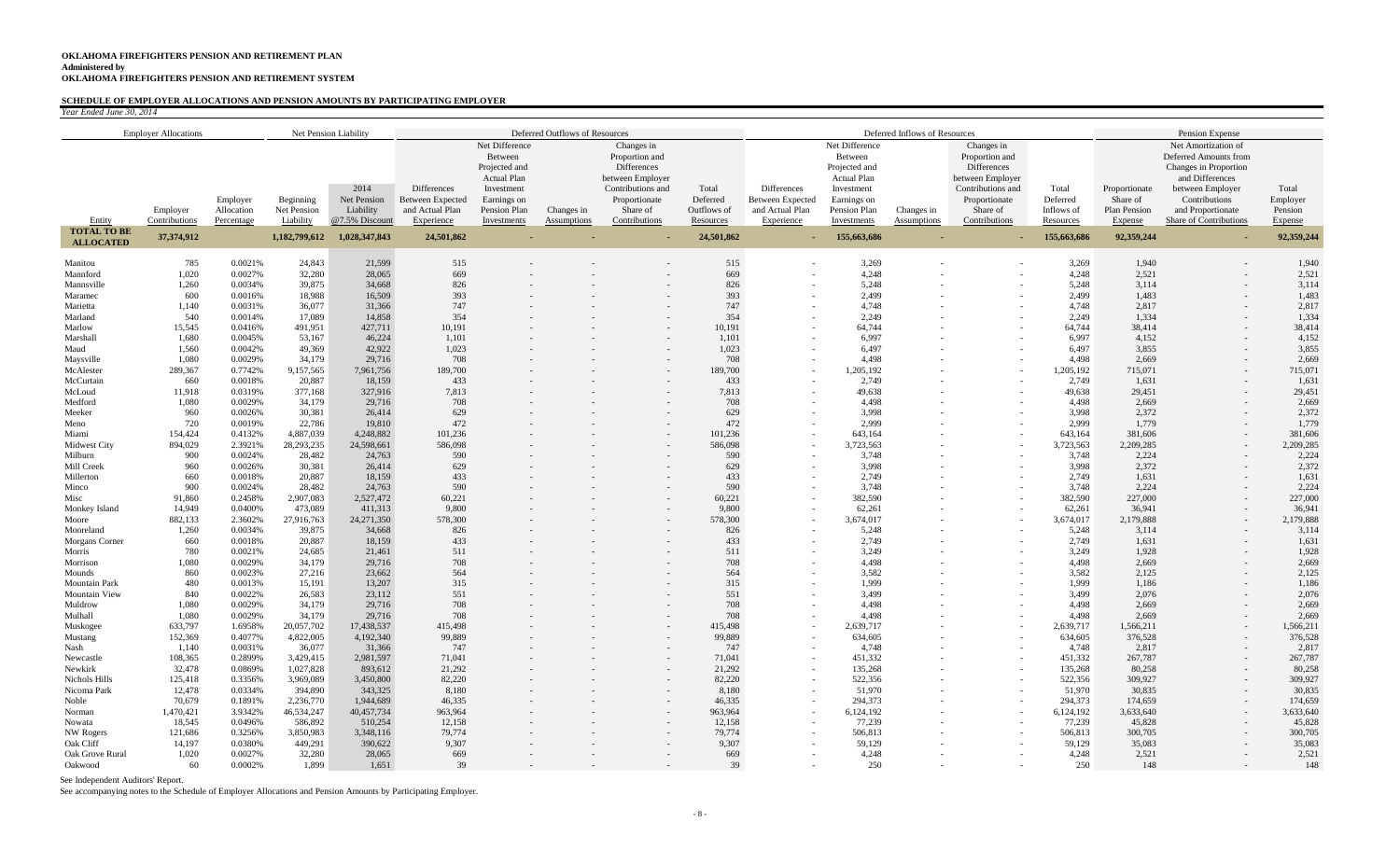## **SCHEDULE OF EMPLOYER ALLOCATIONS AND PENSION AMOUNTS BY PARTICIPATING EMPLOYER**

| Year Ended June 30, 2014               |                             |                                      |                                       |                                                   |                                                                                |                                                                                                                              |                                |                                                                                                                                    |                                               |                                                                         |                                                                                                                              |                                  |                                                                                                                                    |                                              |                                                      |                                                                                                                                                                              |                                                |
|----------------------------------------|-----------------------------|--------------------------------------|---------------------------------------|---------------------------------------------------|--------------------------------------------------------------------------------|------------------------------------------------------------------------------------------------------------------------------|--------------------------------|------------------------------------------------------------------------------------------------------------------------------------|-----------------------------------------------|-------------------------------------------------------------------------|------------------------------------------------------------------------------------------------------------------------------|----------------------------------|------------------------------------------------------------------------------------------------------------------------------------|----------------------------------------------|------------------------------------------------------|------------------------------------------------------------------------------------------------------------------------------------------------------------------------------|------------------------------------------------|
|                                        | <b>Employer Allocations</b> |                                      |                                       | Net Pension Liability                             |                                                                                |                                                                                                                              | Deferred Outflows of Resources |                                                                                                                                    |                                               |                                                                         |                                                                                                                              | Deferred Inflows of Resources    |                                                                                                                                    |                                              |                                                      | Pension Expense                                                                                                                                                              |                                                |
| Entity                                 | Employer<br>Contributions   | Employer<br>Allocation<br>Percentage | Beginning<br>Net Pension<br>Liability | 2014<br>Net Pension<br>Liability<br>@7.5% Discoun | <b>Differences</b><br><b>Between Expected</b><br>and Actual Plan<br>Experience | Net Difference<br>Between<br>Projected and<br><b>Actual Plan</b><br>Investment<br>Earnings on<br>Pension Plan<br>Investments | Changes in<br>Assumptions      | Changes in<br>Proportion and<br>Differences<br>between Employer<br>Contributions and<br>Proportionate<br>Share of<br>Contributions | Total<br>Deferred<br>Outflows of<br>Resources | Differences<br><b>Between Expected</b><br>and Actual Plan<br>Experience | Net Difference<br>Between<br>Projected and<br><b>Actual Plan</b><br>Investment<br>Earnings on<br>Pension Plan<br>Investments | Changes in<br><b>Assumptions</b> | Changes in<br>Proportion and<br>Differences<br>between Employer<br>Contributions and<br>Proportionate<br>Share of<br>Contributions | Total<br>Deferred<br>Inflows of<br>Resources | Proportionate<br>Share of<br>Plan Pension<br>Expense | Net Amortization of<br>Deferred Amounts from<br>Changes in Proportion<br>and Differences<br>between Employer<br>Contributions<br>and Proportionate<br>Share of Contributions | Total<br>Employer<br>Pension<br><b>Expense</b> |
| <b>TOTAL TO BE</b><br><b>ALLOCATED</b> | 37, 374, 912                |                                      | 1,182,799,612                         | 1,028,347,843                                     | 24,501,862                                                                     |                                                                                                                              |                                |                                                                                                                                    | 24,501,862                                    | <b>Contract</b>                                                         | 155,663,686                                                                                                                  |                                  |                                                                                                                                    | 155,663,686                                  | 92,359,244                                           |                                                                                                                                                                              | 92,359,244                                     |
| Oilton                                 | 960                         | 0.0026%                              | 30,381                                | 26,414                                            | 629                                                                            |                                                                                                                              |                                |                                                                                                                                    | 629                                           | $\overline{a}$                                                          | 3,998                                                                                                                        |                                  |                                                                                                                                    | 3,998                                        | 2,372                                                | $\sim$                                                                                                                                                                       | 2,372                                          |
| Okarche                                | 1,020                       | 0.0027%                              | 32,280                                | 28,065                                            | 669                                                                            |                                                                                                                              |                                |                                                                                                                                    | 669                                           | $\sim$                                                                  | 4,248                                                                                                                        |                                  |                                                                                                                                    | 4,248                                        | 2,521                                                | $\sim$                                                                                                                                                                       | 2,521                                          |
| Okay                                   | 1,200                       | 0.0032%                              | 37,976                                | 33,017                                            | 787                                                                            |                                                                                                                              |                                |                                                                                                                                    | 787                                           | $\overline{a}$                                                          | 4,998                                                                                                                        |                                  |                                                                                                                                    | 4,998                                        | 2,965                                                | $\sim$                                                                                                                                                                       | 2,965                                          |
| Okeene                                 | 1,500                       | 0.0040%                              | 47,470                                | 41,272                                            | 983                                                                            |                                                                                                                              |                                |                                                                                                                                    | 983                                           | $\overline{a}$                                                          | 6,247                                                                                                                        |                                  |                                                                                                                                    | 6,247                                        | 3,707                                                | $\overline{a}$                                                                                                                                                               | 3,707                                          |
| Okemah                                 | 1,020                       | 0.0027%                              | 32,280                                | 28,065                                            | 669                                                                            |                                                                                                                              |                                |                                                                                                                                    | 669                                           | $\overline{a}$                                                          | 4,248                                                                                                                        |                                  |                                                                                                                                    | 4,248                                        | 2,521                                                | $\sim$                                                                                                                                                                       | 2,521                                          |
| Oklahoma City                          | 10,863,283                  | 29.0657%                             | 343,789,088                           | 298,896,587                                       | 7,121,640                                                                      |                                                                                                                              |                                |                                                                                                                                    | 7,121,640                                     | $\overline{a}$                                                          | 45, 244, 753                                                                                                                 |                                  |                                                                                                                                    | 45,244,753                                   | 26,844,869                                           | $\sim$                                                                                                                                                                       | 26,844,869                                     |
| Okmulgee                               | 136,799                     | 0.3660%                              | 4,329,262                             | 3,763,941                                         | 89,681                                                                         |                                                                                                                              |                                | $\overline{\phantom{0}}$                                                                                                           | 89,681                                        |                                                                         | 569,758                                                                                                                      |                                  |                                                                                                                                    | 569,758                                      | 338,052                                              |                                                                                                                                                                              | 338,052                                        |
| Oktaha                                 | 1,080                       | 0.0029%                              | 34,179                                | 29,716                                            | 708                                                                            |                                                                                                                              |                                |                                                                                                                                    | 708                                           | $\overline{\phantom{a}}$                                                | 4,498                                                                                                                        |                                  |                                                                                                                                    | 4,498                                        | 2,669                                                | $\sim$                                                                                                                                                                       | 2,669                                          |
| Olustee                                | 60                          | 0.0002%                              | 1,899                                 | 1,651                                             | 39                                                                             |                                                                                                                              |                                |                                                                                                                                    | 39                                            | $\overline{a}$                                                          | 250                                                                                                                          |                                  |                                                                                                                                    | 250                                          | 148                                                  | $\sim$                                                                                                                                                                       | 148                                            |
| Optima                                 | 60                          | 0.0002%                              | 1,899                                 | 1,651                                             | 39                                                                             |                                                                                                                              |                                |                                                                                                                                    | 39                                            | $\overline{\phantom{a}}$                                                | 250                                                                                                                          |                                  |                                                                                                                                    | 250                                          | 148                                                  | $\sim$                                                                                                                                                                       | 148                                            |
|                                        | 960                         |                                      |                                       |                                                   | 629                                                                            |                                                                                                                              |                                | $\overline{\phantom{0}}$                                                                                                           |                                               | $\sim$                                                                  | 3,998                                                                                                                        |                                  |                                                                                                                                    |                                              | 2,372                                                | $\sim$                                                                                                                                                                       | 2,372                                          |
| Orlando                                |                             | 0.0026%                              | 30,381                                | 26,414                                            |                                                                                |                                                                                                                              |                                |                                                                                                                                    | 629                                           | $\overline{\phantom{a}}$                                                |                                                                                                                              |                                  |                                                                                                                                    | 3,998                                        |                                                      | $\sim$                                                                                                                                                                       |                                                |
| Owasso                                 | 465,751                     | 1.2462%                              | 14,739,569                            | 12,814,854                                        | 305,332                                                                        |                                                                                                                              |                                |                                                                                                                                    | 305,332                                       | $\overline{\phantom{a}}$                                                | 1,939,818                                                                                                                    |                                  |                                                                                                                                    | 1,939,818                                    | 1,150,943                                            | $\sim$                                                                                                                                                                       | 1,150,943                                      |
| Paden                                  | 780                         | 0.0021%                              | 24,685                                | 21,461                                            | 511                                                                            |                                                                                                                              |                                | $\overline{\phantom{0}}$                                                                                                           | 511                                           | $\overline{a}$                                                          | 3,249                                                                                                                        |                                  |                                                                                                                                    | 3,249                                        | 1,928                                                | $\sim$                                                                                                                                                                       | 1,928                                          |
| Panama                                 | 1,140                       | 0.0031%                              | 36,077                                | 31,366                                            | 747                                                                            |                                                                                                                              |                                | $\overline{\phantom{0}}$                                                                                                           | 747                                           | $\overline{\phantom{a}}$                                                | 4,748                                                                                                                        |                                  |                                                                                                                                    | 4,748                                        | 2,817                                                | $\sim$                                                                                                                                                                       | 2,817                                          |
| Paoli                                  | 900                         | 0.0024%                              | 28,482                                | 24,763                                            | 590                                                                            |                                                                                                                              |                                | $\overline{\phantom{0}}$                                                                                                           | 590                                           | $\overline{\phantom{a}}$                                                | 3,748                                                                                                                        |                                  |                                                                                                                                    | 3,748                                        | 2,224                                                | $\sim$                                                                                                                                                                       | 2,224                                          |
| Pauls Valley                           | 49,376                      | 0.1321%                              | 1,562,597                             | 1,358,550                                         | 32,369                                                                         |                                                                                                                              |                                | $\overline{\phantom{a}}$                                                                                                           | 32,369                                        | $\overline{a}$                                                          | 205,647                                                                                                                      |                                  |                                                                                                                                    | 205,647                                      | 122,016                                              | $\sim$                                                                                                                                                                       | 122,016                                        |
| Pawhuska                               | 37,230                      | 0.0996%                              | 1,178,214                             | 1,024,361                                         | 24,407                                                                         |                                                                                                                              |                                | $\overline{\phantom{a}}$                                                                                                           | 24,407                                        | $-$                                                                     | 155,060                                                                                                                      |                                  | $\sim$                                                                                                                             | 155,060                                      | 92,001                                               | $\sim$                                                                                                                                                                       | 92,001                                         |
| Pawnee                                 | 10,557                      | 0.0282%                              | 334,096                               | 290,469                                           | 6,921                                                                          |                                                                                                                              |                                | $\overline{\phantom{0}}$                                                                                                           | 6,921                                         | $\sim$                                                                  | 43,969                                                                                                                       |                                  |                                                                                                                                    | 43,969                                       | 26,088                                               | $\sim$                                                                                                                                                                       | 26,088                                         |
| Perkins                                | 8,582                       | 0.0230%                              | 271,594                               | 236,128                                           | 5,626                                                                          |                                                                                                                              |                                |                                                                                                                                    | 5,626                                         | $\overline{\phantom{a}}$                                                | 35,743                                                                                                                       |                                  |                                                                                                                                    | 35,743                                       | 21,207                                               | $\sim$                                                                                                                                                                       | 21,207                                         |
| Perry                                  | 54,293                      | 0.1453%                              | 1,718,204                             | 1,493,839                                         | 35,593                                                                         |                                                                                                                              |                                |                                                                                                                                    | 35,593                                        |                                                                         | 226,126                                                                                                                      |                                  |                                                                                                                                    | 226,126                                      | 134,166                                              | $\overline{a}$                                                                                                                                                               | 134,166                                        |
| Piedmont                               | 20,604                      | 0.0551%                              | 652,052                               | 566,906                                           | 13,507                                                                         |                                                                                                                              |                                |                                                                                                                                    | 13,507                                        |                                                                         | 85,814                                                                                                                       |                                  |                                                                                                                                    | 85,814                                       | 50,916                                               |                                                                                                                                                                              | 50,916                                         |
| Pink                                   | 1,140                       | 0.0031%                              | 36,077                                | 31,366                                            | 747                                                                            |                                                                                                                              |                                | $\sim$                                                                                                                             | 747                                           | $-$                                                                     | 4,748                                                                                                                        |                                  |                                                                                                                                    | 4,748                                        | 2,817                                                | $\sim$                                                                                                                                                                       | 2,817                                          |
| Pocola                                 | 1,200                       | 0.0032%                              | 37,976                                | 33,017                                            | 787                                                                            |                                                                                                                              |                                | $\sim$                                                                                                                             | 787                                           | $\overline{a}$                                                          | 4,998                                                                                                                        | $-$                              |                                                                                                                                    | 4,998                                        | 2,965                                                | $\sim$                                                                                                                                                                       | 2,965                                          |
| Ponca City                             | 472,749                     | 1.2649%                              | 14,961,034                            | 13,007,400                                        | 309,920                                                                        |                                                                                                                              |                                | $\sim$                                                                                                                             | 309,920                                       | $\sim$                                                                  | 1,968,964                                                                                                                    | $\overline{\phantom{0}}$         |                                                                                                                                    | 1,968,964                                    | 1,168,237                                            | $\sim$                                                                                                                                                                       | 1,168,237                                      |
| Pond Creek                             | 720                         | 0.0019%                              | 22,786                                | 19,810                                            | 472                                                                            |                                                                                                                              |                                | $\sim$                                                                                                                             | 472                                           | $\sim$                                                                  | 2,999                                                                                                                        | $\overline{\phantom{0}}$         |                                                                                                                                    | 2,999                                        | 1,779                                                | $\sim$                                                                                                                                                                       | 1,779                                          |
| Porter                                 | 780                         | 0.0021%                              | 24,685                                | 21,461                                            | 511                                                                            |                                                                                                                              |                                | $\overline{\phantom{0}}$                                                                                                           | 511                                           | $\sim$                                                                  | 3,249                                                                                                                        | $\sim$                           |                                                                                                                                    | 3,249                                        | 1,928                                                | $\sim$                                                                                                                                                                       | 1,928                                          |
| Porum                                  | 1,200                       | 0.0032%                              | 37,976                                | 33,017                                            | 787                                                                            |                                                                                                                              |                                | $\sim$                                                                                                                             | 787                                           | $\sim$                                                                  | 4,998                                                                                                                        |                                  |                                                                                                                                    | 4,998                                        | 2,965                                                | $\sim$                                                                                                                                                                       | 2,965                                          |
| Poteau                                 | 28,193                      | 0.0754%                              | 892,221                               | 775,713                                           | 18,482                                                                         |                                                                                                                              |                                | $\sim$                                                                                                                             | 18,482                                        | $\sim$                                                                  | 117,422                                                                                                                      | $\sim$                           |                                                                                                                                    | 117,422                                      | 69,669                                               | $\sim$                                                                                                                                                                       | 69,669                                         |
| Prague                                 | 1,500                       | 0.0040%                              | 47,470                                | 41,272                                            | 983                                                                            |                                                                                                                              |                                | $\sim$                                                                                                                             | 983                                           | $\sim$                                                                  | 6,247                                                                                                                        | $\sim$                           |                                                                                                                                    | 6,247                                        | 3,707                                                | $\sim$                                                                                                                                                                       | 3,707                                          |
| Prue                                   | 540                         | 0.0014%                              | 17,089                                | 14,858                                            | 354                                                                            |                                                                                                                              |                                | $\sim$                                                                                                                             | 354                                           | $\sim$                                                                  | 2,249                                                                                                                        | $-$                              |                                                                                                                                    | 2,249                                        | 1,334                                                | $\sim$                                                                                                                                                                       | 1,334                                          |
| Pryor                                  | 80,885                      | 0.2164%                              | 2,559,758                             | 2,225,501                                         | 53,026                                                                         |                                                                                                                              |                                | $\sim$                                                                                                                             | 53,026                                        | $\sim$                                                                  | 336,880                                                                                                                      | $\sim$                           |                                                                                                                                    | 336,880                                      | 199,879                                              | $\sim$                                                                                                                                                                       | 199,879                                        |
| Purcell                                | 74,328                      | 0.1989%                              | 2,352,250                             | 2,045,089                                         | 48,727                                                                         |                                                                                                                              |                                | $\overline{\phantom{0}}$                                                                                                           | 48,727                                        | $\sim$                                                                  | 309,571                                                                                                                      | $-$                              |                                                                                                                                    | 309,571                                      | 183,676                                              | $\sim$                                                                                                                                                                       | 183,676                                        |
| Putnam                                 | 120                         | 0.0003%                              | 3,798                                 | 3,302                                             | 79                                                                             |                                                                                                                              |                                | $\overline{\phantom{0}}$                                                                                                           | 79                                            | $\sim$                                                                  | 500                                                                                                                          | $\sim$                           |                                                                                                                                    | 500                                          | 297                                                  | $\sim$                                                                                                                                                                       | 297                                            |
| Quapaw                                 | 1,080                       | 0.0029%                              | 34,179                                | 29,716                                            | 708                                                                            |                                                                                                                              |                                | $\overline{\phantom{a}}$                                                                                                           | 708                                           | $\sim$                                                                  | 4,498                                                                                                                        | $\sim$                           | $\overline{\phantom{0}}$                                                                                                           | 4,498                                        | 2,669                                                | $\sim$                                                                                                                                                                       | 2,669                                          |
| Quinton                                | 780                         | 0.0021%                              | 24,685                                | 21,461                                            | 511                                                                            |                                                                                                                              |                                |                                                                                                                                    | 511                                           | $\overline{a}$                                                          | 3,249                                                                                                                        |                                  |                                                                                                                                    | 3,249                                        | 1,928                                                | $\sim$                                                                                                                                                                       | 1,928                                          |
| Ralston                                | 660                         | 0.0018%                              | 20,887                                | 18,159                                            | 433                                                                            |                                                                                                                              |                                | $\overline{\phantom{0}}$                                                                                                           | 433                                           | $\sim$                                                                  | 2,749                                                                                                                        | $\overline{\phantom{a}}$         | $-$                                                                                                                                | 2,749                                        | 1,631                                                | $\sim$                                                                                                                                                                       | 1,631                                          |
| <b>Ratliff City</b>                    | 1,440                       | 0.0039%                              | 45,572                                | 39,621                                            | 944                                                                            |                                                                                                                              |                                | $\overline{\phantom{0}}$                                                                                                           | 944                                           | $\sim$                                                                  | 5,997                                                                                                                        | $\sim$                           |                                                                                                                                    | 5,997                                        | 3,558                                                | $\sim$                                                                                                                                                                       | 3,558                                          |
| Ravia                                  | 600                         | 0.0016%                              | 18,988                                | 16,509                                            | 393                                                                            |                                                                                                                              |                                |                                                                                                                                    | 393                                           | $\overline{a}$                                                          | 2,499                                                                                                                        | $\overline{\phantom{0}}$         |                                                                                                                                    | 2,499                                        | 1,483                                                | $\sim$                                                                                                                                                                       | 1,483                                          |
| Red Oak                                | 840                         | 0.0022%                              | 26,583                                | 23,112                                            | 551                                                                            |                                                                                                                              |                                |                                                                                                                                    | 551                                           | $\sim$                                                                  | 3,499                                                                                                                        | $\sim$                           | $-$                                                                                                                                | 3,499                                        | 2,076                                                | $\sim$                                                                                                                                                                       | 2,076                                          |
| Reydon                                 | 1,020                       | 0.0027%                              | 32,280                                | 28,065                                            | 669                                                                            |                                                                                                                              |                                | $\overline{\phantom{a}}$                                                                                                           | 669                                           | $\overline{a}$                                                          | 4,248                                                                                                                        | $\sim$                           |                                                                                                                                    | 4,248                                        | 2,521                                                | $\sim$                                                                                                                                                                       | 2,521                                          |
| RFPD 1 Sequoyah                        | 1,200                       | 0.0032%                              | 37,976                                | 33,017                                            | 787                                                                            |                                                                                                                              |                                |                                                                                                                                    | 787                                           | $\overline{a}$                                                          | 4,998                                                                                                                        |                                  |                                                                                                                                    | 4,998                                        | 2,965                                                | $\sim$                                                                                                                                                                       | 2,965                                          |
| Ringling                               | 1,560                       | 0.0042%                              | 49,369                                | 42,922                                            | 1,023                                                                          |                                                                                                                              |                                | $\sim$                                                                                                                             | 1,023                                         | $\overline{a}$                                                          | 6,497                                                                                                                        | $\overline{\phantom{a}}$         | $-$                                                                                                                                | 6,497                                        | 3,855                                                | $\sim$                                                                                                                                                                       | 3,855                                          |
| Ringwood                               | 960                         | 0.0026%                              | 30,381                                | 26,414                                            | 629                                                                            |                                                                                                                              |                                | $\overline{\phantom{0}}$                                                                                                           | 629                                           | $\overline{a}$                                                          | 3,998                                                                                                                        | $\sim$                           | $\overline{\phantom{0}}$                                                                                                           | 3,998                                        | 2,372                                                | $\sim$                                                                                                                                                                       | 2,372                                          |
|                                        | 1,380                       | 0.0037%                              | 43,673                                | 37,970                                            | 905                                                                            |                                                                                                                              |                                |                                                                                                                                    | 905                                           | $\overline{a}$                                                          | 5,748                                                                                                                        |                                  |                                                                                                                                    | 5,748                                        | 3,410                                                | $\sim$                                                                                                                                                                       | 3,410                                          |
| Ripley                                 | 60                          | 0.0002%                              | 1,899                                 | 1,651                                             | 39                                                                             |                                                                                                                              |                                |                                                                                                                                    | 39                                            |                                                                         | 250                                                                                                                          |                                  |                                                                                                                                    | 250                                          | 148                                                  |                                                                                                                                                                              | 148                                            |
| Rocky                                  |                             |                                      |                                       |                                                   |                                                                                |                                                                                                                              |                                | $\overline{\phantom{a}}$                                                                                                           |                                               | $\sim$                                                                  |                                                                                                                              | $\sim$                           | $-$                                                                                                                                |                                              |                                                      | $\sim$                                                                                                                                                                       |                                                |
| Roff                                   | 660                         | 0.0018%                              | 20,887                                | 18,159                                            | 433                                                                            |                                                                                                                              |                                | $\overline{\phantom{a}}$                                                                                                           | 433                                           | $\overline{a}$                                                          | 2,749                                                                                                                        |                                  |                                                                                                                                    | 2,749                                        | 1,631                                                | $\sim$                                                                                                                                                                       | 1,631                                          |
| Roland                                 | 960                         | 0.0026%                              | 30,381                                | 26,414                                            | 629                                                                            |                                                                                                                              |                                | $\overline{\phantom{0}}$                                                                                                           | 629                                           | $\sim$                                                                  | 3,998                                                                                                                        |                                  |                                                                                                                                    | 3,998                                        | 2,372                                                | $\sim$                                                                                                                                                                       | 2,372                                          |
| Roosevelt                              | 600                         | 0.0016%                              | 18,988                                | 16,509                                            | 393                                                                            | $\sim$                                                                                                                       | $\sim$                         | $\sim$ $-$                                                                                                                         | 393                                           | $\sim$                                                                  | 2,499                                                                                                                        | $\sim$                           | $\sim$ $-$                                                                                                                         | 2,499                                        | 1,483                                                | $\sim$                                                                                                                                                                       | 1,483                                          |

See Independent Auditors' Report.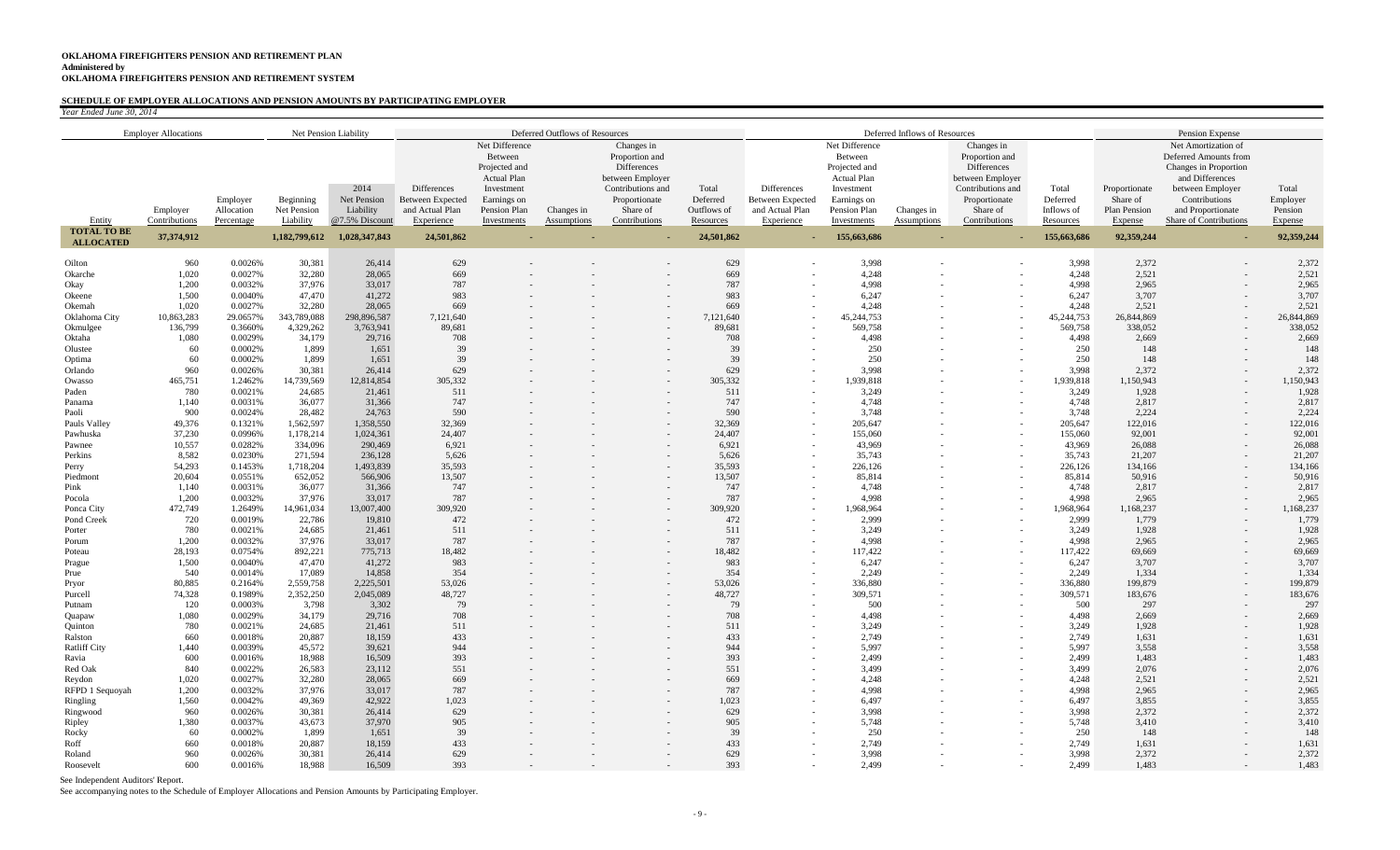## **SCHEDULE OF EMPLOYER ALLOCATIONS AND PENSION AMOUNTS BY PARTICIPATING EMPLOYER**

| Year Ended June 30, 2014               |                             |                                      |                                       |                                                   |                                                                         |                                                                                                                              |                                  |                                                                                                                                    |                                               |                                                                         |                                                                                                                              |                               |                                                                                                                                    |                                              |                                                      |                                                                                                                                                                              |                                         |
|----------------------------------------|-----------------------------|--------------------------------------|---------------------------------------|---------------------------------------------------|-------------------------------------------------------------------------|------------------------------------------------------------------------------------------------------------------------------|----------------------------------|------------------------------------------------------------------------------------------------------------------------------------|-----------------------------------------------|-------------------------------------------------------------------------|------------------------------------------------------------------------------------------------------------------------------|-------------------------------|------------------------------------------------------------------------------------------------------------------------------------|----------------------------------------------|------------------------------------------------------|------------------------------------------------------------------------------------------------------------------------------------------------------------------------------|-----------------------------------------|
|                                        | <b>Employer Allocations</b> |                                      |                                       | Net Pension Liability                             |                                                                         |                                                                                                                              | Deferred Outflows of Resources   |                                                                                                                                    |                                               |                                                                         |                                                                                                                              | Deferred Inflows of Resources |                                                                                                                                    |                                              |                                                      | Pension Expense                                                                                                                                                              |                                         |
| Entity                                 | Employer<br>Contributions   | Employer<br>Allocation<br>Percentage | Beginning<br>Net Pension<br>Liability | 2014<br>Net Pension<br>Liability<br>@7.5% Discoun | Differences<br><b>Between Expected</b><br>and Actual Plan<br>Experience | Net Difference<br>Between<br>Projected and<br><b>Actual Plan</b><br>Investment<br>Earnings on<br>Pension Plan<br>Investments | Changes in<br><b>Assumptions</b> | Changes in<br>Proportion and<br>Differences<br>between Employer<br>Contributions and<br>Proportionate<br>Share of<br>Contributions | Total<br>Deferred<br>Outflows of<br>Resources | Differences<br><b>Between Expected</b><br>and Actual Plan<br>Experience | Net Difference<br>Between<br>Projected and<br><b>Actual Plan</b><br>Investment<br>Earnings on<br>Pension Plan<br>Investments | Changes in<br>Assumptions     | Changes in<br>Proportion and<br>Differences<br>between Employer<br>Contributions and<br>Proportionate<br>Share of<br>Contributions | Total<br>Deferred<br>Inflows of<br>Resources | Proportionate<br>Share of<br>Plan Pension<br>Expense | Net Amortization of<br>Deferred Amounts from<br>Changes in Proportion<br>and Differences<br>between Employer<br>Contributions<br>and Proportionate<br>Share of Contributions | Total<br>Employer<br>Pension<br>Expense |
| <b>TOTAL TO BE</b><br><b>ALLOCATED</b> | 37, 374, 912                |                                      | 1,182,799,612                         | 1,028,347,843                                     | 24,501,862                                                              |                                                                                                                              |                                  |                                                                                                                                    | 24,501,862                                    | $\sim$                                                                  | 155,663,686                                                                                                                  |                               |                                                                                                                                    | 155,663,686                                  | 92,359,244                                           |                                                                                                                                                                              | 92,359,244                              |
| <b>Rush Springs</b>                    | 1,260                       | 0.0034%                              | 39,875                                | 34,668                                            | 826                                                                     |                                                                                                                              |                                  |                                                                                                                                    | 826                                           | $\sim$                                                                  | 5,248                                                                                                                        |                               |                                                                                                                                    | 5,248                                        | 3,114                                                | $\overline{\phantom{a}}$                                                                                                                                                     | 3,114                                   |
| Ryan                                   | 780                         | 0.0021%                              | 24,685                                | 21,461                                            | 511                                                                     |                                                                                                                              |                                  | $\sim$                                                                                                                             | 511                                           | $\sim$                                                                  | 3,249                                                                                                                        |                               |                                                                                                                                    | 3,249                                        | 1,928                                                | $\sim$                                                                                                                                                                       | 1,928                                   |
| Salina                                 | 900                         | 0.0024%                              | 28,482                                | 24,763                                            | 590                                                                     |                                                                                                                              |                                  | $\overline{\phantom{a}}$                                                                                                           | 590                                           | $\sim$                                                                  | 3,748                                                                                                                        | $\overline{\phantom{0}}$      |                                                                                                                                    | 3,748                                        | 2,224                                                | $\overline{\phantom{a}}$                                                                                                                                                     | 2,224                                   |
| Sallisaw                               | 32,667                      | 0.0874%                              | 1,033,809                             | 898,813                                           | 21,415                                                                  |                                                                                                                              |                                  | $-$                                                                                                                                | 21,415                                        | $\sim$                                                                  | 136,056                                                                                                                      |                               |                                                                                                                                    | 136,056                                      | 80,725                                               | $\overline{\phantom{a}}$                                                                                                                                                     | 80,725                                  |
| Sand Springs                           | 260,214                     | 0.6962%                              | 8,234,963                             | 7,159,629                                         | 170,588                                                                 |                                                                                                                              |                                  | $\overline{\phantom{a}}$                                                                                                           | 170,588                                       | $\sim$                                                                  | 1,083,772                                                                                                                    | $\sim$                        |                                                                                                                                    | 1,083,772                                    | 643,029                                              | $\overline{\phantom{a}}$                                                                                                                                                     | 643,029                                 |
| Sapulpa                                | 375,345                     | 1.0043%                              | 11,878,501                            | 10,327,388                                        | 246,065                                                                 |                                                                                                                              |                                  | $\sim$                                                                                                                             | 246,065                                       | $\sim$                                                                  | 1,563,284                                                                                                                    | $\overline{\phantom{0}}$      |                                                                                                                                    | 1,563,284                                    | 927,536                                              | $\sim$                                                                                                                                                                       | 927,536                                 |
| Savanna                                | 1,260                       | 0.0034%                              | 39,875                                | 34,668                                            | 826                                                                     |                                                                                                                              |                                  | $-$                                                                                                                                | 826                                           | $\sim$                                                                  | 5,248                                                                                                                        |                               |                                                                                                                                    | 5,248                                        | 3,114                                                | $\sim$                                                                                                                                                                       | 3,114                                   |
| Sayre                                  | 1,260                       | 0.0034%                              | 39,875                                | 34,668                                            | 826                                                                     |                                                                                                                              |                                  | $\sim$                                                                                                                             | 826                                           | $\sim$                                                                  | 5,248                                                                                                                        | $\overline{\phantom{a}}$      |                                                                                                                                    | 5,248                                        | 3,114                                                | $\overline{a}$                                                                                                                                                               | 3,114                                   |
| Seiling                                | 1,320                       | 0.0035%                              | 41,774                                | 36,319                                            | 865                                                                     |                                                                                                                              |                                  | $\overline{\phantom{a}}$                                                                                                           | 865                                           | $\sim$                                                                  | 5,498                                                                                                                        | $\overline{\phantom{a}}$      |                                                                                                                                    | 5,498                                        | 3,262                                                | $\overline{\phantom{a}}$                                                                                                                                                     | 3,262                                   |
| Seminole                               | 103,994                     | 0.2782%                              | 3,291,086                             | 2,861,331                                         | 68,175                                                                  |                                                                                                                              |                                  | $\overline{\phantom{a}}$                                                                                                           | 68,175                                        | $\overline{a}$                                                          | 433,127                                                                                                                      |                               |                                                                                                                                    | 433,127                                      | 256,985                                              | $\sim$                                                                                                                                                                       | 256,985                                 |
| Sentinel                               | 1,140                       | 0.0031%                              | 36,077                                | 31,366                                            | 747                                                                     |                                                                                                                              |                                  | $\sim$                                                                                                                             | 747                                           | $\sim$                                                                  | 4,748                                                                                                                        |                               |                                                                                                                                    | 4,748                                        | 2,817                                                | $\overline{a}$                                                                                                                                                               | 2,817                                   |
| <b>Shady Point</b>                     | 900                         | 0.0024%                              | 28,482                                | 24,763                                            | 590                                                                     |                                                                                                                              |                                  |                                                                                                                                    | 590                                           | $\sim$                                                                  | 3,748                                                                                                                        |                               |                                                                                                                                    | 3,748                                        | 2,224                                                | $\overline{\phantom{a}}$                                                                                                                                                     | 2,224                                   |
| Shattuck                               | 1,320                       | 0.0035%                              | 41,774                                | 36,319                                            | 865                                                                     |                                                                                                                              |                                  | $\overline{\phantom{a}}$                                                                                                           | 865                                           | $\sim$                                                                  | 5,498                                                                                                                        |                               | $\overline{a}$                                                                                                                     | 5,498                                        | 3,262                                                | $\sim$                                                                                                                                                                       | 3,262                                   |
| Shawnee                                | 419,205                     | 1.1216%                              | 13,266,533                            | 11,534,169                                        | 274,818                                                                 |                                                                                                                              |                                  | $\sim$                                                                                                                             | 274,818                                       | $\sim$                                                                  | 1,745,957                                                                                                                    | $\overline{\phantom{a}}$      | $\sim$                                                                                                                             | 1,745,957                                    | 1,035,921                                            | $\sim$                                                                                                                                                                       | 1,035,921                               |
| Shidler                                | 780                         | 0.0021%                              | 24,685                                | 21,461                                            | 511                                                                     |                                                                                                                              |                                  |                                                                                                                                    | 511                                           | $\overline{a}$                                                          | 3,249                                                                                                                        |                               |                                                                                                                                    | 3,249                                        | 1,928                                                | $\overline{\phantom{a}}$                                                                                                                                                     | 1,928                                   |
| Skiatook                               | 114,365                     | 0.3060%                              | 3,619,296                             | 3,146,683                                         | 74,974                                                                  |                                                                                                                              |                                  | $\overline{\phantom{a}}$                                                                                                           | 74,974                                        | $\sim$                                                                  | 476,322                                                                                                                      |                               | $\overline{a}$                                                                                                                     | 476,322                                      | 282,614                                              | $\sim$                                                                                                                                                                       | 282,614                                 |
| Slaughterville                         | 1,080                       | 0.0029%                              | 34,179                                | 29,716                                            | 708                                                                     |                                                                                                                              |                                  | $-$                                                                                                                                | 708                                           | $\sim$                                                                  | 4,498                                                                                                                        | $\overline{\phantom{a}}$      |                                                                                                                                    | 4,498                                        | 2,669                                                | $\sim$                                                                                                                                                                       | 2,669                                   |
| Snyder                                 | 1,200                       | 0.0032%                              | 37,976                                | 33,017                                            | 787                                                                     |                                                                                                                              |                                  | $\overline{\phantom{a}}$                                                                                                           | 787                                           | $\overline{\phantom{0}}$                                                | 4,998                                                                                                                        |                               |                                                                                                                                    | 4,998                                        | 2,965                                                | $\overline{a}$                                                                                                                                                               | 2,965                                   |
| Soper                                  | 660                         | 0.0018%                              | 20,887                                | 18,159                                            | 433                                                                     |                                                                                                                              |                                  | $-$                                                                                                                                | 433                                           | $\overline{\phantom{0}}$                                                | 2,749                                                                                                                        |                               |                                                                                                                                    | 2,749                                        | 1,631                                                | $\overline{a}$                                                                                                                                                               | 1,631                                   |
| South Coffeyville                      | 1,440                       | 0.0039%                              | 45,572                                | 39,621                                            | 944                                                                     |                                                                                                                              |                                  |                                                                                                                                    | 944                                           |                                                                         | 5,997                                                                                                                        |                               |                                                                                                                                    | 5,997                                        | 3,558                                                | $\overline{\phantom{a}}$                                                                                                                                                     | 3,558                                   |
| Spencer                                | 35,999                      | 0.0963%                              | 1,139,256                             | 990,490                                           | 23,600                                                                  |                                                                                                                              |                                  |                                                                                                                                    | 23,600                                        |                                                                         | 149,933                                                                                                                      |                               |                                                                                                                                    | 149,933                                      | 88,959                                               |                                                                                                                                                                              | 88,959                                  |
|                                        | 960                         | 0.0026%                              | 30,381                                | 26,414                                            | 629                                                                     |                                                                                                                              |                                  |                                                                                                                                    | 629                                           |                                                                         | 3,998                                                                                                                        |                               |                                                                                                                                    | 3,998                                        | 2,372                                                |                                                                                                                                                                              | 2,372                                   |
| Sperry                                 |                             | 0.0029%                              |                                       |                                                   |                                                                         |                                                                                                                              |                                  |                                                                                                                                    |                                               | $\overline{\phantom{0}}$                                                | 4,498                                                                                                                        |                               |                                                                                                                                    |                                              |                                                      | $\overline{\phantom{a}}$                                                                                                                                                     | 2,669                                   |
| Spiro                                  | 1,080                       |                                      | 34,179                                | 29,716                                            | 708                                                                     |                                                                                                                              |                                  | $\overline{\phantom{a}}$                                                                                                           | 708                                           | $\sim$                                                                  |                                                                                                                              | $\sim$                        | $\sim$                                                                                                                             | 4,498                                        | 2,669                                                | $\sim$                                                                                                                                                                       |                                         |
| Springer                               | 1,200                       | 0.0032%                              | 37,976                                | 33,017                                            | 787                                                                     |                                                                                                                              |                                  | $-$                                                                                                                                | 787                                           | $\sim$                                                                  | 4,998                                                                                                                        | $\sim$                        | $\sim$                                                                                                                             | 4,998                                        | 2,965                                                | $\sim$                                                                                                                                                                       | 2,965                                   |
| Sterling                               | 1,140                       | 0.0031%                              | 36,077                                | 31,366                                            | 747                                                                     |                                                                                                                              |                                  | $\sim$                                                                                                                             | 747                                           | $\sim$                                                                  | 4,748                                                                                                                        | $\sim$                        | $\overline{a}$                                                                                                                     | 4,748                                        | 2,817                                                | $-$                                                                                                                                                                          | 2,81'                                   |
| Stigler                                | 1,200                       | 0.0032%                              | 37,976                                | 33,017                                            | 787                                                                     |                                                                                                                              |                                  | $-$                                                                                                                                | 787                                           | $\sim$                                                                  | 4,998                                                                                                                        | $\sim$                        |                                                                                                                                    | 4,998                                        | 2,965                                                | $\sim$                                                                                                                                                                       | 2,965                                   |
| Stillwater                             | 651,083                     | 1.7420%                              | 20,604,750                            | 17,914,151                                        | 426,830                                                                 |                                                                                                                              |                                  | $\sim$                                                                                                                             | 426,830                                       | $\sim$                                                                  | 2,711,712                                                                                                                    | $\sim$                        |                                                                                                                                    | 2,711,712                                    | 1,608,928                                            | $\sim$                                                                                                                                                                       | 1,608,928                               |
| Stilwell                               | 7,308                       | 0.0196%                              | 231,275                               | 201,075                                           | 4,791                                                                   |                                                                                                                              |                                  | $-$                                                                                                                                | 4,791                                         | $-$                                                                     | 30,437                                                                                                                       | $\overline{\phantom{0}}$      | $\overline{a}$                                                                                                                     | 30,437                                       | 18,059                                               | $\sim$                                                                                                                                                                       | 18,059                                  |
| Stonebluff                             | 780                         | 0.0021%                              | 24,685                                | 21,461                                            | 511                                                                     |                                                                                                                              |                                  | $-$                                                                                                                                | 511                                           | $\sim$                                                                  | 3,249                                                                                                                        | $\overline{\phantom{0}}$      | $\overline{\phantom{0}}$                                                                                                           | 3,249                                        | 1,928                                                | $-$                                                                                                                                                                          | 1,928                                   |
| Stonewall                              | 600                         | 0.0016%                              | 18,988                                | 16,509                                            | 393                                                                     |                                                                                                                              |                                  | $\overline{\phantom{a}}$                                                                                                           | 393                                           | $\sim$                                                                  | 2,499                                                                                                                        | $\overline{\phantom{0}}$      | $\sim$                                                                                                                             | 2,499                                        | 1,483                                                | $-$                                                                                                                                                                          | 1,483                                   |
| Stratford                              | 1,200                       | 0.0032%                              | 37,976                                | 33,017                                            | 787                                                                     |                                                                                                                              |                                  | $-$                                                                                                                                | 787                                           | $\sim$                                                                  | 4,998                                                                                                                        | $\overline{\phantom{0}}$      | $-$                                                                                                                                | 4,998                                        | 2,965                                                | $\sim$                                                                                                                                                                       | 2,965                                   |
| Stringtown                             | 180                         | 0.0005%                              | 5,696                                 | 4,953                                             | 118                                                                     |                                                                                                                              |                                  |                                                                                                                                    | 118                                           | $\sim$                                                                  | 750                                                                                                                          | $\sim$                        |                                                                                                                                    | 750                                          | 445                                                  | $-$                                                                                                                                                                          | 445                                     |
| Stroud                                 | 1,440                       | 0.0039%                              | 45,572                                | 39,621                                            | 944                                                                     |                                                                                                                              |                                  | $\overline{\phantom{a}}$                                                                                                           | 944                                           | $\sim$                                                                  | 5,997                                                                                                                        | $\sim$                        |                                                                                                                                    | 5,997                                        | 3,558                                                | $\sim$                                                                                                                                                                       | 3,558                                   |
| Stuart                                 | 540                         | 0.0014%                              | 17,089                                | 14,858                                            | 354                                                                     |                                                                                                                              |                                  | $\sim$                                                                                                                             | 354                                           | $\sim$                                                                  | 2,249                                                                                                                        | $\sim$                        |                                                                                                                                    | 2,249                                        | 1,334                                                | $\sim$                                                                                                                                                                       | 1,334                                   |
| Sulphur                                | 53,298                      | 0.1426%                              | 1,686,716                             | 1,466,462                                         | 34,941                                                                  |                                                                                                                              |                                  | $\sim$                                                                                                                             | 34,941                                        | $\sim$                                                                  | 221,982                                                                                                                      | $\sim$                        | $\overline{\phantom{0}}$                                                                                                           | 221,982                                      | 131,708                                              | $\sim$                                                                                                                                                                       | 131,708                                 |
| Summit                                 | 120                         | 0.0003%                              | 3,798                                 | 3,302                                             | 79                                                                      |                                                                                                                              |                                  | $\sim$                                                                                                                             | 79                                            | $\sim$                                                                  | 500                                                                                                                          | $\sim$                        | $\sim$                                                                                                                             | 500                                          | 297                                                  | $\sim$                                                                                                                                                                       | 297                                     |
| SW Lincoln                             | 8,487                       | 0.0227%                              | 268,587                               | 233,515                                           | 5,564                                                                   |                                                                                                                              |                                  | $\sim$                                                                                                                             | 5,564                                         | $\sim$                                                                  | 35,348                                                                                                                       | $\overline{\phantom{0}}$      | $-$                                                                                                                                | 35,348                                       | 20,973                                               | $-$                                                                                                                                                                          | 20,973                                  |
| Sweetwater                             | 840                         | 0.0022%                              | 26,583                                | 23,112                                            | 551                                                                     |                                                                                                                              |                                  | $\overline{\phantom{a}}$                                                                                                           | 551                                           | $\sim$                                                                  | 3,499                                                                                                                        | $\overline{\phantom{0}}$      |                                                                                                                                    | 3,499                                        | 2,076                                                | $\sim$                                                                                                                                                                       | 2,076                                   |
| Taft                                   | 960                         | 0.0026%                              | 30,381                                | 26,414                                            | 629                                                                     |                                                                                                                              |                                  | $\sim$                                                                                                                             | 629                                           | $\sim$                                                                  | 3,998                                                                                                                        | $\sim$                        |                                                                                                                                    | 3,998                                        | 2,372                                                | $\sim$                                                                                                                                                                       | 2,372                                   |
| Tahlequah                              | 83,678                      | 0.2239%                              | 2,648,148                             | 2,302,349                                         | 54,857                                                                  |                                                                                                                              |                                  | $\sim$                                                                                                                             | 54,857                                        | $\sim$                                                                  | 348,513                                                                                                                      |                               | $\sim$                                                                                                                             | 348,513                                      | 206,781                                              | $\sim$                                                                                                                                                                       | 206,781                                 |
| Talihina                               | 1,020                       | 0.0027%                              | 32,280                                | 28,065                                            | 669                                                                     |                                                                                                                              |                                  | $\sim$                                                                                                                             | 669                                           | $\sim$                                                                  | 4,248                                                                                                                        | $\sim$                        |                                                                                                                                    | 4,248                                        | 2,521                                                | $\sim$                                                                                                                                                                       | 2,521                                   |
| Taloga                                 | 1,200                       | 0.0032%                              | 37,976                                | 33,017                                            | 787                                                                     |                                                                                                                              |                                  | $\sim$                                                                                                                             | 787                                           | $\sim$                                                                  | 4,998                                                                                                                        | $\overline{\phantom{0}}$      | $\sim$                                                                                                                             | 4,998                                        | 2,965                                                | $\sim$                                                                                                                                                                       | 2,965                                   |
| Tecumseh                               | 22,298                      | 0.0597%                              | 705,662                               | 613,516                                           | 14,618                                                                  |                                                                                                                              |                                  | $\sim$                                                                                                                             | 14,618                                        | $\sim$                                                                  | 92,869                                                                                                                       | $\overline{\phantom{0}}$      | $\sim$                                                                                                                             | 92,869                                       | 55,102                                               | $\sim$                                                                                                                                                                       | 55,102                                  |
| Temple                                 | 900                         | 0.0024%                              | 28,482                                | 24,763                                            | 590                                                                     |                                                                                                                              |                                  | $\overline{\phantom{a}}$                                                                                                           | 590                                           | $\sim$                                                                  | 3,748                                                                                                                        | $\overline{\phantom{0}}$      |                                                                                                                                    | 3,748                                        | 2,224                                                | $\sim$                                                                                                                                                                       | 2,224                                   |
| Terral                                 | 1,140                       | 0.0031%                              | 36,077                                | 31,366                                            | 747                                                                     |                                                                                                                              |                                  | $\overline{\phantom{a}}$                                                                                                           | 747                                           | $\sim$                                                                  | 4,748                                                                                                                        |                               | $\sim$                                                                                                                             | 4,748                                        | 2,817                                                | $\sim$                                                                                                                                                                       | 2,817                                   |
| Texhoma                                | 1,260                       | 0.0034%                              | 39,875                                | 34,668                                            | 826                                                                     |                                                                                                                              |                                  | $-$                                                                                                                                | 826                                           | $\sim$                                                                  | 5,248                                                                                                                        | $\sim$                        |                                                                                                                                    | 5,248                                        | 3,114                                                | $\sim$                                                                                                                                                                       | 3,114                                   |
| The Village                            | 181,628                     | 0.4860%                              | 5,747,961                             | 4,997,383                                         | 119,070                                                                 |                                                                                                                              |                                  | $\sim$                                                                                                                             | 119,070                                       | $\sim$                                                                  | 756,467                                                                                                                      |                               | $\sim$                                                                                                                             | 756,467                                      | 448,831                                              | $\sim$                                                                                                                                                                       | 448,831                                 |
| Thomas                                 | 1,080                       | 0.0029%                              | 34,179                                | 29,716                                            | 708                                                                     | $\sim$ $-$                                                                                                                   | $\overline{a}$                   | $\sim$ $-$                                                                                                                         | 708                                           | $\sim$                                                                  | 4,498                                                                                                                        | $\sim$                        |                                                                                                                                    | 4,498                                        | 2,669                                                | $\sim$                                                                                                                                                                       | 2,669                                   |

See Independent Auditors' Report.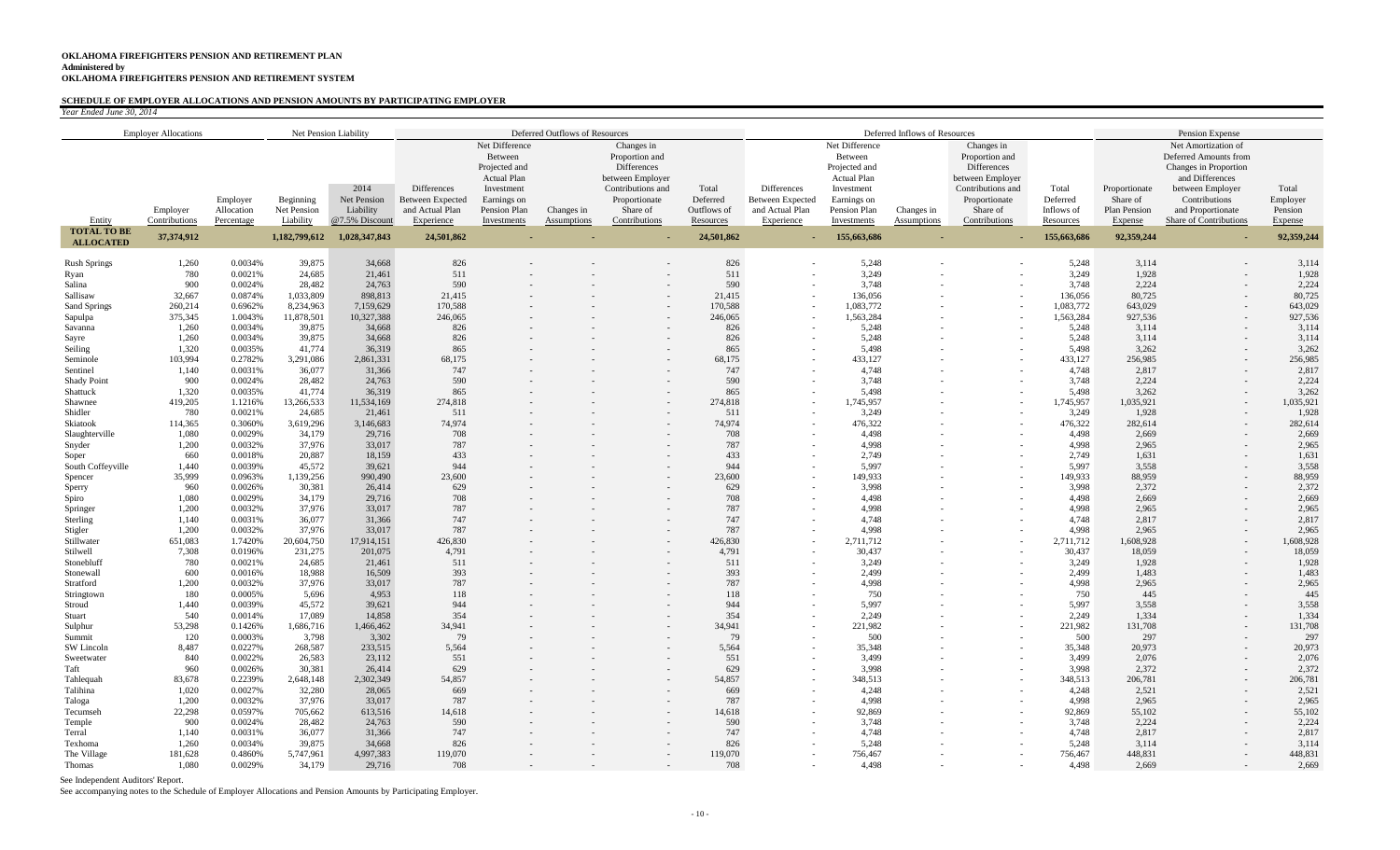## **SCHEDULE OF EMPLOYER ALLOCATIONS AND PENSION AMOUNTS BY PARTICIPATING EMPLOYER**

| Year Ended June 30, 2014               |                             |                                      |                                       |                                                   |                                                                         |                                                                                                                              |                                |                                                                                                                                    |                                               |                                                                         |                                                                                                                              |                                  |                                                                                                                                    |                                              |                                                             |                                                                                                                                                                                     |                                         |
|----------------------------------------|-----------------------------|--------------------------------------|---------------------------------------|---------------------------------------------------|-------------------------------------------------------------------------|------------------------------------------------------------------------------------------------------------------------------|--------------------------------|------------------------------------------------------------------------------------------------------------------------------------|-----------------------------------------------|-------------------------------------------------------------------------|------------------------------------------------------------------------------------------------------------------------------|----------------------------------|------------------------------------------------------------------------------------------------------------------------------------|----------------------------------------------|-------------------------------------------------------------|-------------------------------------------------------------------------------------------------------------------------------------------------------------------------------------|-----------------------------------------|
|                                        | <b>Employer Allocations</b> |                                      |                                       | Net Pension Liability                             |                                                                         |                                                                                                                              | Deferred Outflows of Resources |                                                                                                                                    |                                               |                                                                         |                                                                                                                              | Deferred Inflows of Resources    |                                                                                                                                    |                                              |                                                             | Pension Expense                                                                                                                                                                     |                                         |
| Entity                                 | Employer<br>Contributions   | Employer<br>Allocation<br>Percentage | Beginning<br>Net Pension<br>Liability | 2014<br>Net Pension<br>Liability<br>@7.5% Discoun | Differences<br><b>Between Expected</b><br>and Actual Plan<br>Experience | Net Difference<br>Between<br>Projected and<br><b>Actual Plan</b><br>Investment<br>Earnings on<br>Pension Plan<br>Investments | Changes in<br>Assumptions      | Changes in<br>Proportion and<br>Differences<br>between Employer<br>Contributions and<br>Proportionate<br>Share of<br>Contributions | Total<br>Deferred<br>Outflows of<br>Resources | Differences<br><b>Between Expected</b><br>and Actual Plan<br>Experience | Net Difference<br>Between<br>Projected and<br><b>Actual Plan</b><br>Investment<br>Earnings on<br>Pension Plan<br>Investments | Changes in<br><b>Assumptions</b> | Changes in<br>Proportion and<br>Differences<br>between Employer<br>Contributions and<br>Proportionate<br>Share of<br>Contributions | Total<br>Deferred<br>Inflows of<br>Resources | Proportionate<br>Share of<br>Plan Pension<br><b>Expense</b> | Net Amortization of<br>Deferred Amounts from<br>Changes in Proportion<br>and Differences<br>between Employer<br>Contributions<br>and Proportionate<br><b>Share of Contributions</b> | Total<br>Employer<br>Pension<br>Expense |
| <b>TOTAL TO BE</b><br><b>ALLOCATED</b> | 37, 374, 912                |                                      | 1,182,799,612                         | 1,028,347,843                                     | 24,501,862                                                              |                                                                                                                              |                                |                                                                                                                                    | 24,501,862                                    | $\sim$                                                                  | 155,663,686                                                                                                                  |                                  |                                                                                                                                    | 155,663,686                                  | 92,359,244                                                  |                                                                                                                                                                                     | 92,359,244                              |
| Tipton                                 | 1,020                       | 0.0027%                              | 32,280                                | 28,065                                            | 669                                                                     |                                                                                                                              |                                | $\overline{\phantom{0}}$                                                                                                           | 669                                           | $\overline{a}$                                                          | 4,248                                                                                                                        |                                  |                                                                                                                                    | 4,248                                        | 2,521                                                       | $\sim$                                                                                                                                                                              | 2,521                                   |
| Tishomingo                             | 10,972                      | 0.0294%                              | 347,230                               | 301,888                                           | 7,193                                                                   |                                                                                                                              |                                | $\sim$                                                                                                                             | 7,193                                         | $\sim$                                                                  | 45,698                                                                                                                       |                                  |                                                                                                                                    | 45,698                                       | 27,114                                                      | $\sim$                                                                                                                                                                              | 27,114                                  |
| Tonkawa                                | 40,850                      | 0.1093%                              | 1,292,775                             | 1,123,963                                         | 26,780                                                                  |                                                                                                                              |                                | $\overline{\phantom{0}}$                                                                                                           | 26,780                                        | $\sim$                                                                  | 170,137                                                                                                                      |                                  |                                                                                                                                    | 170,137                                      | 100,947                                                     | $\sim$                                                                                                                                                                              | 100,947                                 |
| Tryon                                  | 780                         | 0.0021%                              | 24,685                                | 21,461                                            | 511                                                                     |                                                                                                                              |                                | $\overline{\phantom{0}}$                                                                                                           | 511                                           | $\sim$                                                                  | 3,249                                                                                                                        |                                  |                                                                                                                                    | 3,249                                        | 1,928                                                       | $\sim$                                                                                                                                                                              | 1,928                                   |
| Tulsa                                  | 6,240,276                   | 16.6964%                             | 197,485,309                           | 171,697,377                                       | 4,090,936                                                               |                                                                                                                              |                                | $\sim$                                                                                                                             | 4,090,936                                     | $\sim$                                                                  | 25,990,278                                                                                                                   |                                  | $\sim$                                                                                                                             | 25,990,278                                   | 15,420,696                                                  | $\sim$                                                                                                                                                                              | 15,420,696                              |
| Tushka                                 | 1,020                       | 0.0027%                              | 32,280                                | 28,065                                            | 669                                                                     |                                                                                                                              |                                | $-$                                                                                                                                | 669                                           | $\overline{a}$                                                          | 4,248                                                                                                                        | $\overline{\phantom{0}}$         |                                                                                                                                    | 4,248                                        | 2,521                                                       | $\sim$                                                                                                                                                                              | 2,521                                   |
| Tuttle                                 | 48,369                      | 0.1294%                              | 1,530,728                             | 1,330,843                                         | 31,709                                                                  |                                                                                                                              |                                |                                                                                                                                    | 31,709                                        |                                                                         | 201,453                                                                                                                      |                                  |                                                                                                                                    | 201,453                                      | 119,527                                                     |                                                                                                                                                                                     | 119,527                                 |
|                                        | 840                         | 0.0022%                              | 26,583                                | 23,112                                            | 551                                                                     |                                                                                                                              |                                | $\overline{\phantom{0}}$                                                                                                           |                                               | $\overline{a}$                                                          | 3,499                                                                                                                        |                                  | $\sim$                                                                                                                             | 3,499                                        | 2,076                                                       | $\sim$                                                                                                                                                                              | 2,076                                   |
| Tyrone                                 |                             |                                      |                                       |                                                   |                                                                         |                                                                                                                              |                                | $\overline{\phantom{0}}$                                                                                                           | 551                                           | $\overline{a}$                                                          |                                                                                                                              |                                  |                                                                                                                                    |                                              |                                                             | $\sim$                                                                                                                                                                              |                                         |
| <b>Union City</b>                      | 1,260                       | 0.0034%                              | 39,875                                | 34,668                                            | 826                                                                     |                                                                                                                              |                                |                                                                                                                                    | 826<br>747                                    | $\overline{a}$                                                          | 5,248                                                                                                                        |                                  |                                                                                                                                    | 5,248                                        | 3,114<br>2,817                                              | $\sim$                                                                                                                                                                              | 3,114                                   |
| Valliant                               | 1,140                       | 0.0031%                              | 36,077                                | 31,366                                            | 747                                                                     |                                                                                                                              |                                |                                                                                                                                    |                                               | $\overline{\phantom{a}}$                                                | 4,748                                                                                                                        |                                  |                                                                                                                                    | 4,748                                        |                                                             | $\sim$                                                                                                                                                                              | 2,817                                   |
| Velma                                  | 1,560                       | 0.0042%                              | 49,369                                | 42,922                                            | 1,023                                                                   |                                                                                                                              |                                |                                                                                                                                    | 1,023                                         | $\sim$                                                                  | 6,497                                                                                                                        |                                  |                                                                                                                                    | 6,497                                        | 3,855                                                       | $\sim$                                                                                                                                                                              | 3,855                                   |
| Verden                                 | 1,260                       | 0.0034%                              | 39,875                                | 34,668                                            | 826                                                                     |                                                                                                                              |                                |                                                                                                                                    | 826                                           | $\overline{a}$                                                          | 5,248                                                                                                                        |                                  |                                                                                                                                    | 5,248                                        | 3,114                                                       | $\sim$                                                                                                                                                                              | 3,114                                   |
| Vian                                   | 1,080                       | 0.0029%                              | 34,179                                | 29,716                                            | 708                                                                     |                                                                                                                              |                                | $\overline{\phantom{0}}$                                                                                                           | 708                                           | $\overline{a}$                                                          | 4,498                                                                                                                        |                                  | $\sim$                                                                                                                             | 4,498                                        | 2,669                                                       | $\sim$                                                                                                                                                                              | 2,669                                   |
| Vici                                   | 1,320                       | 0.0035%                              | 41,774                                | 36,319                                            | 865                                                                     |                                                                                                                              |                                | $\overline{\phantom{0}}$                                                                                                           | 865                                           | $\overline{a}$                                                          | 5,498                                                                                                                        |                                  |                                                                                                                                    | 5,498                                        | 3,262                                                       | $\sim$                                                                                                                                                                              | 3,262                                   |
| Vinita                                 | 57,847                      | 0.1548%                              | 1,830,677                             | 1,591,625                                         | 37,923                                                                  |                                                                                                                              |                                |                                                                                                                                    | 37,923                                        | $\overline{a}$                                                          | 240,928                                                                                                                      |                                  |                                                                                                                                    | 240,928                                      | 142,949                                                     | $\sim$                                                                                                                                                                              | 142,949                                 |
| Wagoner                                | 39,334                      | 0.1052%                              | 1,244,799                             | 1,082,251                                         | 25,786                                                                  |                                                                                                                              |                                | $\overline{\phantom{0}}$                                                                                                           | 25,786                                        | $-$                                                                     | 163,823                                                                                                                      |                                  | $-$                                                                                                                                | 163,823                                      | 97,200                                                      | $\sim$                                                                                                                                                                              | 97,200                                  |
| Wakita                                 | 1,020                       | 0.0027%                              | 32,280                                | 28,065                                            | 669                                                                     |                                                                                                                              |                                | $\sim$                                                                                                                             | 669                                           | $\sim$                                                                  | 4,248                                                                                                                        |                                  |                                                                                                                                    | 4,248                                        | 2,521                                                       | $\sim$                                                                                                                                                                              | 2,521                                   |
| Walters                                | 18,385                      | 0.0492%                              | 581,828                               | 505,852                                           | 12,053                                                                  |                                                                                                                              |                                | $\overline{\phantom{0}}$                                                                                                           | 12,053                                        | $\overline{a}$                                                          | 76,572                                                                                                                       |                                  |                                                                                                                                    | 76,572                                       | 45,432                                                      | $\sim$                                                                                                                                                                              | 45,432                                  |
| Wanette                                | 720                         | 0.0019%                              | 22,786                                | 19,810                                            | 472                                                                     |                                                                                                                              |                                | $\overline{\phantom{0}}$                                                                                                           | 472                                           | $\overline{a}$                                                          | 2,999                                                                                                                        |                                  |                                                                                                                                    | 2,999                                        | 1,779                                                       | $\sim$                                                                                                                                                                              | 1,779                                   |
| Wapanucka                              | 540                         | 0.0014%                              | 17,089                                | 14,858                                            | 354                                                                     |                                                                                                                              |                                |                                                                                                                                    | 354                                           |                                                                         | 2,249                                                                                                                        |                                  |                                                                                                                                    | 2,249                                        | 1,334                                                       | $\overline{a}$                                                                                                                                                                      | 1,334                                   |
| Warner                                 | 1,380                       | 0.0037%                              | 43,673                                | 37,970                                            | 905                                                                     |                                                                                                                              |                                |                                                                                                                                    | 905                                           |                                                                         | 5,748                                                                                                                        |                                  |                                                                                                                                    | 5,748                                        | 3,410                                                       |                                                                                                                                                                                     | 3,410                                   |
| Warr Acres                             | 152,587                     | 0.4083%                              | 4,828,904                             | 4,198,338                                         | 100,031                                                                 |                                                                                                                              |                                |                                                                                                                                    | 100,031                                       | $\sim$                                                                  | 635,513                                                                                                                      |                                  |                                                                                                                                    | 635,513                                      | 377,066                                                     | $\sim$                                                                                                                                                                              | 377,066                                 |
| Washington                             | 1,080                       | 0.0029%                              | 34,179                                | 29,716                                            | 708                                                                     |                                                                                                                              |                                | $\sim$                                                                                                                             | 708                                           | $\sim$                                                                  | 4,498                                                                                                                        | $\overline{\phantom{a}}$         |                                                                                                                                    | 4,498                                        | 2,669                                                       | $\sim$                                                                                                                                                                              | 2,669                                   |
| Watonga                                | 18,293                      | 0.0489%                              | 578,917                               | 503,321                                           | 11,992                                                                  |                                                                                                                              |                                | $\sim$                                                                                                                             | 11,992                                        | $\sim$                                                                  | 76,189                                                                                                                       |                                  |                                                                                                                                    | 76,189                                       | 45,205                                                      | $\sim$                                                                                                                                                                              | 45,205                                  |
| Watts                                  | 1,780                       | 0.0048%                              | 56,331                                | 48,976                                            | 1,167                                                                   |                                                                                                                              |                                | $\sim$                                                                                                                             | 1,167                                         | $\sim$                                                                  | 7,414                                                                                                                        | $\sim$                           | $-$                                                                                                                                | 7,414                                        | 4,399                                                       | $\sim$                                                                                                                                                                              | 4,399                                   |
| Waukomis                               | 1,200                       | 0.0032%                              | 37,976                                | 33,017                                            | 787                                                                     |                                                                                                                              |                                | $\overline{\phantom{0}}$                                                                                                           | 787                                           | $\sim$                                                                  | 4,998                                                                                                                        |                                  |                                                                                                                                    | 4,998                                        | 2,965                                                       | $\sim$                                                                                                                                                                              | 2,965                                   |
| Waurika                                | 1,020                       | 0.0027%                              | 32,280                                | 28,065                                            | 669                                                                     |                                                                                                                              |                                |                                                                                                                                    | 669                                           | $\sim$                                                                  | 4,248                                                                                                                        |                                  |                                                                                                                                    | 4,248                                        | 2,521                                                       | $\sim$                                                                                                                                                                              | 2,521                                   |
| Wayne                                  | 960                         | 0.0026%                              | 30,381                                | 26,414                                            | 629                                                                     |                                                                                                                              |                                | $\overline{\phantom{a}}$                                                                                                           | 629                                           | $\overline{a}$                                                          | 3,998                                                                                                                        |                                  | $-$                                                                                                                                | 3,998                                        | 2,372                                                       | $\sim$                                                                                                                                                                              | 2,372                                   |
| Waynoka                                | 1,860                       | 0.0050%                              | 58,863                                | 51,177                                            | 1,219                                                                   |                                                                                                                              |                                | $\sim$                                                                                                                             | 1,219                                         | $\overline{a}$                                                          | 7,747                                                                                                                        | $\sim$                           |                                                                                                                                    | 7,747                                        | 4,596                                                       | $\sim$                                                                                                                                                                              | 4,596                                   |
| Weatherford                            | 103,042                     | 0.2757%                              | 3,260,959                             | 2,835,138                                         | 67,551                                                                  |                                                                                                                              |                                | $\overline{\phantom{0}}$                                                                                                           | 67,551                                        | $\overline{a}$                                                          | 429,162                                                                                                                      |                                  |                                                                                                                                    | 429,162                                      | 254,633                                                     | $\sim$                                                                                                                                                                              | 254,633                                 |
| <b>Webbers Falls</b>                   | 480                         | 0.0013%                              | 15,191                                | 13,207                                            | 315                                                                     |                                                                                                                              |                                | $\sim$                                                                                                                             | 315                                           | $\sim$                                                                  | 1,999                                                                                                                        |                                  |                                                                                                                                    | 1,999                                        | 1,186                                                       | $\sim$                                                                                                                                                                              | 1,186                                   |
| Welch                                  | 840                         | 0.0022%                              | 26,583                                | 23,112                                            | 551                                                                     |                                                                                                                              |                                |                                                                                                                                    | 551                                           | $\sim$                                                                  | 3,499                                                                                                                        | $\overline{\phantom{a}}$         |                                                                                                                                    | 3,499                                        | 2,076                                                       | $\sim$                                                                                                                                                                              | 2,076                                   |
| Weleetka                               | 780                         | 0.0021%                              | 24,685                                | 21,461                                            | 511                                                                     |                                                                                                                              |                                |                                                                                                                                    | 511                                           | $\sim$                                                                  | 3,249                                                                                                                        | $\sim$                           |                                                                                                                                    | 3,249                                        | 1,928                                                       | $\sim$                                                                                                                                                                              | 1,928                                   |
| Wellston                               | 1,020                       | 0.0027%                              | 32,280                                | 28,065                                            | 669                                                                     |                                                                                                                              |                                | $\overline{\phantom{a}}$                                                                                                           | 669                                           | $\overline{a}$                                                          | 4,248                                                                                                                        |                                  | $-$                                                                                                                                | 4,248                                        | 2,521                                                       | $\sim$                                                                                                                                                                              | 2,521                                   |
| Westville                              | 1,260                       | 0.0034%                              | 39,875                                | 34,668                                            | 826                                                                     |                                                                                                                              |                                | $\overline{\phantom{a}}$                                                                                                           | 826                                           | $\overline{a}$                                                          | 5,248                                                                                                                        | $\overline{\phantom{a}}$         |                                                                                                                                    | 5,248                                        | 3,114                                                       | $\sim$                                                                                                                                                                              | 3,114                                   |
| Wetumka                                | 1,080                       | 0.0029%                              | 34,179                                | 29,716                                            | 708                                                                     |                                                                                                                              |                                | $\overline{\phantom{0}}$                                                                                                           | 708                                           | $\overline{\phantom{a}}$                                                | 4,498                                                                                                                        | $\sim$                           | $\overline{\phantom{0}}$                                                                                                           | 4,498                                        | 2,669                                                       | $\sim$                                                                                                                                                                              | 2,669                                   |
| Wewoka                                 | 39,300                      | 0.1052%                              | 1,243,723                             | 1,081,315                                         | 25,764                                                                  |                                                                                                                              |                                | $\sim$                                                                                                                             | 25,764                                        | $\overline{a}$                                                          | 163,682                                                                                                                      |                                  | $\overline{\phantom{0}}$                                                                                                           | 163,682                                      | 97,116                                                      | $\sim$                                                                                                                                                                              | 97,116                                  |
| Whitefield                             | 480                         | 0.0013%                              | 15,191                                | 13,207                                            | 315                                                                     |                                                                                                                              |                                | $\overline{\phantom{0}}$                                                                                                           | 315                                           | $\overline{a}$                                                          | 1,999                                                                                                                        | $\overline{\phantom{0}}$         |                                                                                                                                    | 1,999                                        | 1,186                                                       | $\sim$                                                                                                                                                                              | 1,186                                   |
| Whitehorn                              | 720                         | 0.0019%                              | 22,786                                | 19,810                                            | 472                                                                     |                                                                                                                              |                                | $\overline{\phantom{0}}$                                                                                                           | 472                                           | $\sim$                                                                  | 2,999                                                                                                                        |                                  |                                                                                                                                    | 2,999                                        | 1,779                                                       | $\sim$                                                                                                                                                                              | 1,779                                   |
| Wilburton                              | 1,740                       | 0.0047%                              | 55,066                                | 47,875                                            | 1,141                                                                   |                                                                                                                              |                                | $\overline{\phantom{a}}$                                                                                                           | 1,141                                         |                                                                         | 7,247                                                                                                                        |                                  |                                                                                                                                    | 7,247                                        | 4,300                                                       | $\sim$                                                                                                                                                                              | 4,300                                   |
| Willow                                 | 780                         | 0.0021%                              | 24,685                                | 21,461                                            | 511                                                                     |                                                                                                                              |                                |                                                                                                                                    | 511                                           | $\sim$                                                                  | 3,249                                                                                                                        |                                  |                                                                                                                                    | 3,249                                        | 1,928                                                       |                                                                                                                                                                                     | 1,928                                   |
|                                        |                             |                                      |                                       |                                                   |                                                                         |                                                                                                                              |                                | $\overline{\phantom{a}}$                                                                                                           |                                               | $\overline{a}$                                                          |                                                                                                                              | $\overline{\phantom{a}}$         |                                                                                                                                    |                                              |                                                             | $\sim$                                                                                                                                                                              |                                         |
| Wilson                                 | 1,020                       | 0.0027%                              | 32,280                                | 28,065                                            | 669                                                                     |                                                                                                                              |                                | $\overline{\phantom{0}}$                                                                                                           | 669                                           | $\sim$                                                                  | 4,248                                                                                                                        |                                  | $-$                                                                                                                                | 4,248                                        | 2,521<br>2,224                                              | $\sim$                                                                                                                                                                              | 2,521<br>2,224                          |
| Wister                                 | 900                         | 0.0024%                              | 28,482                                | 24,763                                            | 590                                                                     |                                                                                                                              | $\overline{\phantom{a}}$       | $\sim$                                                                                                                             | 590                                           | $\overline{a}$                                                          | 3,748                                                                                                                        |                                  |                                                                                                                                    | 3,748                                        |                                                             | $\sim$                                                                                                                                                                              |                                         |
| Woodcrest                              | 600                         | 0.0016%                              | 18,988                                | 16,509                                            | 393                                                                     |                                                                                                                              |                                |                                                                                                                                    | 393                                           | $\overline{a}$                                                          | 2,499                                                                                                                        | $\sim$                           |                                                                                                                                    | 2,499                                        | 1,483                                                       | $\sim$                                                                                                                                                                              | 1,483                                   |
| Woodward                               | 154,836                     | 0.4143%                              | 4,900,077                             | 4,260,218                                         | 101,506                                                                 |                                                                                                                              |                                | $\sim$                                                                                                                             | 101,506                                       | $\sim$                                                                  | 644,880                                                                                                                      |                                  | $\sim$                                                                                                                             | 644,880                                      | 382,624                                                     | $\sim$                                                                                                                                                                              | 382,624                                 |
| Wright City                            | 720                         | 0.0019%                              | 22,786                                | 19,810                                            | 472                                                                     |                                                                                                                              |                                | $\sim$                                                                                                                             | 472                                           | $\sim$                                                                  | 2,999                                                                                                                        |                                  | $-$                                                                                                                                | 2,999                                        | 1,779                                                       | $\sim$                                                                                                                                                                              | 1,779                                   |
| Wyandotte                              | 120                         | 0.0003%                              | 3,798                                 | 3,302                                             | 79                                                                      |                                                                                                                              |                                |                                                                                                                                    | 79                                            | $\overline{a}$                                                          | 500                                                                                                                          |                                  |                                                                                                                                    | 500                                          | 297                                                         | $\sim$                                                                                                                                                                              | 297                                     |
| Wynnewood                              | 1,260                       | 0.0034%                              | 39,875                                | 34,668                                            | 826                                                                     | $\sim$                                                                                                                       | $\overline{\phantom{a}}$       | $\sim$                                                                                                                             | 826                                           | $\sim$                                                                  | 5,248                                                                                                                        | $\sim$                           |                                                                                                                                    | 5,248                                        | 3,114                                                       | $\sim$                                                                                                                                                                              | 3,114                                   |

See Independent Auditors' Report.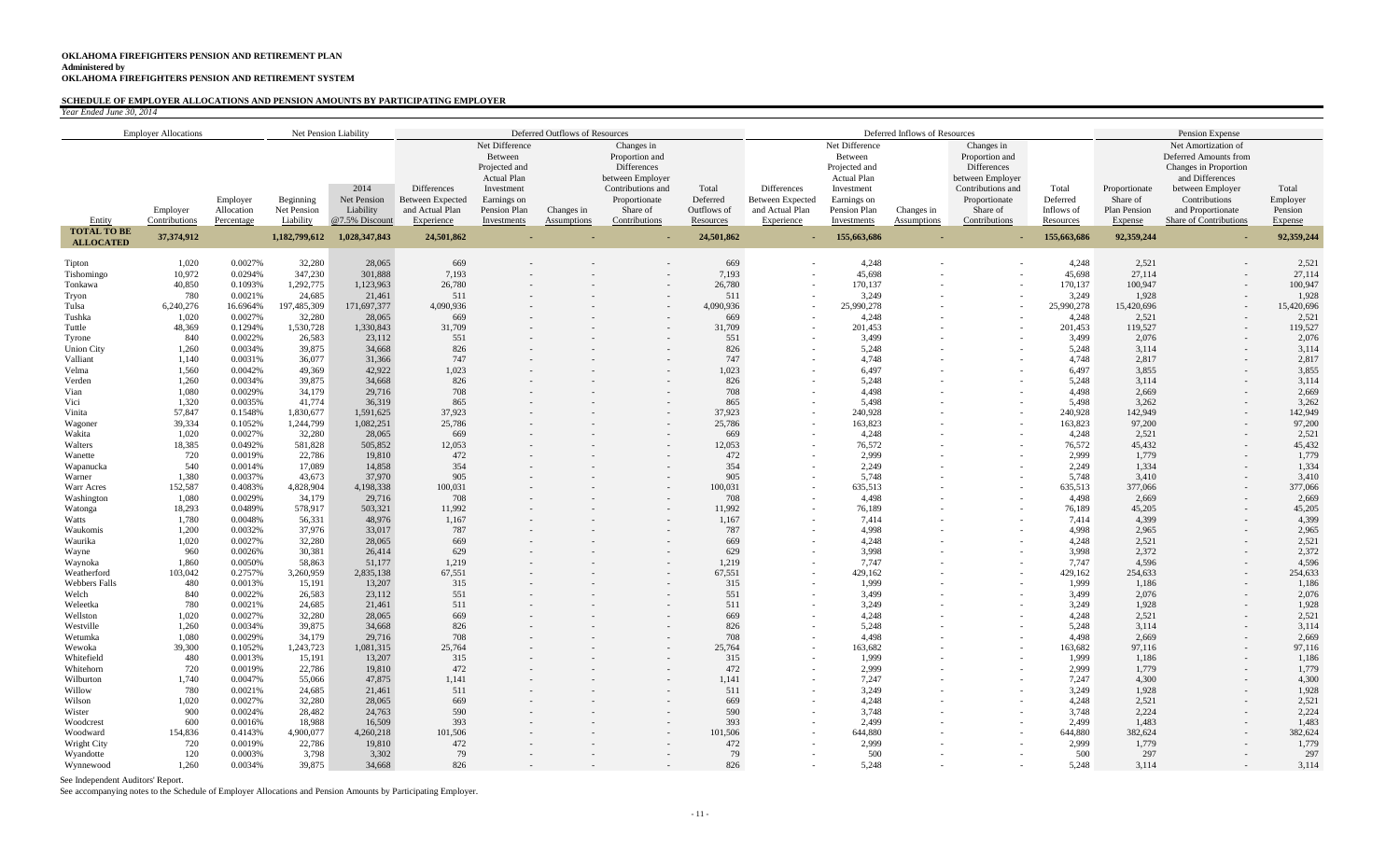*Year Ended June 30, 2014*

#### **OKLAHOMA FIREFIGHTERS PENSION AND RETIREMENT PLAN Administered by OKLAHOMA FIREFIGHTERS PENSION AND RETIREMENT SYSTEM**

## **SCHEDULE OF EMPLOYER ALLOCATIONS AND PENSION AMOUNTS BY PARTICIPATING EMPLOYER**

| <i>rear Ended June 50, 2014</i>        |                                          |                                            |                                                 |                                                    |                                                                         |                                                                                                                              |                                  |                                                                                                                                    |                                                      |                                                                  |                                                                                                                              |                                  |                                                                                                                                    |                                                     |                                                             |                                                                                                                                                                                     |                                                |
|----------------------------------------|------------------------------------------|--------------------------------------------|-------------------------------------------------|----------------------------------------------------|-------------------------------------------------------------------------|------------------------------------------------------------------------------------------------------------------------------|----------------------------------|------------------------------------------------------------------------------------------------------------------------------------|------------------------------------------------------|------------------------------------------------------------------|------------------------------------------------------------------------------------------------------------------------------|----------------------------------|------------------------------------------------------------------------------------------------------------------------------------|-----------------------------------------------------|-------------------------------------------------------------|-------------------------------------------------------------------------------------------------------------------------------------------------------------------------------------|------------------------------------------------|
|                                        | <b>Employer Allocations</b>              |                                            |                                                 | Net Pension Liability                              |                                                                         |                                                                                                                              | Deferred Outflows of Resources   |                                                                                                                                    |                                                      |                                                                  |                                                                                                                              | Deferred Inflows of Resources    |                                                                                                                                    |                                                     |                                                             | Pension Expense                                                                                                                                                                     |                                                |
| Entity                                 | Employer<br>Contributions                | Employer<br>Allocation<br>Percentage       | Beginning<br>Net Pension<br>Liability           | 2014<br>Net Pension<br>Liability<br>@7.5% Discount | Differences<br><b>Between Expected</b><br>and Actual Plan<br>Experience | Net Difference<br>Between<br>Projected and<br><b>Actual Plan</b><br>Investment<br>Earnings on<br>Pension Plan<br>Investments | Changes in<br><b>Assumptions</b> | Changes in<br>Proportion and<br>Differences<br>between Employer<br>Contributions and<br>Proportionate<br>Share of<br>Contributions | Total<br>Deferred<br>Outflows of<br><b>Resources</b> | Differences<br>Between Expected<br>and Actual Plan<br>Experience | Net Difference<br>Between<br>Projected and<br><b>Actual Plan</b><br>Investment<br>Earnings on<br>Pension Plan<br>Investments | Changes in<br><b>Assumptions</b> | Changes in<br>Proportion and<br>Differences<br>between Employer<br>Contributions and<br>Proportionate<br>Share of<br>Contributions | Total<br>Deferred<br>Inflows of<br><b>Resources</b> | Proportionate<br>Share of<br>Plan Pension<br><b>Expense</b> | Net Amortization of<br>Deferred Amounts from<br>Changes in Proportion<br>and Differences<br>between Employer<br>Contributions<br>and Proportionate<br><b>Share of Contributions</b> | Total<br>Employer<br>Pension<br><b>Expense</b> |
| <b>TOTAL TO BE</b><br><b>ALLOCATED</b> | 37, 374, 912                             |                                            | 1,182,799,612                                   | 1,028,347,843                                      | 24,501,862                                                              |                                                                                                                              |                                  | <b>Contract</b>                                                                                                                    | 24,501,862                                           | <b>Contract</b>                                                  | 155,663,686                                                                                                                  | $\sim$                           | $\sim 100$                                                                                                                         | 155,663,686                                         | 92,359,244                                                  | <b>Contract Contract Contract</b>                                                                                                                                                   | 92,359,244                                     |
| Yale<br>Yukon<br>Zena                  | 1,320<br>323,776<br>780<br>\$ 37,374,912 | 0.0035%<br>0.8663%<br>0.0021%<br>100.0000% | 41,774<br>10,246,502<br>24,685<br>1,182,799,612 | 36,319<br>8,908,499<br>21,461<br>1,028,347,843     | 865<br>212,258<br>511<br>24,501,862                                     |                                                                                                                              | $-$<br>$\overline{\phantom{0}}$  | $\sim$<br>$\sim$ 100 $\mu$                                                                                                         | 865<br>212,258<br>511<br>24,501,862                  |                                                                  | 5,498<br>,348,503<br>3,249<br>155,663,686                                                                                    | $\overline{\phantom{0}}$         | $\sim$                                                                                                                             | 5,498<br>1,348,503<br>3,249<br>155,663,686          | 3,262<br>800,101<br>1,928<br>92,359,244                     | $\sim$<br>$\sim$                                                                                                                                                                    | 3,262<br>800,101<br>1,928<br>92,359,244        |

As the percentages used for the allocations are actual and to a greater precision than the presented percentages, actual amounts presented may be different than the computed amounts due to rounding.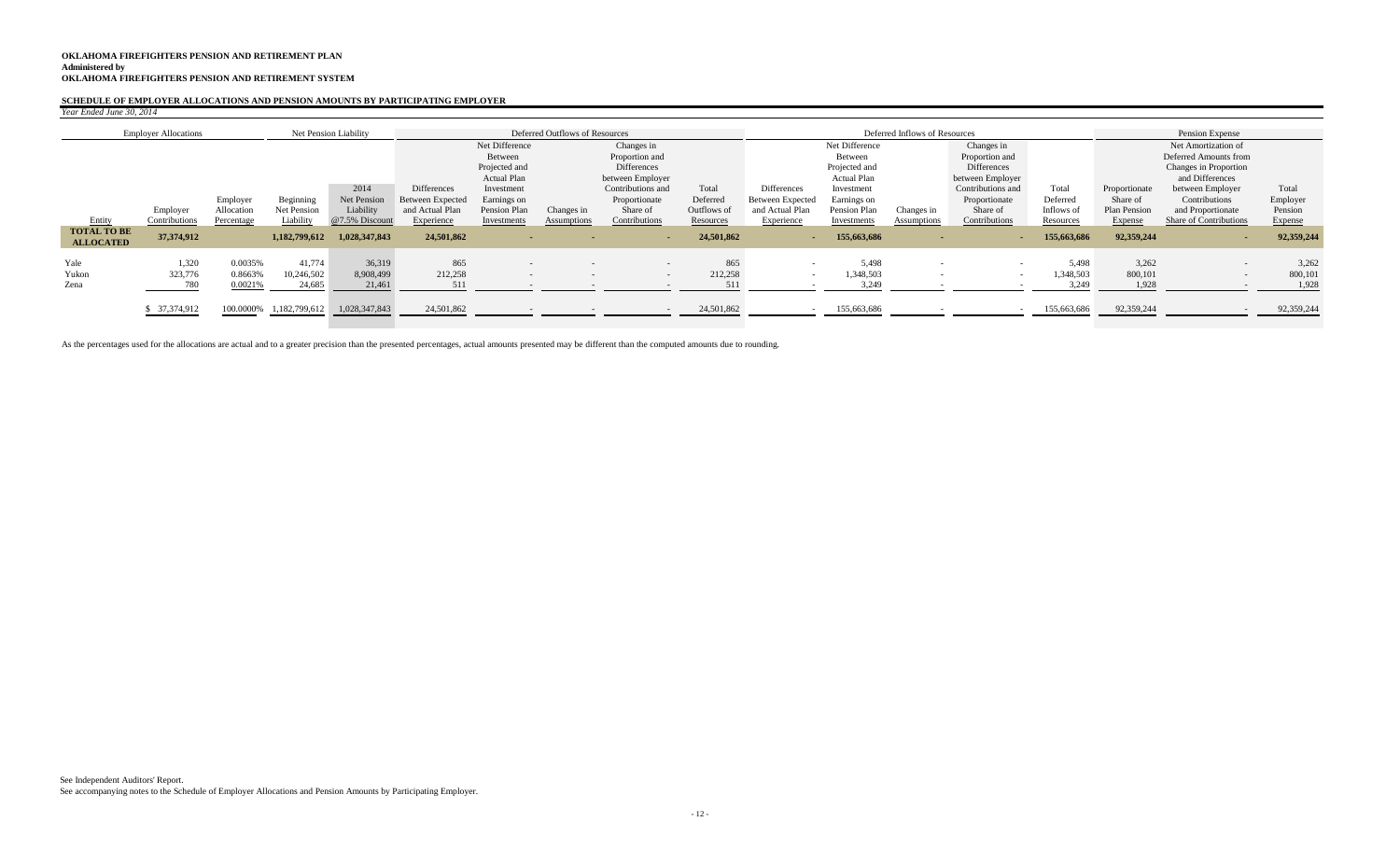#### **NOTES TO SCHEDULE OF EMPLOYER ALLOCATIONS AND PENSION AMOUNTS BY PARTICIPATING EMPLOYER**

#### **June 30, 2014**

#### **(1) SYSTEM STRUCTURE AND OPERATIONS**

The Oklahoma Firefighters Pension and Retirement System (the "System") was established by legislative act and became effective on January 1, 1981. The System assumed responsibility for all previous existing municipal firefighters' pension plans in the state of Oklahoma. These municipalities transferred all existing pension assets and pension payment obligations to the System. The System recorded the investments at fair value as of the date of transfer. The System is administered by a 13-member board which acts as a fiduciary for investment of funds and the application of plan interpretations. At June 30, 2014, there were 471 cities, 24 fire protection districts, and 120 county fire departments participating in the System. For report purposes, the System is deemed to be the administrator of the Oklahoma Firefighters Pension and Retirement Plan (the "Plan"). The State of Oklahoma (the "State") remits, through the Oklahoma Insurance Department, a portion of the insurance premium taxes collected by authority of the State. As a result of these contributions, the State is considered a non-employer contributing entity to the Plan.

The System is a part of the State financial reporting entity, which is combined with other similar funds (multiple-employer, cost-sharing) to comprise the fiduciary pension trust funds of the State.

The Oklahoma Firefighters Pension and Retirement System Board of Trustees (the "Board") is responsible for the operation, administration, and management of the System. The Board also determines the general investment policy of the System's assets. The Board is comprised of 13 members. Five members shall be the Board of Trustees of the Oklahoma State Firefighters Association, a 5-year term. One member shall be the President of the Professional Firefighters of Oklahoma or his designee. One member shall be the President of the Oklahoma State Retired Firefighters Association or his designee. One member shall be appointed by the Speaker of the House of Representatives, a 4-year term. One member shall be appointed by the President Pro Tempore of the Senate, a 4-year term. Two members shall be appointed by the President of the Oklahoma Municipal League, a 4-year term. One member shall be the State Insurance Commissioner or his designee. One member shall be the Director of the Office of Management and Enterprise Services or his designee.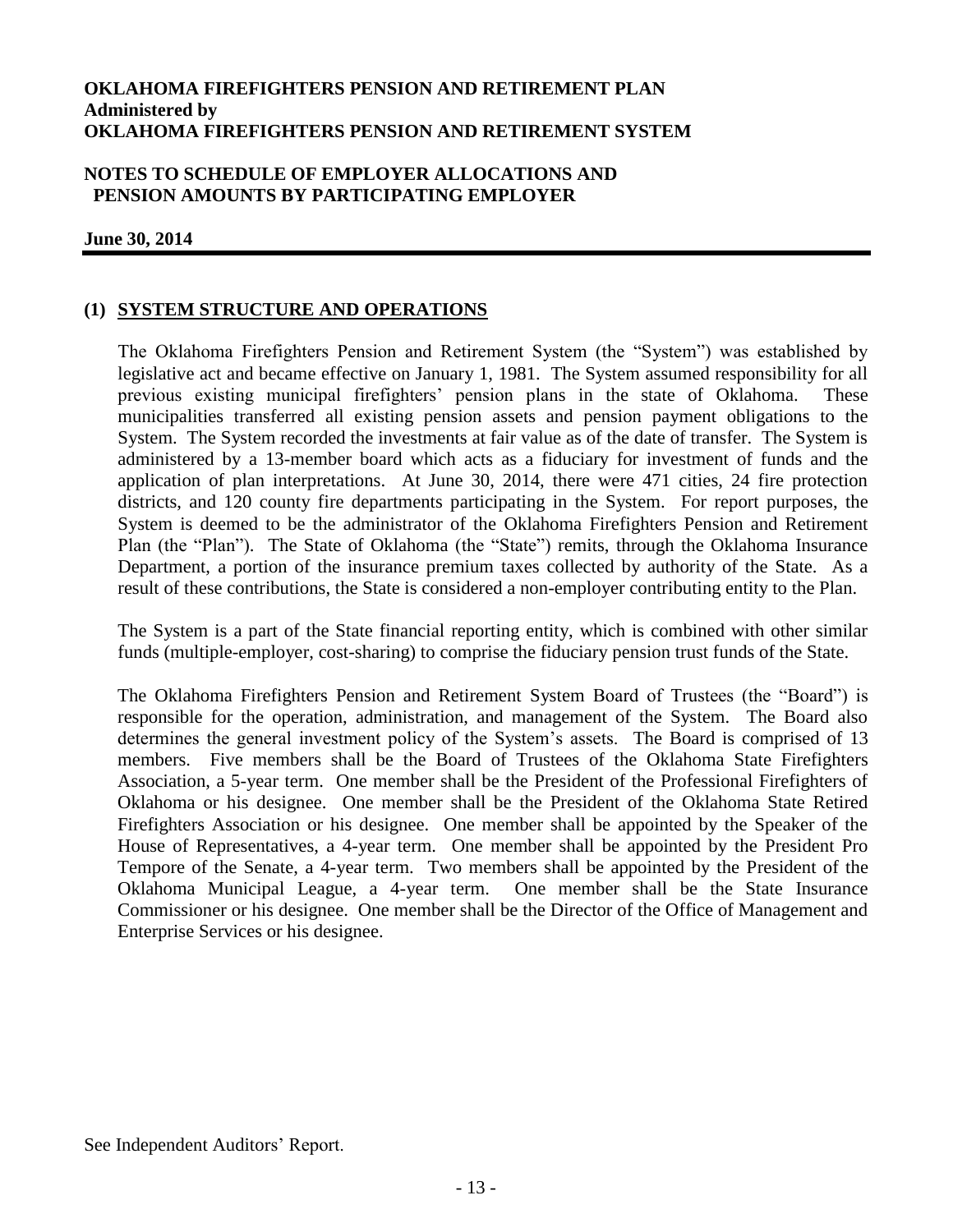#### **NOTES TO SCHEDULE OF EMPLOYER ALLOCATIONS AND PENSION AMOUNTS BY PARTICIPATING EMPLOYER, CONTINUED**

### **(1) SYSTEM STRUCTURE AND OPERATIONS, CONTINUED**

The System administers the Oklahoma Firefighters Pension and Retirement Plan (the "Plan"). For report purposes, the System is deemed to be the administrator of the Plan.

This report was prepared to provide participating employers with additional information needed to comply with the financial reporting requirements promulgated under Governmental Accounting Standards Board Statement 68*, Accounting and Financial Reporting for Pensions—an amendment of GASB Statement No. 27* (GASB 68)*.* The System's annual financial statements, located at [http://www.ok.gov/fprs/,](http://www.ok.gov/fprs/) contain additional information not included within the scope of this report. Participating employers will need to reference this report and the System's financial statements to fully comply with the disclosure requirements of GASB 68.

As interpreted through GASB 68, the State is considered a non-employer contributing entity. The State contributes a portion of the insurance premium tax collected through its taxing authority. Presently, this contribution is 36% of insurance premium tax collected by the State. For the fiscal year ended June 30, 2014, the State's contribution to the System totaled \$79,545,329. As a nonemployer contributing entity, no portion of the net pension liability has been allocated to the State. Generally, participating employers should multiply this amount by their calculated proportionate share to determine the amount of revenue to recognize related to pensions for fiscal year 2014.

This report provides specific detailed information and should be utilized by the System's participating employers to assist with the preparation of their financial statements. Data provided in this report is limited in time, nature, and scope and does not provide complete financial information related to the System or its participating employers.

#### **(2) ESTIMATES, CONSIDERATION OF VOLATILITY, AND KEY DATES**

The Schedule of Employer Allocations and Pension Amounts by Participating Employer (the "Schedule") includes the use of significant estimates where required. Due to the long-term nature of defined-benefit pension plans, certain amounts, including the net pension liability, are based on actuarial mathematical models and estimates that project future expectations. The Schedule provides results for a specific point in time, and changes in estimates, investment performance, and future cost expectations can have a material impact on the information presented from one year to the next.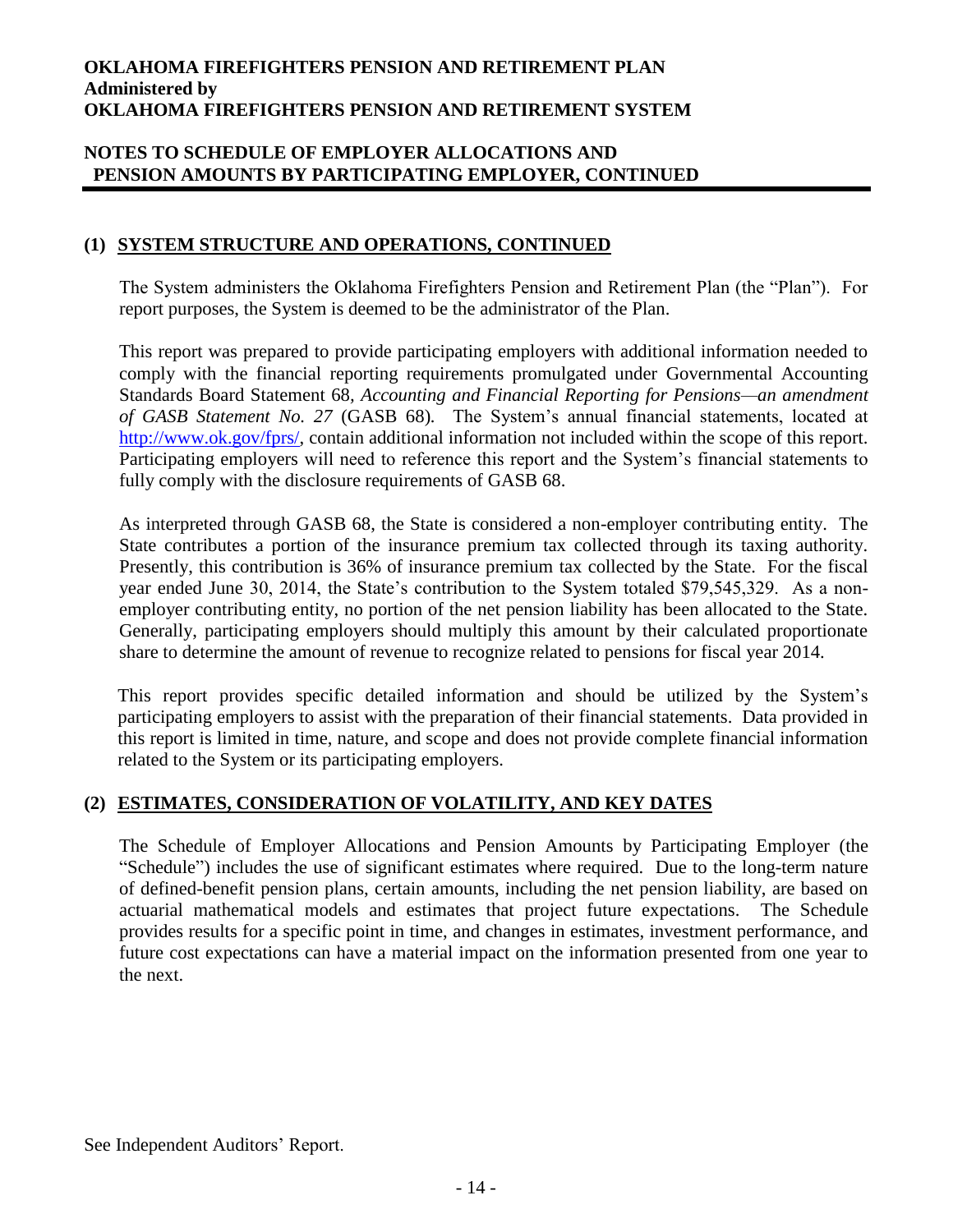#### **NOTES TO SCHEDULE OF EMPLOYER ALLOCATIONS AND PENSION AMOUNTS BY PARTICIPATING EMPLOYER, CONTINUED**

#### **(2) ESTIMATES, CONSIDERATION OF VOLATILITY, AND KEY DATES, CONTINUED**

*Measurement Date and Valuation Date—*The System has an annual actuarial valuation that coincides with its fiscal year end. The measurement date and valuation date covered by this valuation is June 30, 2014. The System's actuarial report is dated July 1, 2014.

*Expected Remaining Service Life of Members—*Certain deferred inflow and deferred outflow calculations require amortization over the remaining service life of the System's members, including retirees. For the fiscal year ended June 30, 2014, the membership's remaining service life was 6.37 years.

#### **(3) SCHEDULE COMPONENTS**

#### **Employer Allocations**

#### *Employer Contributions*

Employer contributions represent each participating employer's actual contributions to the plan for the fiscal year. Contributions are calculated on a cash basis and only include actual payments received between July 1, 2013, and June 30, 2014.

#### *Employer Allocation Percentage*

The employer allocation percentage represents the portion of each individual employer's actual cash basis contributions received for the fiscal year divided by the total of all employer contributions for the fiscal year. This percentage represents each employer's proportionate share of the pension amounts presented in the Schedule.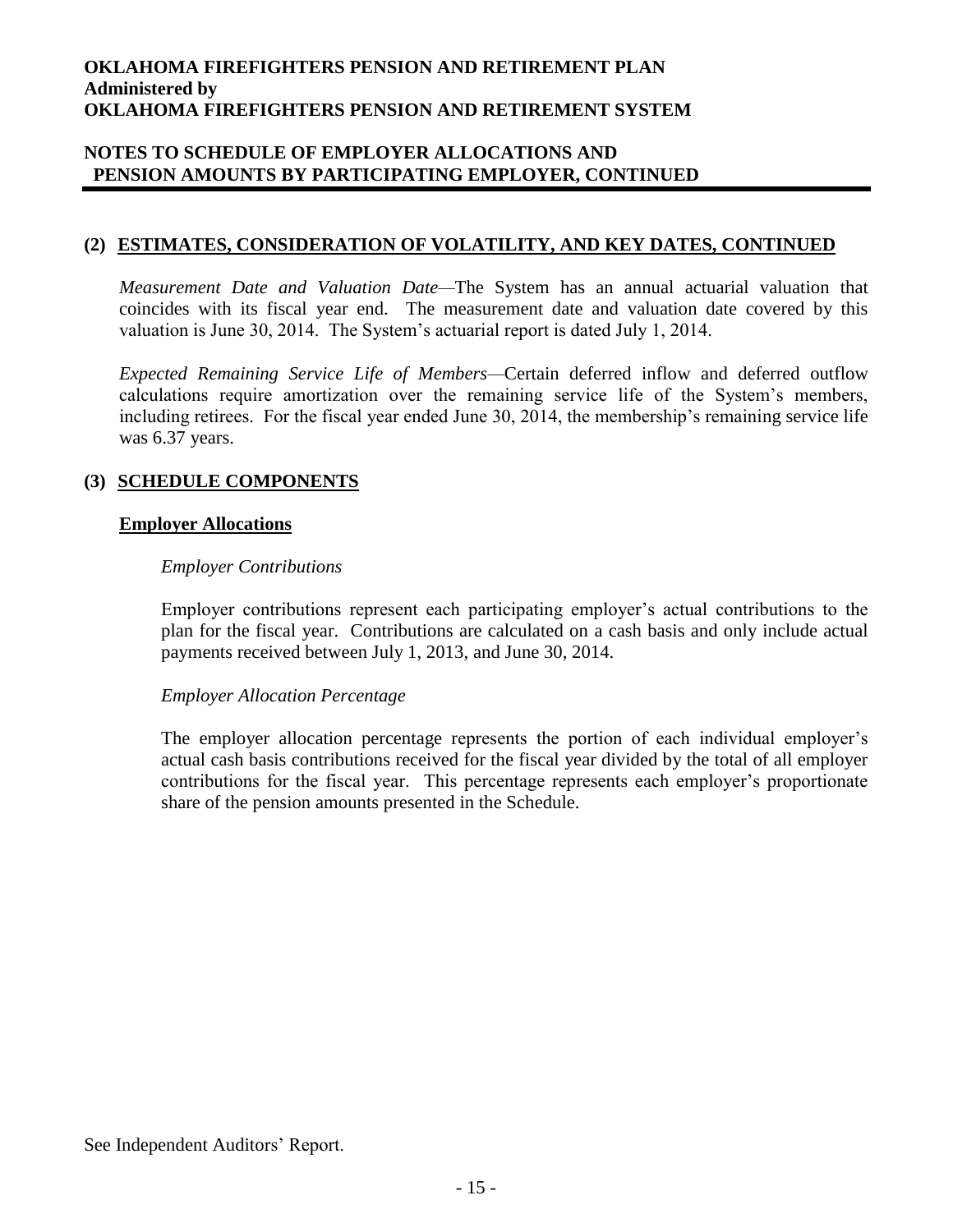#### **NOTES TO SCHEDULE OF EMPLOYER ALLOCATIONS AND PENSION AMOUNTS BY PARTICIPATING EMPLOYER, CONTINUED**

### **(3) SCHEDULE COMPONENTS, CONTINUED**

#### **Net Pension Liability**

The total pension liability was calculated using a discount rate of 7.5%. For the fiscal year ended June 30, 2014, the System had a net pension liability of \$1,028,347,843 to be allocated proportionately among participating employers. The System's net pension liability at June 30, 2014, was calculated as follows:

| Total pension liability<br>Plan fiduciary net position                        | \$3,225,452,386<br>2, 197, 104, 543 |
|-------------------------------------------------------------------------------|-------------------------------------|
| Employer' net pension liability                                               | \$1,028,347,843                     |
| Plan fiduciary net position as a percentage<br>of the total pension liability | 68.12%                              |

A net pension liability sensitivity comparison shows how a 1% change (both lower and higher) in the discount rate will affect the net pension liability. The following table presents the System's net pension liability for the current discount rate of 7.5%, as well as what it would be using a discount rate 1% lower (6.5%) and 1% higher (8.5%).

|                        | 1% Decrease in  |                         | 1% Increase in |
|------------------------|-----------------|-------------------------|----------------|
|                        | Discount Rate   | <b>Current Discount</b> | Discount Rate  |
|                        | $(6.5\%)$       | Rate (7.5%)             | $(8.5\%)$      |
| Employers' net pension |                 |                         |                |
| liability              | \$1,342,805,129 | 1,028,347,843           | 764,710,067    |

The Schedule presents the net pension liability at the current discount rate.

#### *Beginning Net Pension Liability*

The beginning net pension liability of \$1,182,799,612 as of June 30, 2013, was determined using a discount rate of 7.5%. The allocation to the employer is done based on the same revenue percentages used for the 2014 allocations.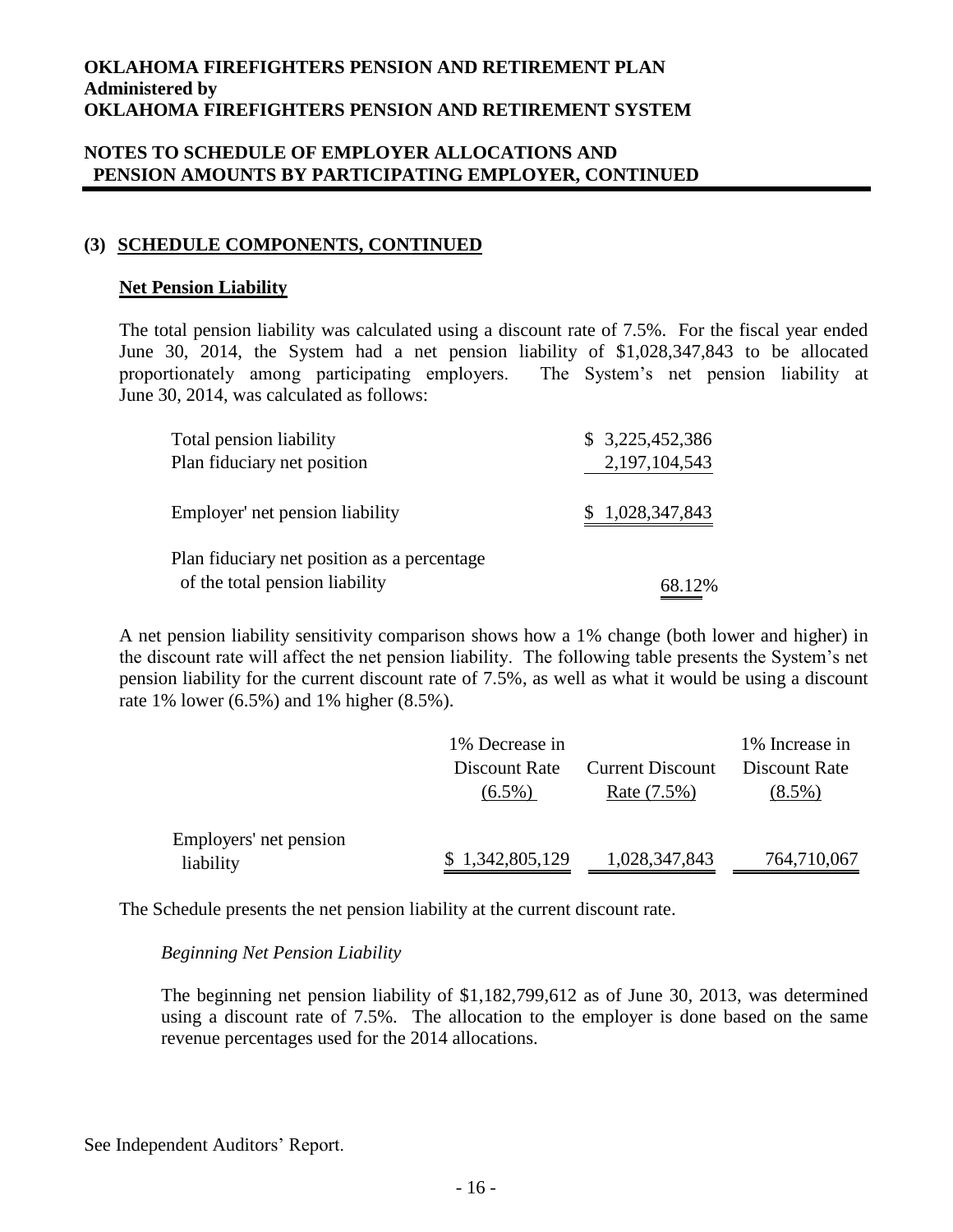#### **NOTES TO SCHEDULE OF EMPLOYER ALLOCATIONS AND PENSION AMOUNTS BY PARTICIPATING EMPLOYER, CONTINUED**

#### **(3) SCHEDULE COMPONENTS, CONTINUED**

#### **Deferred Inflows and Outflows of Resources**

Certain differences that occur from year to year in the calculation of the net pension liability and net pension expense require amortization and recognition in future years. The following types of differences can result in a deferred outflow or deferred inflow of resources. Due to the variability of results that will affect the Plan, deferred inflows and outflows may vary significantly between years. Additionally, certain deferrals may have both inflow and outflow components that are amortized over future years.

#### *Differences between Expected and Actual Plan Experience*

This difference occurs when the System's actuarial estimate of the Plan's experience costs for a given period differ from the actual experience costs. This is usually the result of differences in the make-up of retirees, the dates chosen to retire, the longevity of System's members, or other similar demographic factors. The most recent actuarial experience study for the System was for the 5-year period from July 1, 2007, to June 30, 2012. Actuarial experience studies are performed every 5 years. For the fiscal year ended June 30, 2014, the System experienced a loss over expected experience, resulting in a system-wide deferred outflow for plan experience of \$29,064,592. System-wide deferred inflows and outflows that result from plan experience differences are divided by the expected remaining service life of its members, which was calculated as of the beginning of the measurement date to be 6.37 years, and amortized over that period, with the current year amount included in the determination of pension expense. For fiscal 2014, \$4,562,730 was included as a component of the calculation for pension expense, with the remaining balance of \$24,501,862 recognized as a deferred outflow. Each employer's proportionate share was multiplied by this amount to determine the remaining balance of deferred outflows attributable to plan experience differences for fiscal year 2014.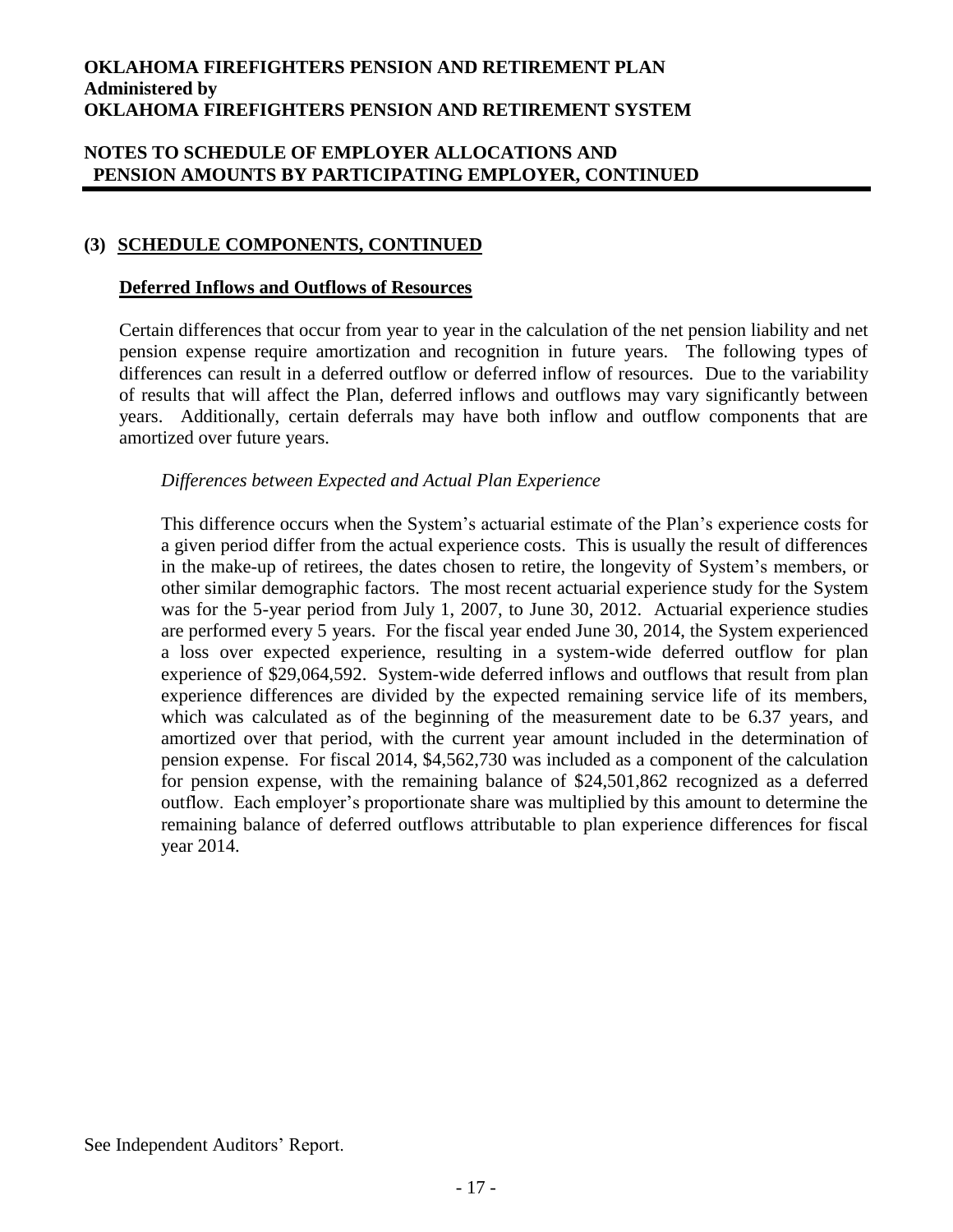#### **NOTES TO SCHEDULE OF EMPLOYER ALLOCATIONS AND PENSION AMOUNTS BY PARTICIPATING EMPLOYER, CONTINUED**

### **(3) SCHEDULE COMPONENTS, CONTINUED**

#### **Deferred Inflows and Outflows of Resources, Continued**

#### *Net Difference between Projected and Actual Plan Investment Earnings*

Each annual actuarial valuation estimates the expected return for the Plan. Net differences between this estimate and the actual investment earnings for a given year are included as either a deferred inflow when actual investment earnings exceed the estimate or a deferred outflow when actual investment earnings are less than the estimate. This difference is then amortized over a fixed 5-year period for each unique fiscal year. For fiscal 2014, the System's estimated investment return was \$141,022,542. Actual investment earnings for fiscal 2014 were \$335,602,149, exceeding the expected return by \$194,579,607. This amount is amortized over 5 years, resulting in \$38,915,921 used as a component of pension expense for fiscal year 2014, with the remaining balance of \$155,663,686 to be amortized over the next 4 years as a deferred inflow. These are collective plan amounts and are multiplied by each employer's proportionate share to determine each employer's allocation of this amount.

#### *Changes in Assumptions*

On occasion, as the result of an experience study or other actuarial considerations, certain assumptions used for estimates may need to be changed. When this occurs, the Plan will generally experience an increase or decrease in either deferred inflows or deferred outflows. For the fiscal year ended June 30, 2014, no changes in assumption were made regarding the determination of the Plan's liabilities.

#### *Changes in Proportion and Differences between Employer Contributions and Proportionate Share of Contributions*

A change in an employer's proportion can occur due to changes in the membership of participating employers, new employers joining the System, or other factors affecting the contributions of a participating employer in relation to all participating employers. When a change in proportion occurs, the participating employer will experience an increase or decrease in either deferred inflows or outflows during the period the change occurs. For the initial year of GASB 68 implementation, no changes in proportion are deemed to have occurred. There was no change in proportion or proportionate share of contributions for the fiscal year ended June 30, 2014.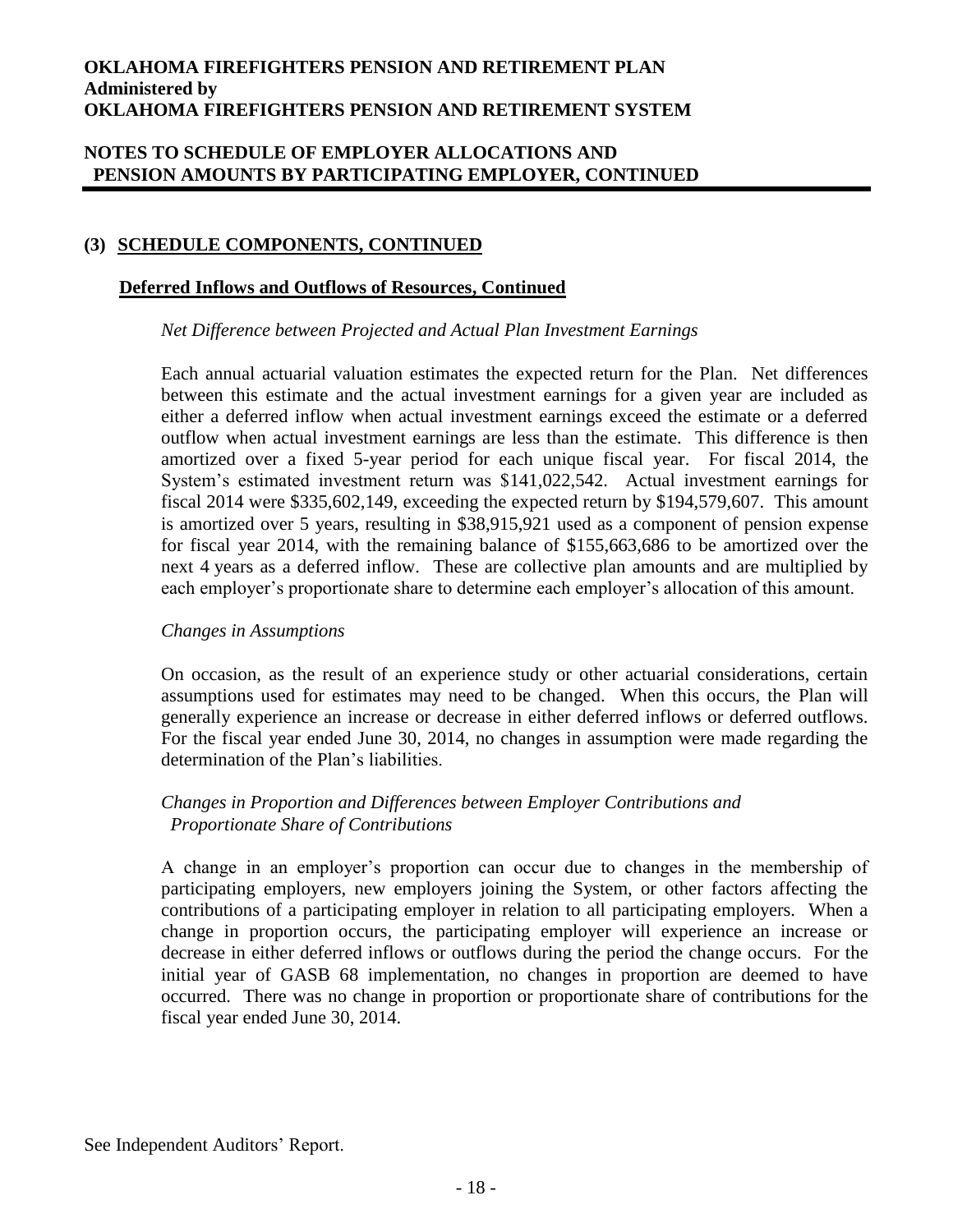#### **NOTES TO SCHEDULE OF EMPLOYER ALLOCATIONS AND PENSION AMOUNTS BY PARTICIPATING EMPLOYER, CONTINUED**

### **(3) SCHEDULE COMPONENTS, CONTINUED**

#### **Pension Expense**

#### *Proportionate Share of Net Pension Plan Expense*

Under GASB 68, participating employers in cost-sharing, defined-benefit pension plans no longer expense actual contributions made to the plan. Accounting principles generally accepted in the United States require that the pension expense recognized by participating employers in a given year consider their proportionate share of all plan components, not just payments into the plan. For the fiscal year ended June 30, 2014, the Plan's collective pension expense allocated to all participating employers was \$92,359,244. This amount as of June 30, 2014, was calculated as follows:

| Service cost                                   | \$<br>58,783,664 |
|------------------------------------------------|------------------|
| Interest on total pension liability            | 229,050,716      |
| Expensed portion of current period differences |                  |
| between expected and actual experience         | 4,562,730        |
| Changes in assumptions                         |                  |
| <b>Employee contributions</b>                  | (22,057,504)     |
| Projected earnings on pension plan investments | (141, 022, 542)  |
| Differences between projected and              |                  |
| actual earnings on plan investments            | (38, 915, 921)   |
| Pension plan administrative expense            | 1,958,101        |
| Other changes in fiduciary net position        |                  |
| Total plan (collective) pension expense        | 92,359,244       |

The collective pension expense is broken out for employers by each unique proportion in the Schedule. The differences between expected and actual experience and the differences between projected and actual earnings on plan investments represent only the current year's portion of amortization to pension expense. The remaining unamortized balances of these differences are presented in their respective columns of the Schedule.